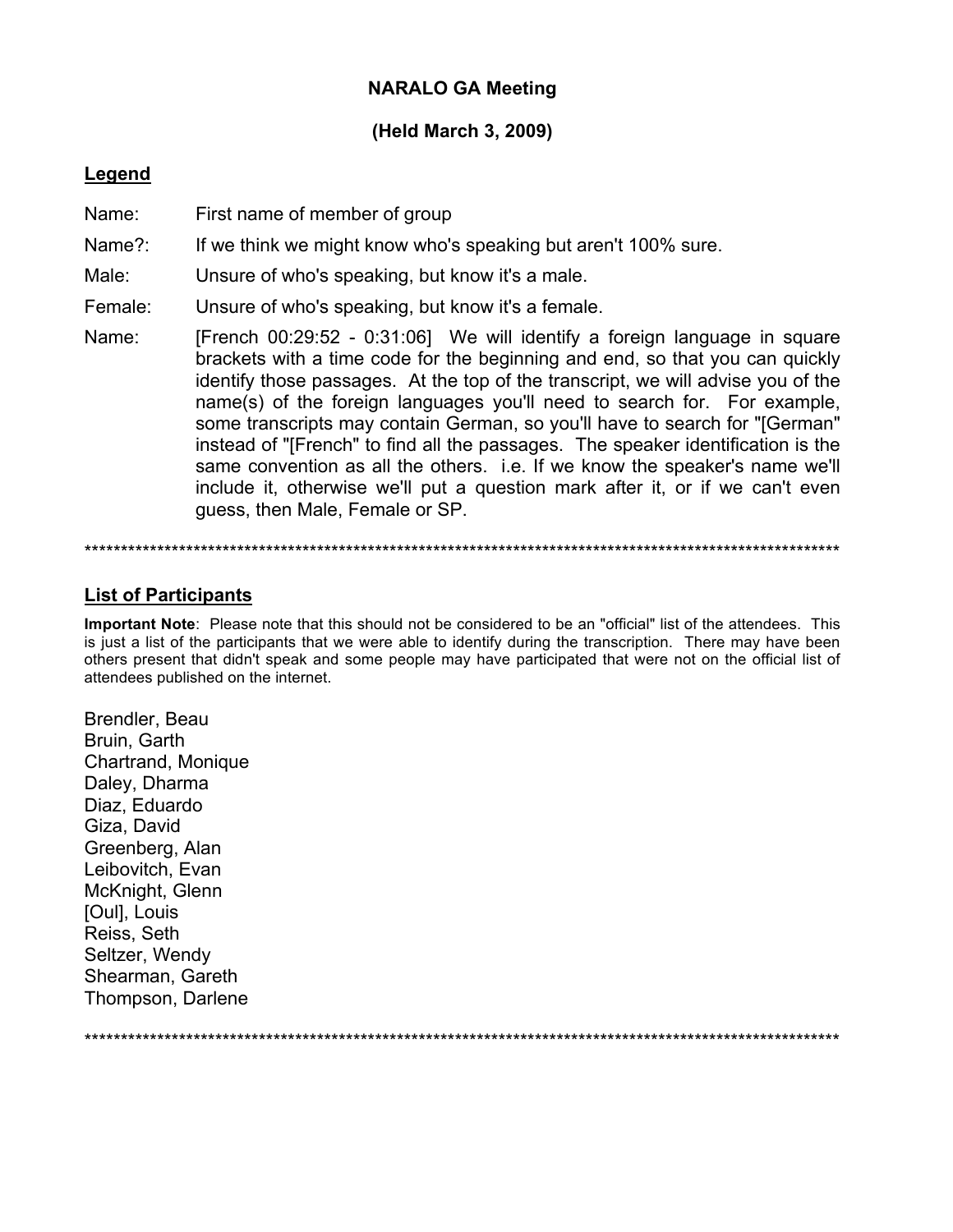- Evan: Mind you, it is being recorded, so I guess we have no choice. Okay, I've been asked to read a series of housekeeping announcements. Not optional. Well, just in ca-… in case you weren't awake yet, in case you weren't awake yet.
- Male: [Inaudible 0:00:16].
- Female: Oh, really.
- Evan: Okay. To prepare for the closing session, we've been videotaping and taking photos of all At-Large activities. We will be videotaping three people at the end of each session today, to highlight three outcomes from the progress made in the General Assembly's Working Groups and Thematic Sessions. If you are selected to participate in the videotaping, we will need to you to stay a few minutes after the session to record your comments. We're still missing an interpreter handset from the opening session at the Sheraton on Sunday. Please recheck your bags and make sure it didn't accidently get tucked away. ICANN will have to pay a high cost to replace this item, therefore we would appreciate your assistance to return it if found to any… return it, if found, to any Summit staff. And please make sure you return all headsets used today. Irrelevant because we don't have translation in this room.

There are four Summit briefing documents available for all the RALOs at the At-Large conference desk located just outside the Summit office in Alameda Six. If you're a member of NARALO, you'll find these documents in your Alameda meeting room. Why? Because we're the ones that asked for them.

There are binders located in the materials tables in the working group sessions. Please take one to place all the working group handouts and materials in, if you'd like it.

For those participating in the GNSO User House meetings, lunch today at 1:00. There will be shuttle vans leaving from the Mélia at 12:30, 12:45 and 12:55. With a little bit of luck, we should be done by then, so anybody who is part of this is invited to attend that. Shuttle vans will depart from the Sheraton coming back here at 1:55, 2:15 and 2:30. And also please do not forget to sign in on the yellow notepads in each room. It's necessary to sign in each time you enter the room.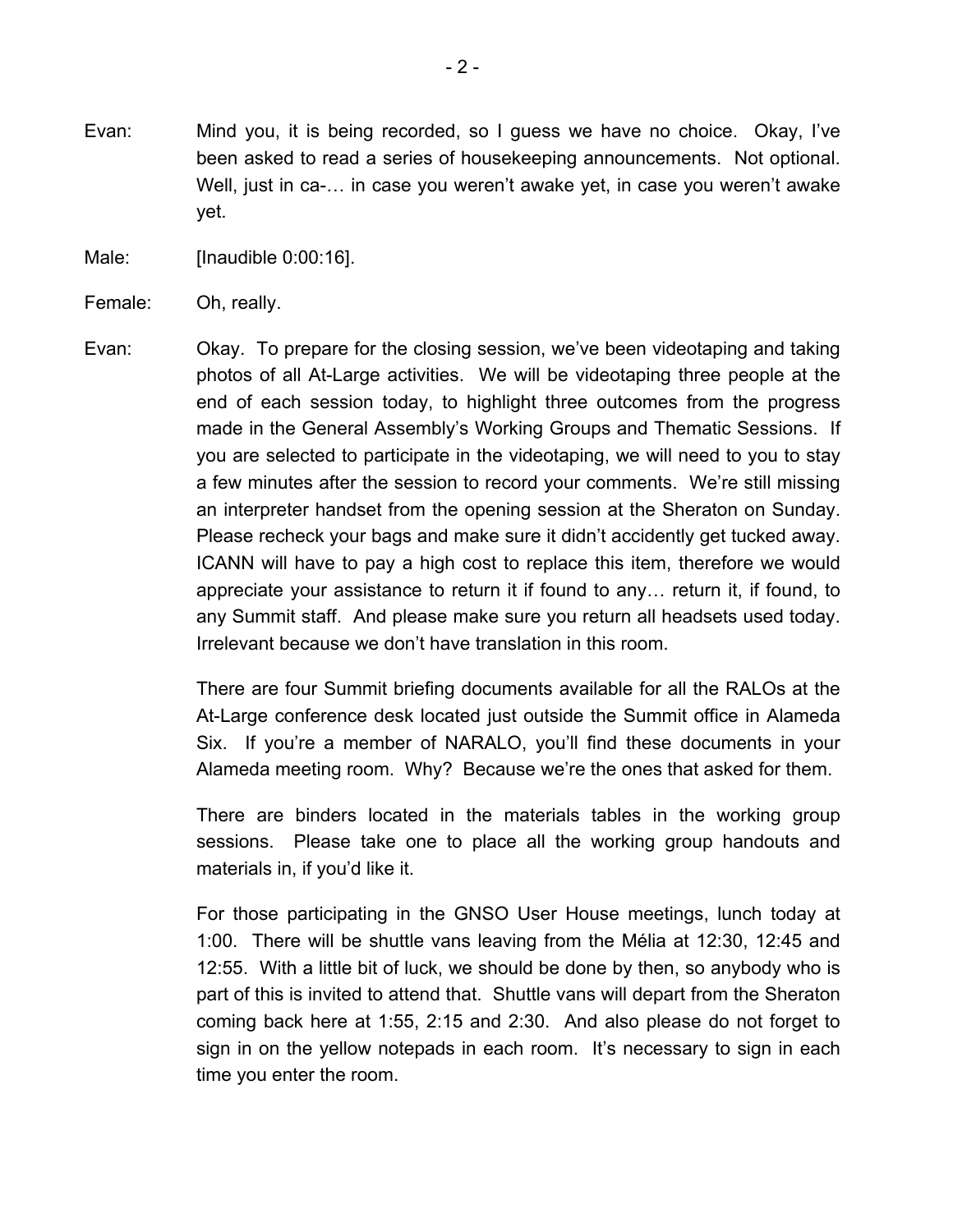Actually, with few exceptions, there had been a concern at the beginning that a lot of people were going take the opportunity this Summit to come down and do cheap tourism. I've been especially happy, especially within our region that that hasn't been the case and people have been showing up at all the meetings. Attendance has been pretty good and we've already received comments from some very senior staff in ICANN that the Summit has more than exceeded their expectations. It was a big gamble when they put the money into… I think the budget is about half a million dollars for the Summit, maybe more.

- Female: Yeah, between five and six hundred…
- Name 1: Yeah, more than half a million dollars for the Summit. And there were serious concerns within the Board whether or not they were going to get value for that money spent. In terms of what I've seen going on in the working groups, not only my own but most of the others where I've been able to talk to people, the end result has been extremely positive. Dharma's poster session at the Sheraton that we had the other night been extremely well attended, it looked fabulous. And we just got confirmation today from Stacey that there is space allocated at the Sheraton to have a compact version of that being made available down there.

So, with that out of the way, I'd like to welcome you all to the General Assembly of the North American Region. And what I would like to do first, in terms of introduction, is I'd like to go around the table and essentially asking you each to give a little bit of background on yourself, on your ALS, and then at the end of this, you need to tell us your favourite movie.

- Female: Oh [chuckles].
- Evan: We're human beings here. Okay, so if you have a top two, you can say both.
- Garth: I'm Garth Bruin from KnujOn, and I've had the pleasure of meeting some of you, I haven't met everybody. This is my first meeting at ICANN and I'm very happy to be here and so far, I'm pleased with some of the activities and work we've done. My organization takes abuse reports, mostly spam and junk mail, from any consumer anywhere in the world and we process it for the purposes of policy enforcement and to analyze the infrastructure for breakpoints, bottlenecks, to figure out where the policy is working and not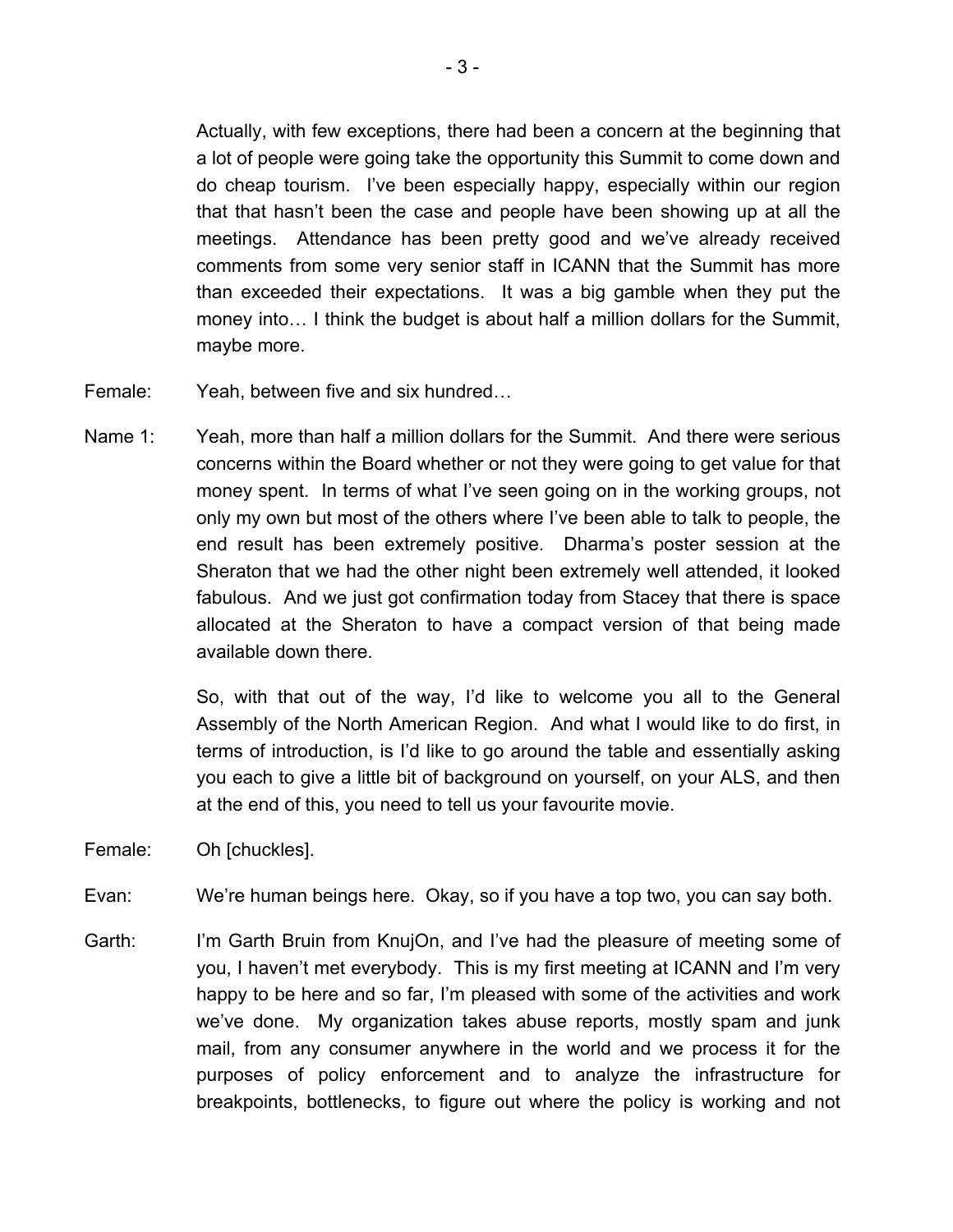working, and then to try and get it fixed. And my favourite movie, I would have to say, is Jaws. I will watch it every time it comes on.

- Monique: [French 00:04:59 to 00:05:11].
- Female: You know that we don't have translation.
- Monique: I know, but I'm asking if someone can translate it. Nobody? Ah, Louis can, if it's necessary, I can try to speak English but it's not really fluent. So…
- Male: Your English is better than our French.
- Monique: Okay, so I thought we had our mission in English on our site, yes, I have it. So, we are in ALS since about… two years now, is it possible? Yes, two years.
- Male: September or [inaudible 00:05:44].
- Monique: Yeah, that's it. So, we are a community group in Québec, Canada. And our mission is support civic participation by promoting information literacy, appropriation of information and communications, technology and contribution to their development. And my favourite movie, it's La leçon de piano.
- Male: The house of what?
- Monique: La leçon de piano, from Jane Campion. That's it.
- Beau: Hi, my name's Beau Brendler. I'm with Consumer Reports WebWatch, which is part of Consumers Union. They publish Consumer Reports magazine in the US and Canada and we have about seven million subscribers in both countries. I've been here with ICANN for about two years. A lot of the work that we do is related to e-crime and fraud and phishing and consumer protection in those contexts, and we're going to be launching a new, hopefully, launching a new e-crime dedicated blog in a few months, which we're looking forward to. And my favourite movie is Crimes and Misdemeanours.
- Glenn: Good morning, my name's Glenn McKnight. I'm a new member of the At-Large group. I work with an organization called the Foundation for Building Sustainable Communities. You may have been at the poster session, I had a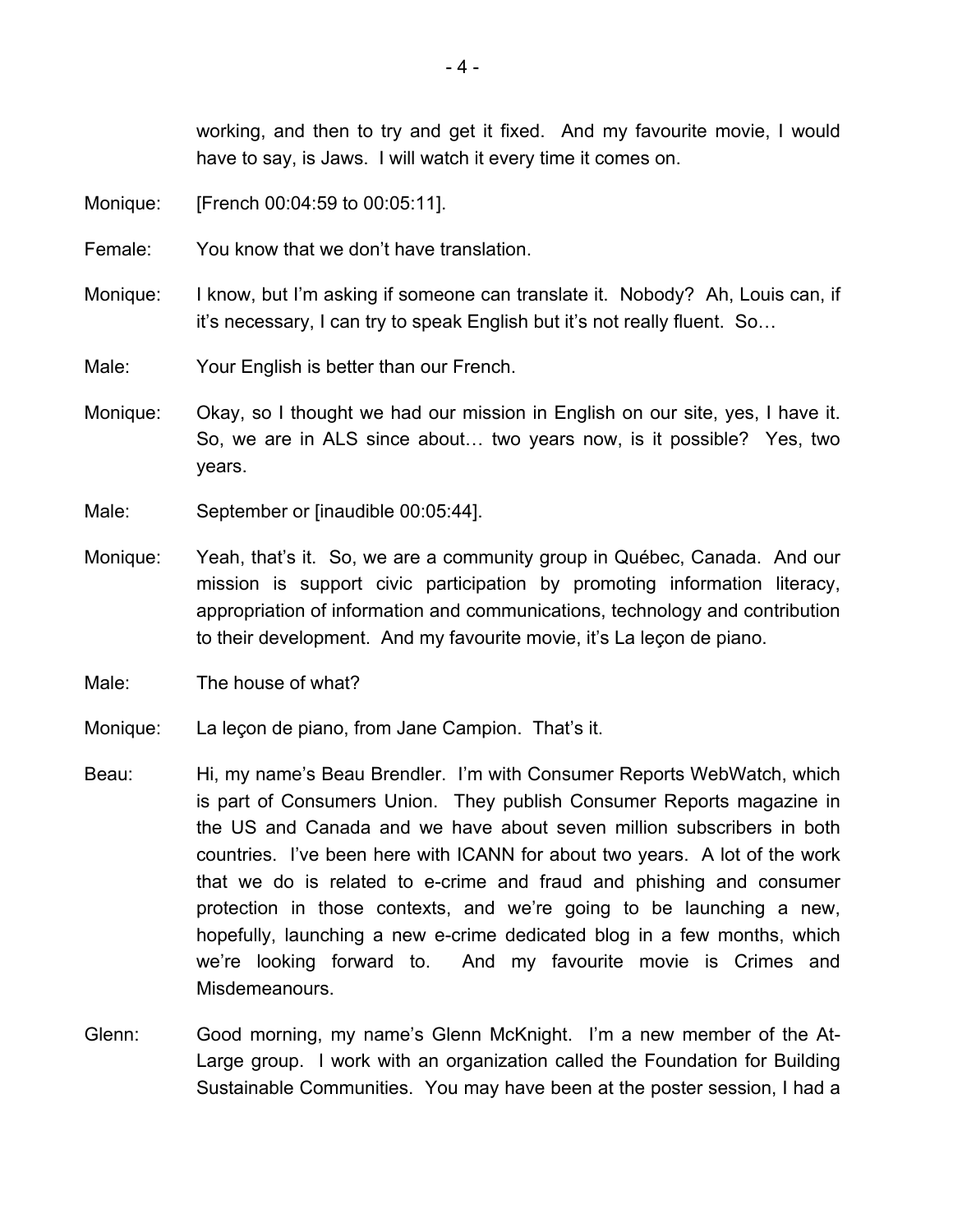slideshow… that I had as well, but I'll hand out some literature on the organization as well, for you to have some background. I have a real speckled past. I've managed the VulNet program for the federal government, which was an initiative to outreach the not-for-profit organizations in Canada, and I focused on Southern Ontario, and we provided ICT to not-for-profits. So, over the last ten years, I've worked with a lot of not-for-profits to help them become wired, as we'll say, look at security issues, look at the way they actually get their mission out via the Web. We are currently doing three projects that are in ICT which are with the Foundation. One project is called [WOAM 00:08:09], which got the WSIS award, back in 2003. We were doing an inter-generational project called Oshawa Remembers, which is an audio story-telling site, and the third thing is [FOS 00:08:22] IT business development, in collaboration with Invent, which is in ten countries in Eastern Africa to provide assistance in creating a business syllabus for new [FOS 00:08:34] business. Favourite movie… the movie's called 1900, by the director Bertolucci.

Louis: My name is Louis [Oul 00:08:54] is a Québec. I will start with my favourite movie so it will give you an idea of the mood in which I am. My favourite movie is Top Secret. I don't know if you've seen the movie. I've seen it nine or ten times and I still discover other ways to laugh at the jokes that I see in that movie. So, second point, I've been studying in cinematography, so don't ask me any comments on any other movies because the meetings won't be over at 8:00 tonight. So, to come back to our point, I'm president of ISOC Québec and we are running, actually, a few projects, or we have been, in the late 18 months, I would say. One is the governance of contents on the Internet and protection of the youth. So, this is a major concern and the study's available in both French and English, translated by ISOC in English. A second concern is… we're finding some solutions to a project that we call Connect-Québec which allows regional communities to access high speed wireless internet services, so we are working very closely with Telcos, communities, and municipalities, governments and regional forces who are willing to put some time in launching such projects at any level. The third topic that we are very preoccupied of is educating technical resources to maintain services in the regions. We found out that there might be an awful lot of universities and colleges and special schools but there is a deep lack of technical support for the services that we've been launching. So, we are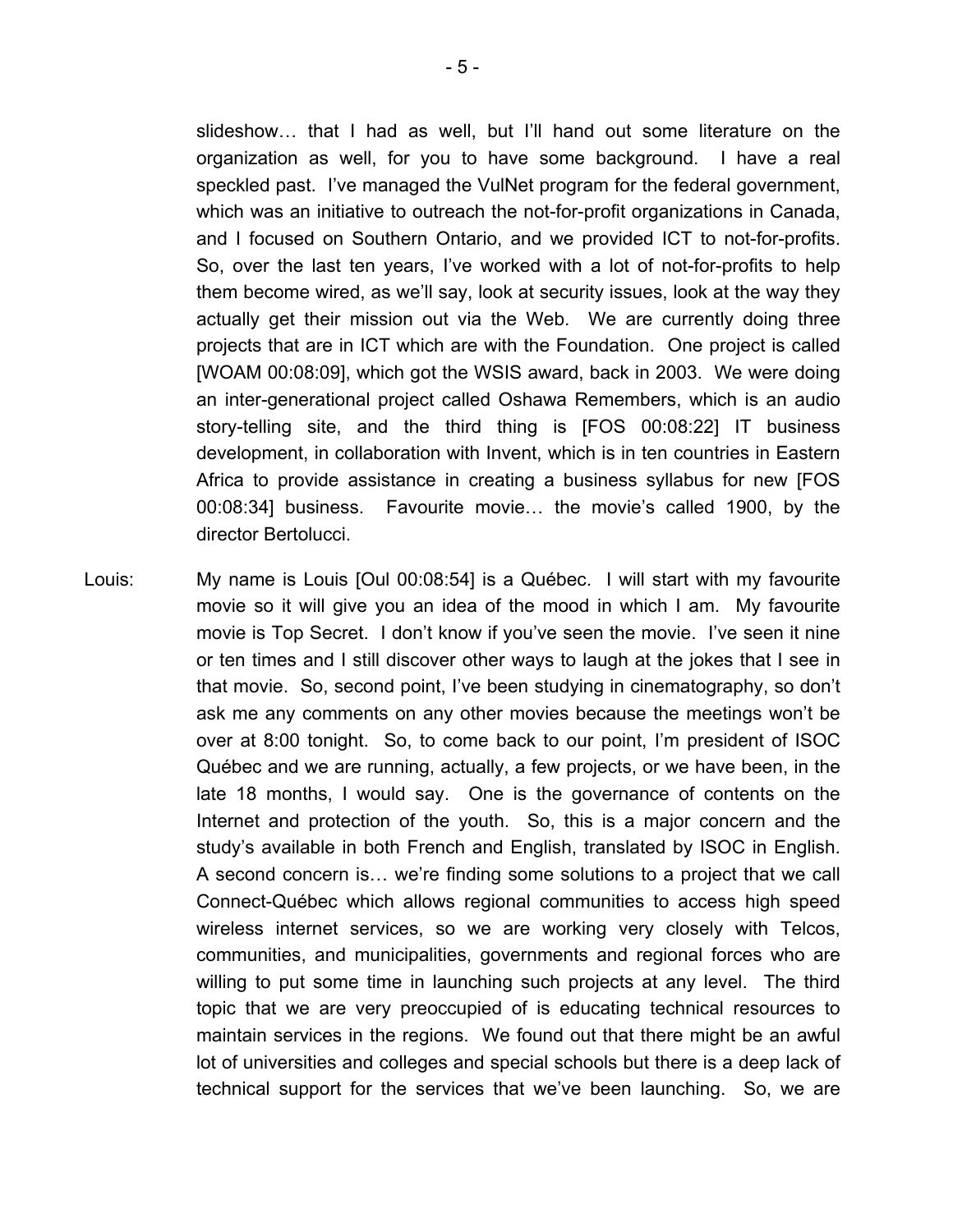searching for joint ventures with companies, with schools, in order to make sure that we can develop services in the country more efficiently and more supported. I'm a newcomer at ICANN, so I'm here as… said Evan, I'm studying here because I don't know very much about all the ICANN meetings. New At-Large, of course, and I think there's an awful lot of promises that might come. We didn't succeed yet to realize that much because… I'm talking about ISOC Québec because we're kind of brand new in the group, so I'm looking forward to realizing projects with any other RALOs and any At-Large and any ISOC community and any ICANN community [chuckles]. Thank you.

- Evan: Okay, my name is Evan Leibovitch. I'm involved with… I'm a director of the Canadian Association for Open Source. I'm based out of Toronto. I've been heavily involved in Open Source and open systems now for the better part of… more than 20 years. So, we've been involved in trying to promote the use of open source software within Canada and elsewhere. I helped create an organization called the Linux Professional Institute, which helped to enable the commercial use of open source worldwide. And I was very proud as a part of that organization to lead a delegation of 22 people to WSIS where we handed out about 9,000 CDs and were very effective, I think, in helping to promote open source there. We've been in ALS since the San Juan meeting when we were part of the original MoU. And my favourite movie depends on my mood, it's either the Blues Brothers or Fifth Element.
- Darlene: Hi, my name is Darlene Thompson. I'm the Secretary-Treasurer of a tiny little non-profit group called N-CAP, that's based out of Iqaluit in very, very far Northern Canada. N-CAP looks after running public computer access sites across Nunavut and training youths up in ICTs and actually, general public as well. Other than that, I'm also the rapporteur for the North American RALO. Favourite movie, that's so hard because I like so many of them. I'm waffling between Casino… no, not Casino, Godfather II and any one of the Aliens movies, so what can I say?
- Gareth: Good morning, I'm Gareth Shearman. I'm representing TeleCommunities Canada which is a national umbrella group for support for community access and community networking. It was begun in the early 90s, in the days of the freenets as a national support organization for them. A group of us also started a freenet in Victoria, one of the first in the county in 1992. That's still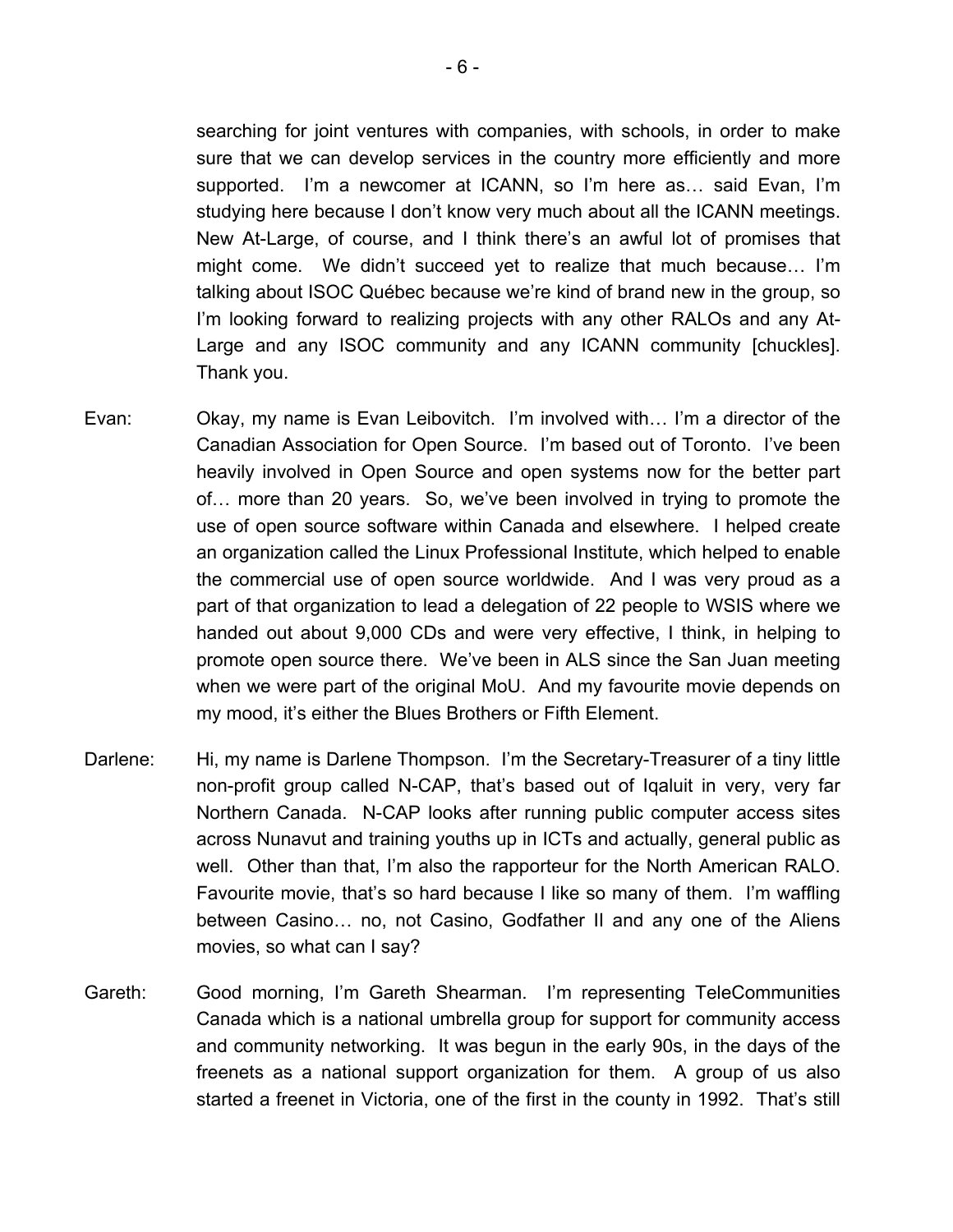is operating today and is supporting, is acting as a not-for-profit ISP and supporting people accessing the Net. And TeleCommunities Canada's interest in all this is we see our mandate as including a lot of the issues that… in the ICANN purview, certainly some of the abuses that ICANN is struggling to deal with, and some of the other ALSs are concerned about, are things that we and the people who we support, are also very concerned about. We were another one of the ALSs that started in Puerto Rico when NARALO was formed. My favourite movie, I guess I would have to say, was 2001.

- Seth: Hi, I'm Seth Reiss, I represent the Intellectual Property and Technology section of the State Bar. I think we're the second American ALS. So I was back in Puerto Rico with these folks. As far as I think the interests that I represent, I mean, I try to involve my organization in ICANN issues, although they tend to be too busy to pay attention, but I view the interests that my section would be here for is consumer issues as well as small business issues. Issues facing both individuals and small businesses in dealing with the Internet and also the… Hawaiian groups, in Hawaii, have certain traditional and cultural rights that interplay with intellectual property and that's also relevant to the work of ICANN, so that's probably the reasons that I'm here. Favourite movies, I probably don't have one but the ones that I've enjoyed in the past are 8½, A Man Who Fell To Earth, Last Picture Show, and Slumdog Millionaire was good. Thanks.
- Dharma: Hi, I'm Dharma Daley and I've been credited with an ALS that Youth Helping Youth, it sounds fantastic, but it's not my ALS. Emerging Futures Network is really just a social networker of sort of do-gooder, Web 2.0 technology folks who asked me to get involved here as an AL-… represent them at ICANN because I have a background in representing grassroots groups and liaisoning with grassroots groups in other spaces. And what that means is that for pretty much all of my adult life I've been involved in trying to get grassroots… representation of grassroots perspectives into policy on communication rights, which includes starting out with community radio and the experience of community radio, getting involved in spectrum policy, localism that needed consolidation and the nature of the work that I do is… could be bracketed as participatory action research. I spend a lot of time meeting with low-wage workers and issue mapping with them, what their communication issues are. And how policy might… how their issues should be involved in policy. Just all kinds of non-traditional groups to try to entice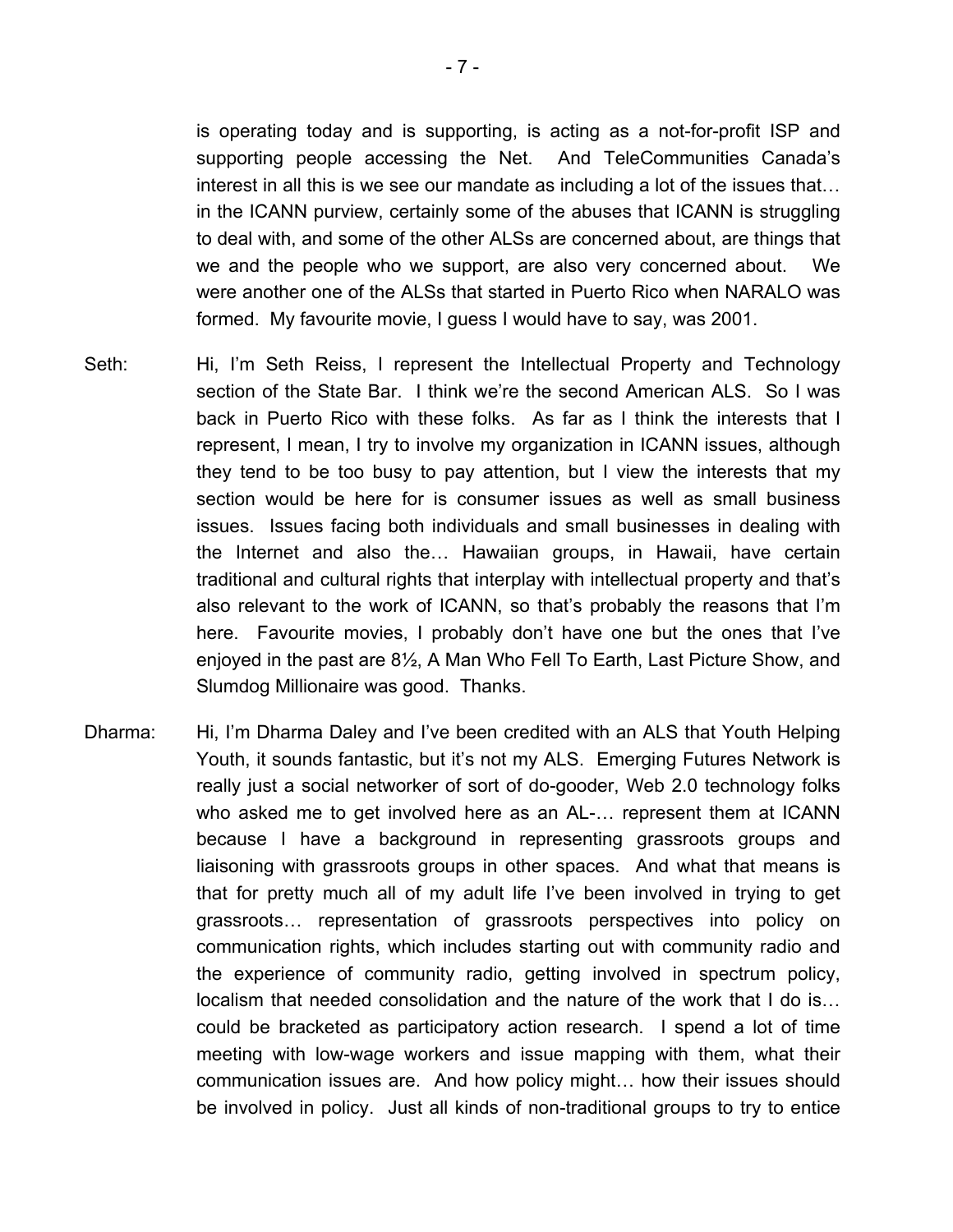them to get involved in policy and also to make sure that their issues are represented and understood by people who care about that stuff, that are advocates, so… that's why I'm here.

- Eduardo: My name is Eduardo Diaz, I am one of the ALSs that participated in the formation in Puerto Rico. I'm the person of the International Society of Puerto Rico, which is basically the only organization in Puerto Rico that is… like, why should [it helping 00:18:53] with the Internet within Puerto Rico. All their groups have very specific interest. One of the things that we used to… we're instrumental in doing in Puerto Rico now, is we were able to get a CIO person reporting to the Governor of Puerto Rico so we can start working with all these different agencies that are doing things all over the place, to see if we can get going within that respect. We have also… we have a group of about 100 members, on and off, there is ad-hoc, so we participate in different activities. One of the main projects that we have for this year is we're working on the re-delegation of our work, ccTLD in Puerto Rico to make it more open. Right now, it's being managed by only one person and we want to be able to… all the people to participate in setting the policies for this. Thank you. Oh, the movie I like is Grease. Wow.
- Dharma: I'm always looking for movies I can watch with my kids. The Triplets of Belleville came up last night, I really like that movie. The Three Triplets of Belleville, it's a fantastic movie everyone should see. How do you say it in French?
- Male: [French 00:20:30].
- Alan: I'm Alan Greenberg, the NonCom appointee for North America to the ALAC. I'm also the liaison to the GNSO. In real life, I spent most of my adult career working at McGill University. I taught computer design and computer science. I ran all of the technology infrastructure at the university, computers, campus networks, telephones, stuff like that. My current life, I support the use of technology in developing countries, working for donor countries who are providing aid. Recently, I've been working for Sweden, the Netherlands, and I'm currently writing a national policy on technology and development for the government of Germany. Ah, I don't watch a lot of movies. I have a number of favourite ones that are all weird movies. They include Men in Black, Blues Brothers, Beetlejuice, and my most recent one, if you want a more traditional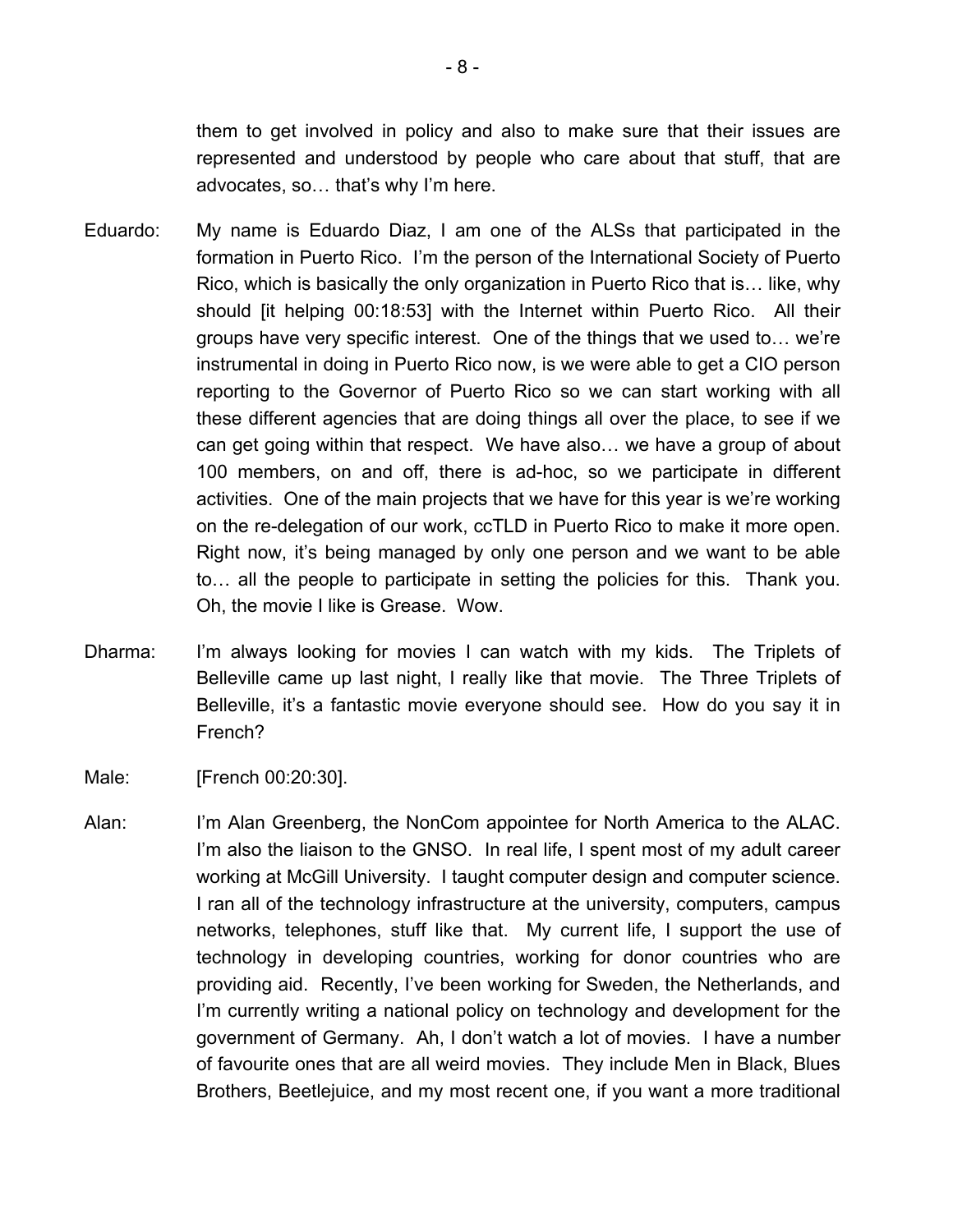movie, there's an old one, 25 years old, called Educating Rita, a Michael Caine movie, really good. And my most recent one which I recommend if you don't get offended too easily, is Zach and Miri Make a Porno, which I was very dubious about, but the local newspaper said it's been rented a lot, it's really good. It starts slow but it's got to be the funniest movie I've seen in ages. If you rent it, watch the outtakes, some of them are better than the movie [chuckles].

Evan: Yes, we're creating a movie working group as a result of this. I hope you don't mind my inclusion of that but, I mean, we are human beings here, and there's an awful lot of very heavy duty policy work, but we're all individuals and it's good to know a little bit about each other as we move forward because, you know, we're volunteers here, and I think it always helps to be more like a community than just a bunch of people churning policy. Anyway, our agenda, we're going to cover everything but it may not necessarily be in the order you have, because things are going to be shifting depending on when our various ICANN staff resources can come in and brief us on things. We've requested briefings on a number of things such as the RAA, GNSO improvements and so on, and so we're going to try and do other things on the agenda in anticipation of some of those staff people coming in.

> So, what I'd like to do is… since agenda item #3 is services briefing, we're going to put that on hold until the appropriate ICANN staff people come in to assist with that. And the next thing I want to go to is item #4, which is… we called it Reports and Performance Review. One of the things that has been very important to me is the performance issue within ALAC in that we've found there to be a number of times where quorums are broken, there's not enough people to do things and the very daunting task of what ALAC has to do falls on a very small number of people, two of whom are in this… three, well… two of whom are in this room and the third is about to find out, since Gareth has been on the ALAC fairly recently.

> So, performance has been a very significant issue with us and so in fairness, that should also extend to Darlene and myself. So, in addition to everything else, what I'd like to do is essentially give a very small statement on how I think things have gone within the last two years, but also, I'm hoping to get some very frank discussion from everybody on how you believe NARALO has progressed in the last two years, what we could be doing better, what we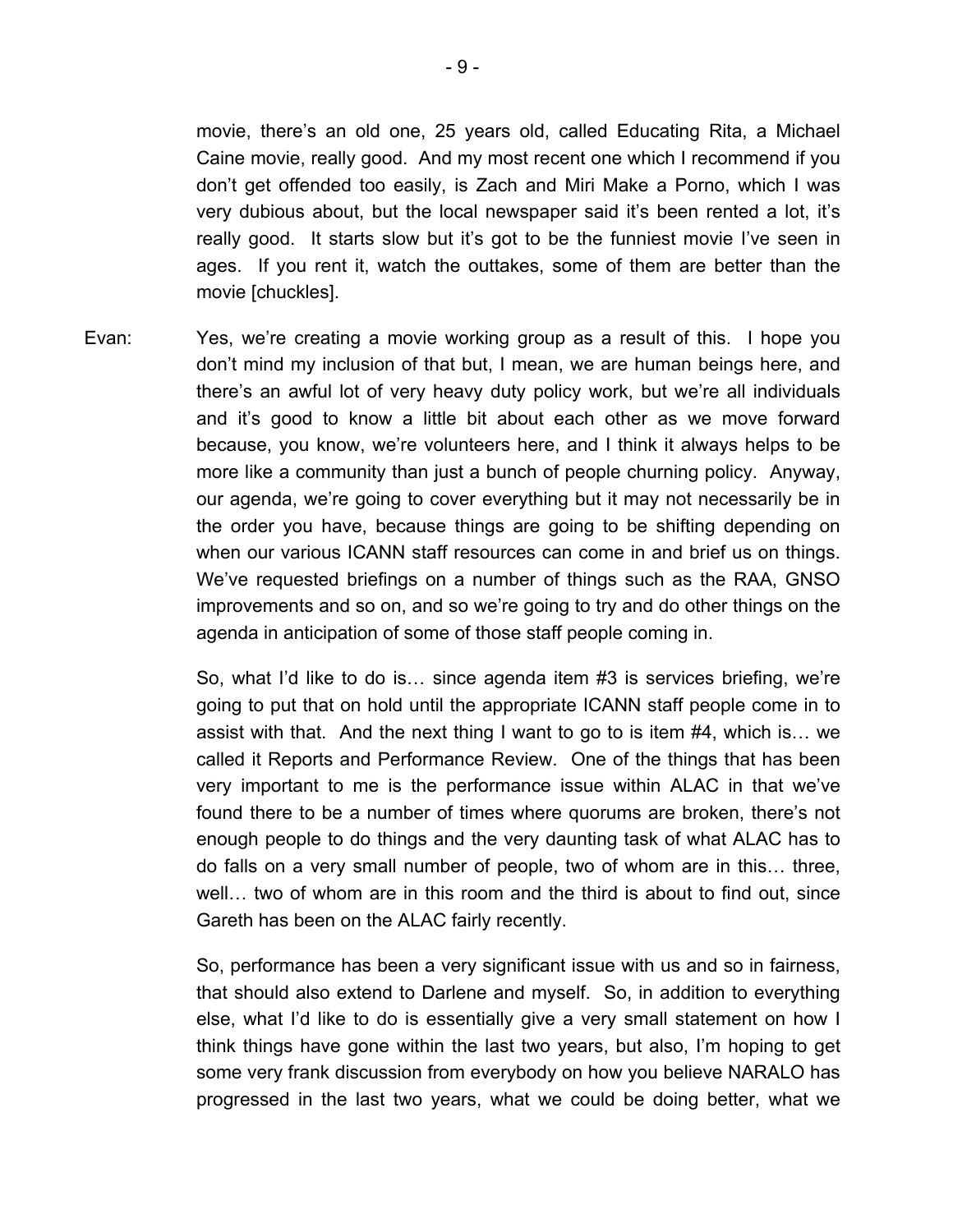should be doing better, and specifically, if there's any issues with the performance of the two people that have been trying to run the show, we need to hear it.

- Female: I'd like to chime in there too because I know that around a table like this, it would be really hard for anybody to be able to sit here and go, well, Evan, I think that you could have improved by… that's going to be really hard. Now, we do have the metrics, we can always say, well, Evan and Darlene have been at this meeting, that meeting, whatever, but as many in the ALAC have pointed out, just the numbers aren't necessarily the things that tell. So, what we also need to do, I think, is for all of the chair, secretary, ALAC liaisons, is get performance measures and to say, here's what we would like to use as performance measures to make it fair and transparent for everybody. What do you think , Evan?
- Evan: It's fine, I guess, the issue is finding out what the metrics are. I think our attendance records at meetings have been pretty good, I don't necessarily thing that's it. I mean, if you want to go by what NARALO has accomplished over the last couple of years, I think we actually have a pretty good track record especially compared to progress of some of the other regions. We have made policy proposals that have made their way into ALAC, we have initiated a number of things going on and in fact, Alan, you can help and talk about some of the things that NARALO has been able to put into ALAC that have seen their way through in some cases. I think we took a very proactive stance on things like domain tasting. And you know, we have only been around two years, I think we've done a reasonably good job in getting beyond simply talking about processes and that we've actually been able to talk about substantive things to do about ALAC and ICANN in general.

In terms of metrics, I'm not sure of numeric things, you know, how many policies we churn or that kind of thing, in terms of how to grade us as a region.

- Female: No, I'm not looking at that.
- Evan: What?
- Female: It's graded as [inaudible 00:27:58] [audio cuts out 00:27:58 to 00:28:01].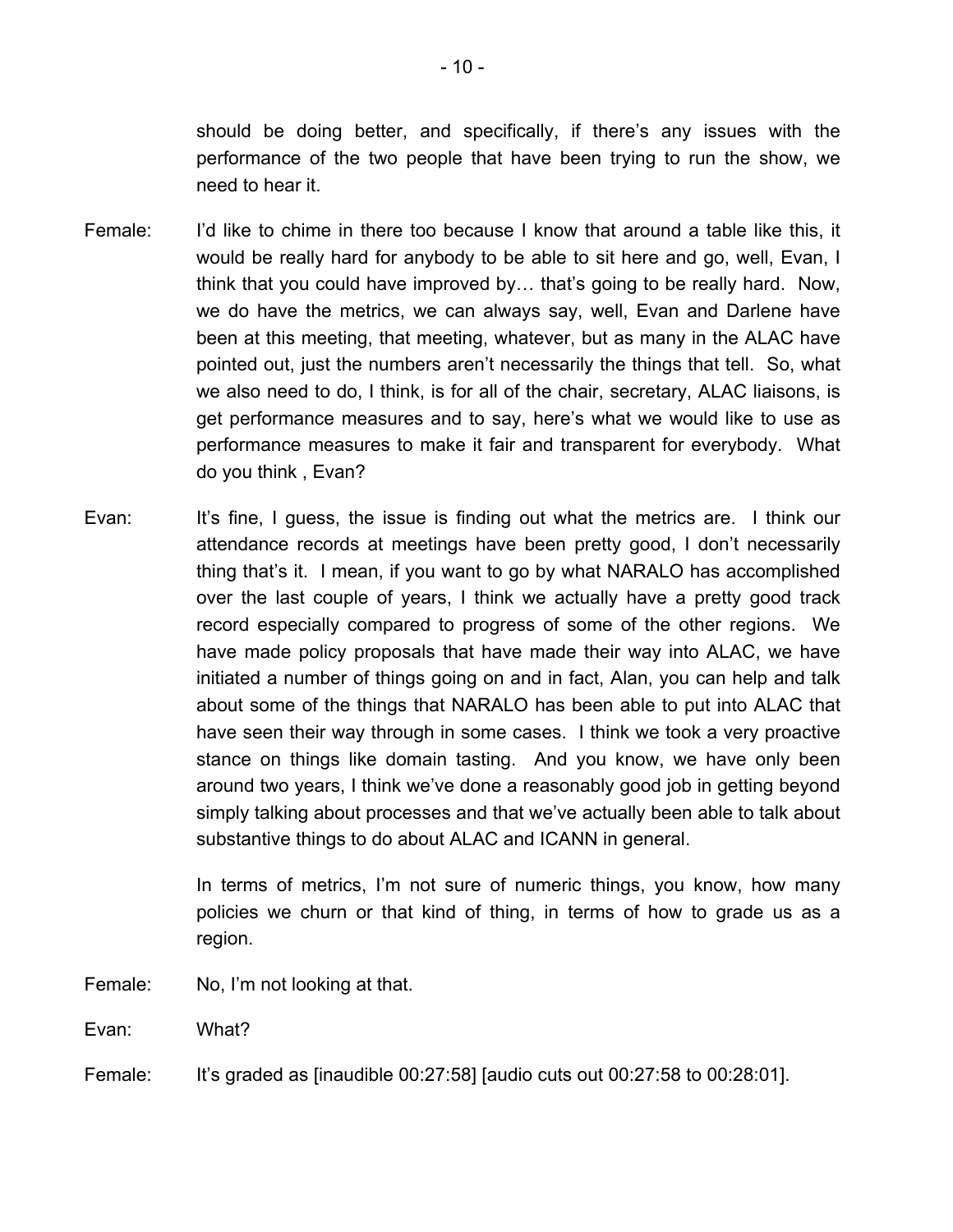- Evan: Okay, so in terms of the metrics for that, what did you have in mind?
- Female: A discussion. What should they be?
- Evan: Okay. So, can we go around the table and just find out from each of you what it is you expect of… what you expect of NARALO and to what extent that has been successfully or unsuccessfully delivered. This time we'll start at Alan's side.
- Alan: Thank you. I guess I have a couple of preamble statements. Within the North American region we had a number of problems in terms of performance. Part of that is, in fact, the metrics, that sometimes do not represent reality. When the last set was published, I, who I think I'm pretty good about attending meetings, came within one meeting of not meeting the target, just because of the small number of meetings in that section and I happened to have other life events which get in the way. So, the metrics themselves are not all that good. Overall, I think there's absolutely no question that the North American region has out-performed any of the other four regions, by almost any of the metrics of real contributions. That being said, it's due to a very small number of people and if those… less than a handful of people had not been active, we would have been at the bottom of the pile. So, I think the trick is we need to get more people actively involved. In terms of criticism, I think the only criticism that can be levelled at us and at individuals is people who go off emotionally too quickly without thinking about issues and some of that, I think we need to slow down a little bit. That doesn't mean we don't end up coming out with things but frame it properly. But overall, I think we've done a good job. We've had some problems, we need to address them. I'm not sure I answered the question.
- Eduardo: Well [inaudible 00:30:29] I participated a couple of times, but one of the things that I found, I mean, I always read the conversation going back and forth, I'm very happy to say that if it was not because of you two, or maybe another couple, that this thing would have not moved the way it moved, I [lived for the 00:30:47] NARALO. Anyhow, there were some things that were discussed in this main list that I really didn't have the knowledge about, to properly participate or how do you say, [inaudible 00:31:02], to provide input into this discussion. So, I think this summit here is the first time that I have been in ICANN that I really understood some of this… price… I mean, this, what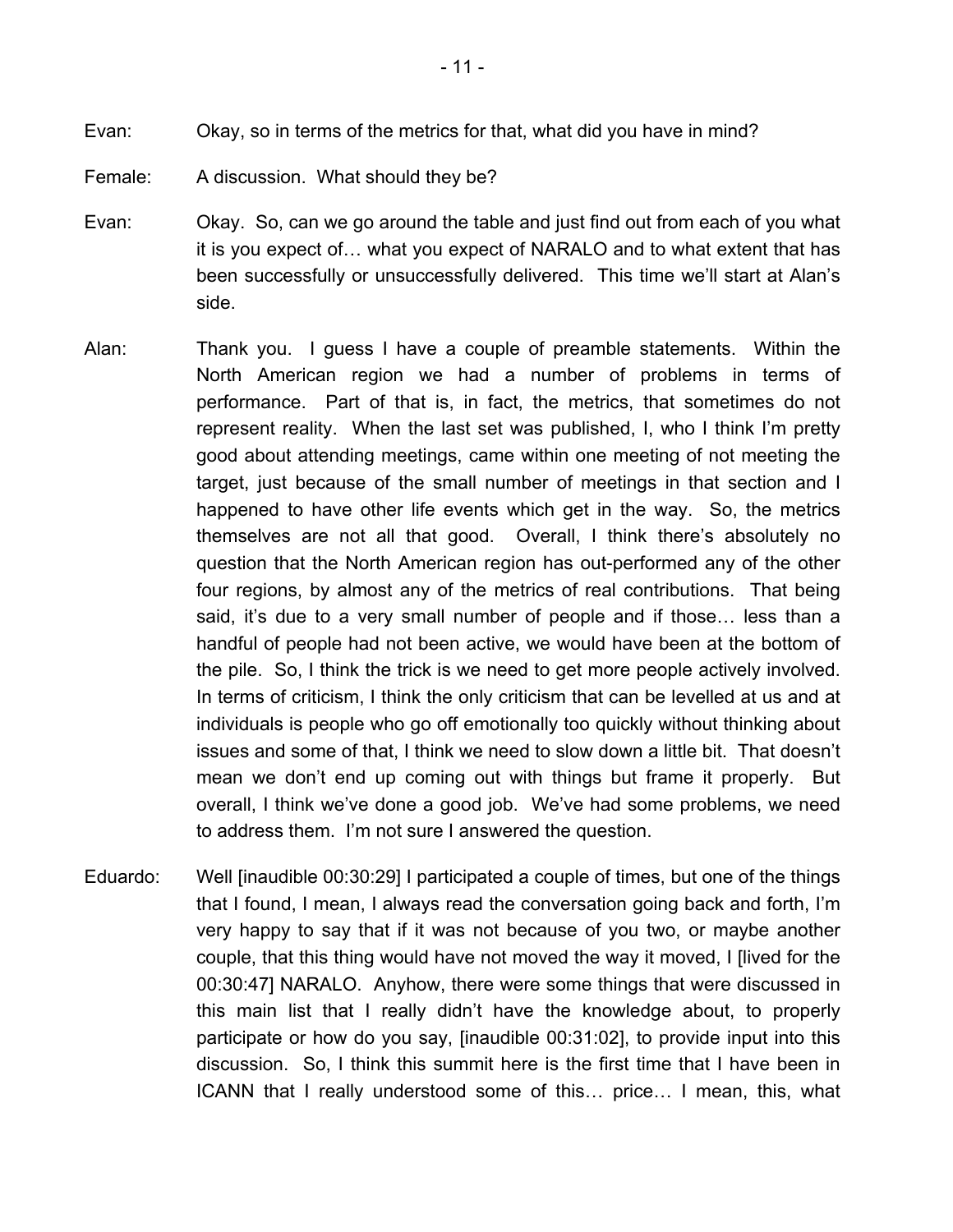ICANN is all about, especially in this meeting that we had the first day. So, I'm pretty sure I will be able to help more in participating, mostly in these conversations that happen in our mailing list. But I think in talking to other RALOs, like Alan said, the issues that are being discussed here are more in tune to what we are supposed to be doing because they are… other RALOs that they discuss only policies, and who is going to [we 00:31:48] where, in which positions, and stuff like that, which is okay to discuss for a while but not all the time.

- Dharma: Well, in terms of what you're asking, I feel that I don't have very much insight or thoughts about what good metrics are for your performance. Overall, what I think would be ideal is if we could move to identifying issues that are really of concern to North American users and seeing how you can push those metrics, that we are measuring ourselves in terms of progress on specific issues that we've targeted, as opposed to how many meetings or that kind of thing. None of those things are important to me, personally.
- Seth: So, this is our opportunity to comment on everything? Oh, okay, all right. First of all, I want to extend my appreciation to the development group because my participation has been fairly low, I can't dedicate a lot of time and on principal, I won't try to keep up with those lists, I find that just too timeconsuming, I hope one day we have something more efficient, but I do thank you for allowing me to continue in this group, notwithstanding my limited time and participation and you know, I found being able to come to the Summit very personally rewarding and so I do appreciate that.

I want to complement Beau, I find his participation very helpful particularly because he'll sometimes highlight something that's going on and say, hey, do you know we have this going on? And that helps me because I can still do something meaningful at a low level, whereas if it's just trying to go through those lists, trying to figure out what's going on, it's… I just get lost. So, I want to say that. I appreciate that.

I appreciate Darlene and Evan's time. I think they've really dedicated a lot of time and done a good job carrying us on when the rest of us can't participate to that extent. Evan, I think if you would invite comments more at the beginning of the telecoms and reserve your views towards the end, as a Chair, I think that's helpful. So, that would be a constructive comment, but I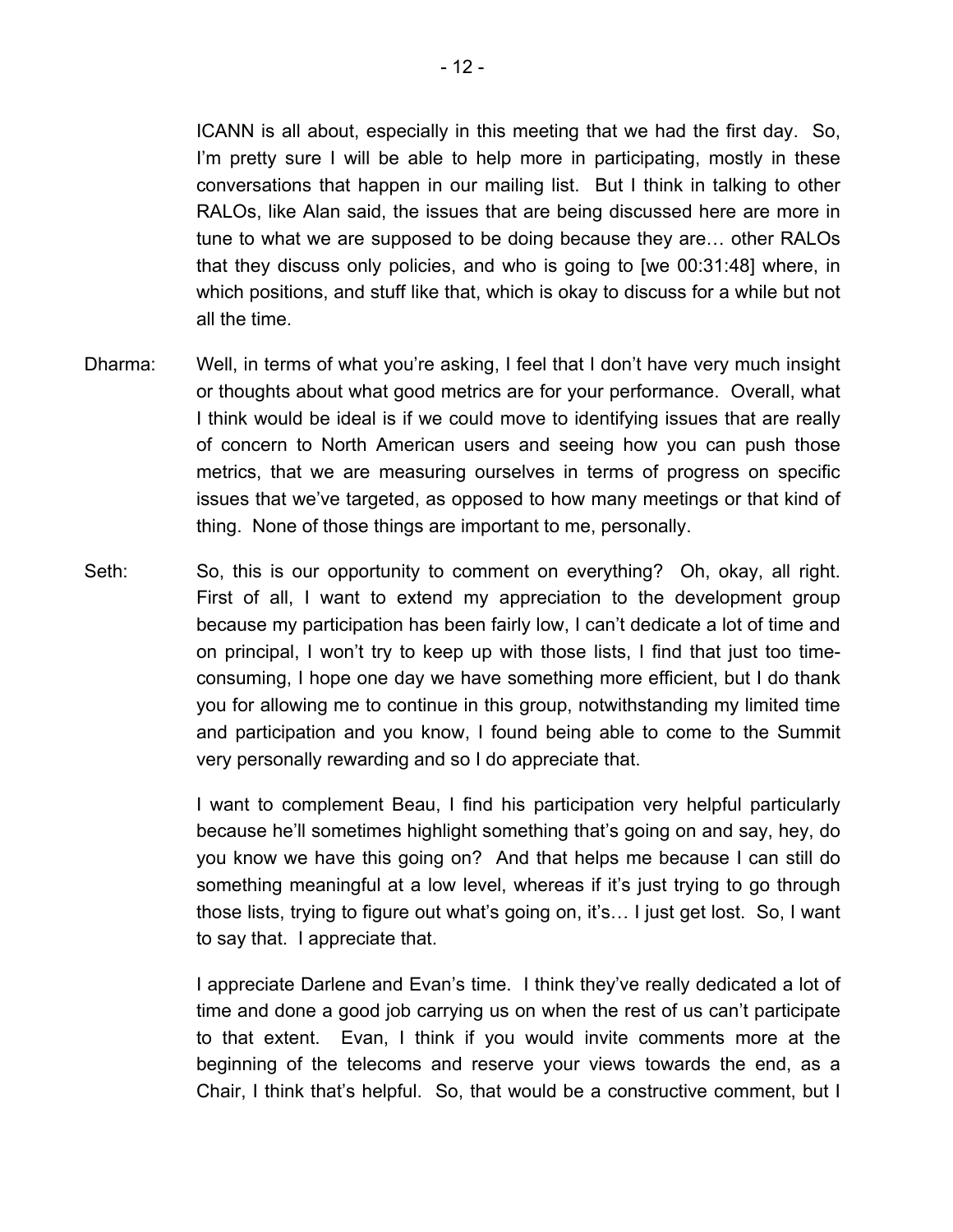do appreciate everything you've done. Um, what else? And I agree with the comment about the tone of the list, could be more constructive and less aggressive sometimes. That would be… I think, helpful, to all of us although I appreciate everybody has an individual style. So, those are my comments.

- Dharma: Great. Just to clar-... I just want to clarify, Darlene, the way that you captured my statement, is actually not accurate. I care a lot about metrics and spend a lot of time trying to understand how metrics in terms of policy. What I'm saying is that I would like the metrics to be tied to how we push policy, not how many meetings we show up to, but how effective we are in terms of accountability to Internet users. Okay?
- Darlene?: And just to interject, that's why these notes are going up on the board here. I'm not perfect [chuckles] and sometimes, your mind goes "bloop" and you're going, oh man, what did she just say? So, anybody, if I don't get it right, just correct me and then it will be right in the minutes.
- Gareth: It's been an interesting and steep learning curve to find out what's all the issues and the nuances of them, in this. I try and keep track of all the email lists that are important to us, it's not easy. I have also tried to join in most of the conference calls. I've managed to do fairly well at that, although I certainly haven't been able to do all of them, and I certainly appreciate the work of Darlene and Evan and Beau. I think they have, collectively, particularly the three of them, have made… and plus Alan, as well of course, made sure that the North American RALO has been effective.

I am taking on this new position with some trepidation, wondering how I'm going to do but I feel strongly about some of these issues. And so does our organization, so I'm willing to give it a try. I think that's about all I mean to contribute at this point.

Louis: I guess, Seth, you made the point that I would have liked to make. The guys who have been contributing have been doing great. Of course, I've read everything that has been written, all the emails, of course, I didn't like an awful lot of them. Of course, we have to upgrade our discussion lists somewhere where we will feel more comfortable to intervene. Of course, I would like to answer some of the emails less than two weeks later, where I feel out of bounds once in a while. Of course, we will need some input, I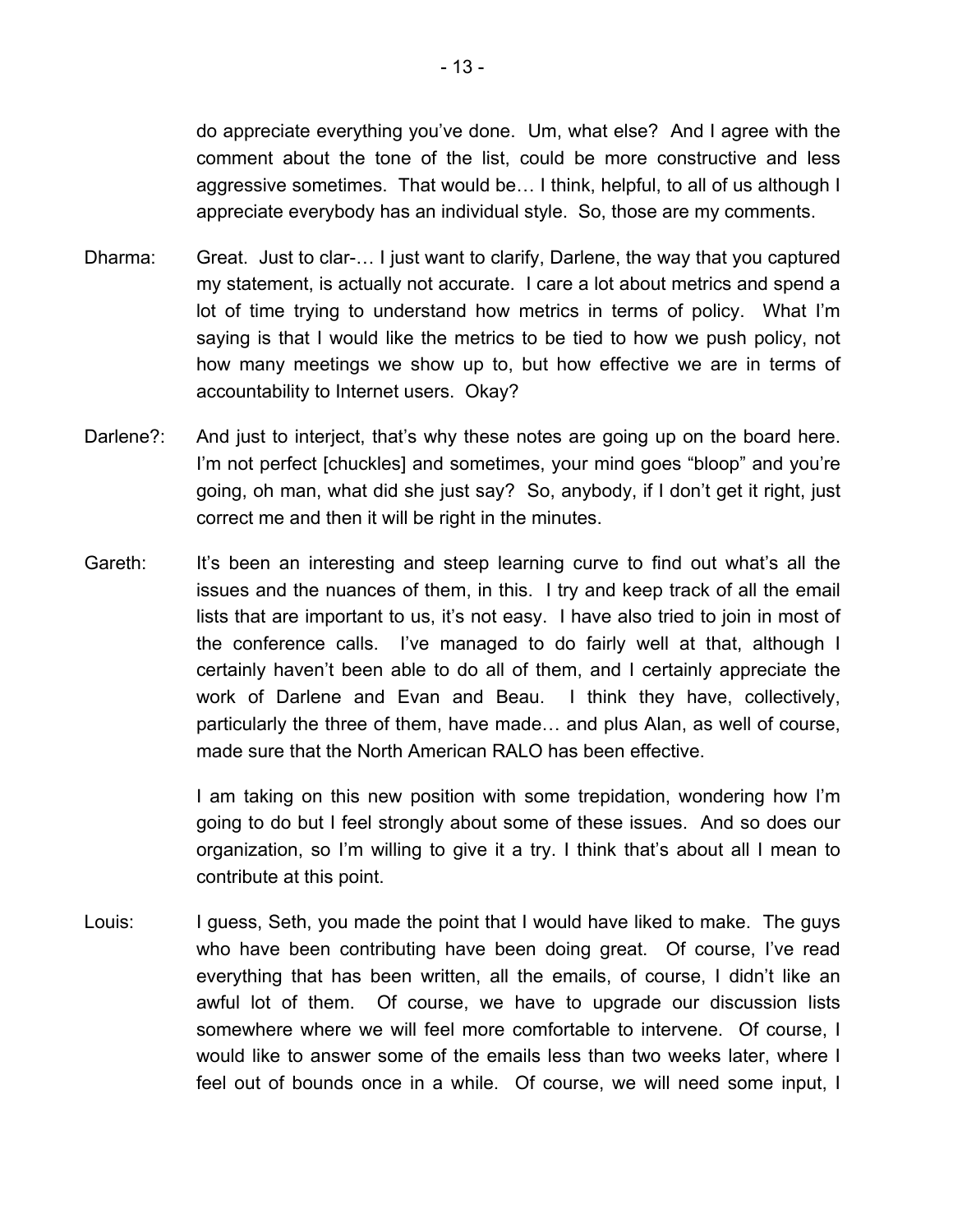would like NARALO to become bigger because of course, those guys who've been doing a great job, they can't contribute more than they have been. And of course, some of us like Seth mentioned, I don't think… and Alan, you said it too, I don't think somewhere in between twelve and two in the morning I would be very useful to contribute sometimes. Of course, I'm very preoccupied by what NARALO will be doing in the next coming years. Of course, I think that it's a good idea, it's a good plan, and of course, I hope that we will find some way to be more constructive in the way we've been. But we are a very young group and it's normal. Kids are always, you know… I will say it in French and I will leave you the pleasure to search in the dictionary. [Inaudible French 00:39:00].

- Male: Can you spell that?
- Louis: T R N N I N T. Oh, right. [Dis 00:39:14] disturbant, really, disturbant, and it's normal. So, we will grow up and I think that, so far, we've been doing great with the resources that we have, and this is going to be my last point. We need some more resources to be more effective. And I don't know how we're going to do that, but we definitely need some more resources, from ICANN, from anybody, I don't know. We need to work on that and find some way to be a close group and to work effectively.
- Glenn: I'm in accord with most of the things that have been said, I don't think we have to deal on some of the criticisms. But from a new person to the process, sometimes when you're reading the list serves, it feels like you're listening to a party line conversation, and the people are gossiping about somebody and their relatives, and you really don't know the players, so it's kind of interesting. But despite it, I think it's spirited conversations, and I think some individuals, and I've had… I phoned these individuals because I thought they were on certain individuals tangents, and I thought, well, kind of interesting, but myself, I've had some trouble, I've been quite busy with a number of projects with the federal government, so I don't think I've been as active as I should have been recently, but after coming to this ICANN meeting, I've actually got much more inspired and I feel that there's more purpose to participating with the activities that I see and I'm very impressed with everyone around the table.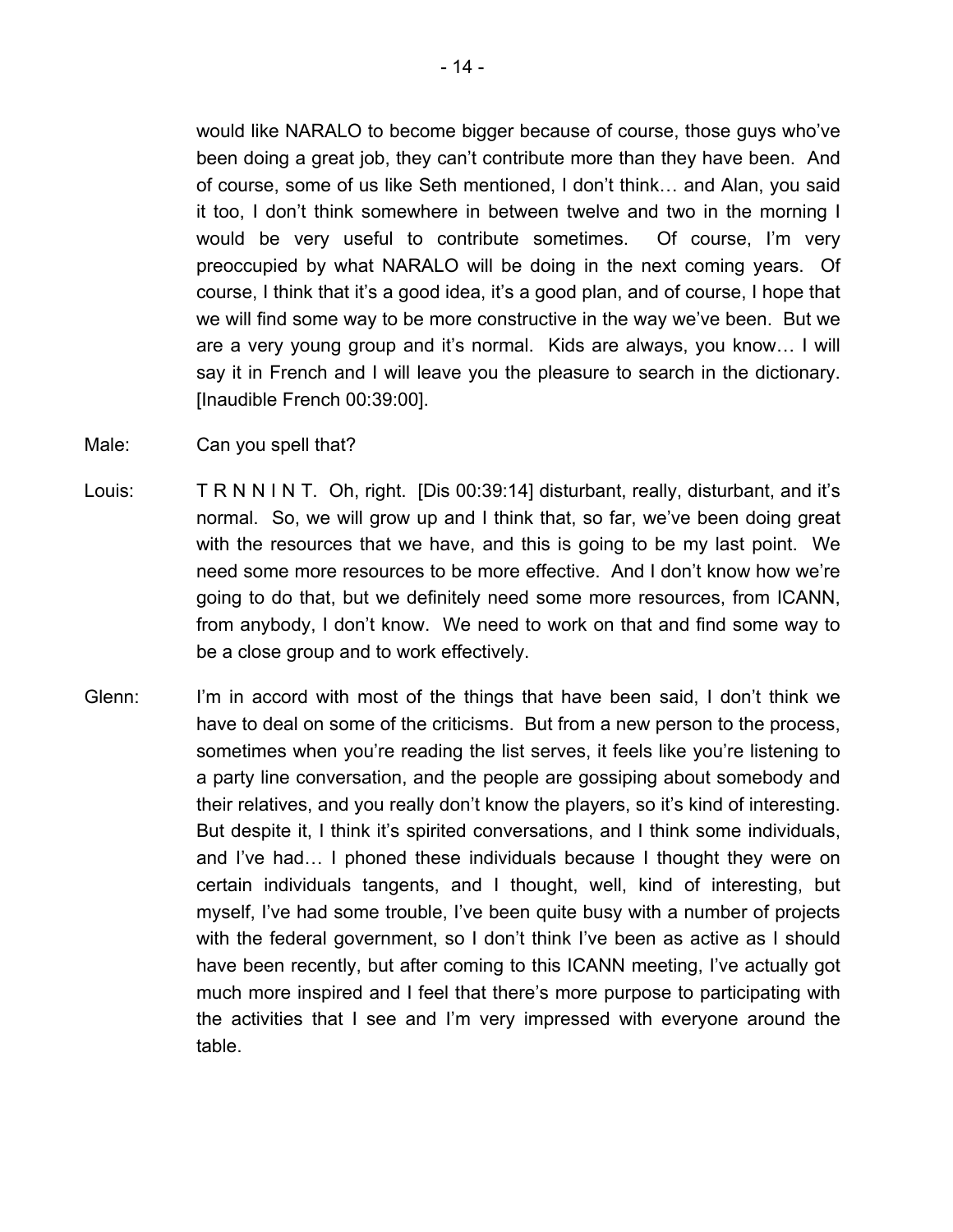I think we all share the same passion for providing our services, in one way or another, all of us have a gift to provide. On the issue of performance review, I've had experiences, being board members, where I've had to review the Executive Director. And some of the metrics were… yes, the Executive Director had great attendance. I'm sorry, I'm sorry, I don't care. You know, if the job's being done, it's great. But there has to be a link between performance reviews, metrics, to the strategic plan, there has to be some kind of benchmarks that are achieved and from my perspective, I don't know what those benchmarks are for this organization, particularly this At-Large, I don't know if it's achieving its mandate. So, I'm a little in the dark. So, to say that this At-Large committee is more performance-orientated than the other ones, I don't know. I can't say, but I know it's a [rancorous 00:42:17] group, but that's my comments.

- Gareth: Compared to the way things were coming together in Puerto Rico, which was my first meeting, and Los Angeles, I think the improvements in NARALO have been dynamic and excellent. And I would, of course, echo what other people have said about liking to see more attendance. I think another thing that would be good would be if there's a way that we can recruit some people with some institutional memory, I mean, I don't think we can necessarily get Carl or Bob to join the NARALO, but you know, it would be nice to have some people like that on hand, even in a consultant type of fashion. Because I feel motivated when people write in, especially Danny or some other people like Derek Smythe or whatever, I feel like we need to respond…
- Female: [Inaudible 00:43:22].
- Gareth: It's okay. I feel like we need to respond to what they say, and I don't necessarily have the capacity or the experience to know whether we should be spending time trying to figure out, you know, pretty much everything Danny says seems to wind up becoming a policy statement of NARALO and I don't think that's a bad thing. He just knows everything very, very well. So, I spend a lot of personal time doing research trying to figure out if what he's saying makes sense, and blah, blah, blah. I guess the other comment I would just make is that I think the performance requirements for ALAC are nonsensical but I do appreciate the way that Evan and Darlene handled some of the controversy surrounding them. You know, it continues to be a bit of a burr in my bonnet that we all need to remember that we're volunteers, and ICANN,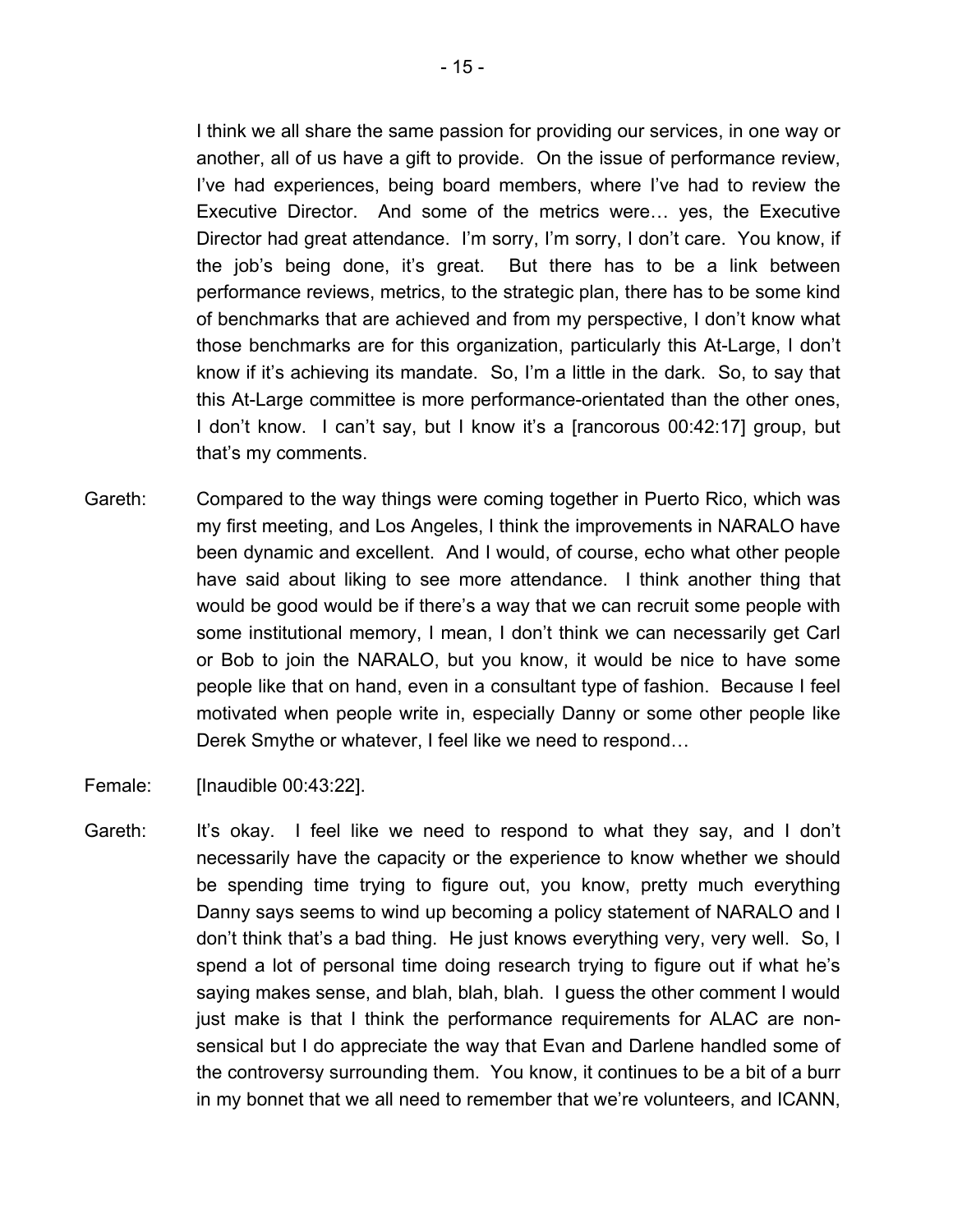in a sense, needs us, we don't really need ICANN, and for a volunteer organization, to take a look at that chart of ALAC performance, it actually overall looks very, very good. But there are a very large number of people on ALAC who do nothing. And until we develop a way to deal with that, I think there's going to continue to be some problems there. But I don't, overall, I think my feelings are very positive. Oh, yeah…

- Monique: Okay, so I'll try again, my English. I would like to add my appreciation of the [role done 00:45:05] and to all involved, as I said. A special thanks to the staff and to Darlene, especially, who encouraged me to participate. And I agree with Dharma, that we should move to identifying issues that are of interest to users. And as Glenn said, the Summit is a great source of inspiration. Thanks.
- Garth: I'd like to speak for somebody else to start with. I was here early this morning and there was an Australian gentleman who came in, Australian gentleman who lives in Canada, and he wanted to thank Evan of encouraging him and inviting him to this, but he wanted to go over to the Sheraton to attend some meetings. Does it ring a bell?
- Evan: Yes, if anybody was at the GNSO session yesterday, he stood up and basically called the entire new GTLD process one big shame and a cash grab. And he chastised the people in the process for essentially, you know, that the process was full of contracted parties and vested interests, with really no care for anything except people making money and ICANN growing. And he was really concerned that there was nobody caring about the interest of the individual Internet user. The moment he sat down from the mic, I basically corralled him and invited him here. It's a shame he couldn't be here. He'd actually have a lot of good comment. I've got his card and he's not going to get away so easily.
- Male: [Resident of Canada 00:46:55].
- Evan: Yeah, he lives in Vancouver. I don't have his name, I've got his card.
- Garth: But one of the points he wanted to make was he really respected and appreciated the work that everybody within these different sessions was contributing and he was a little disturbed by the fact that we are separate from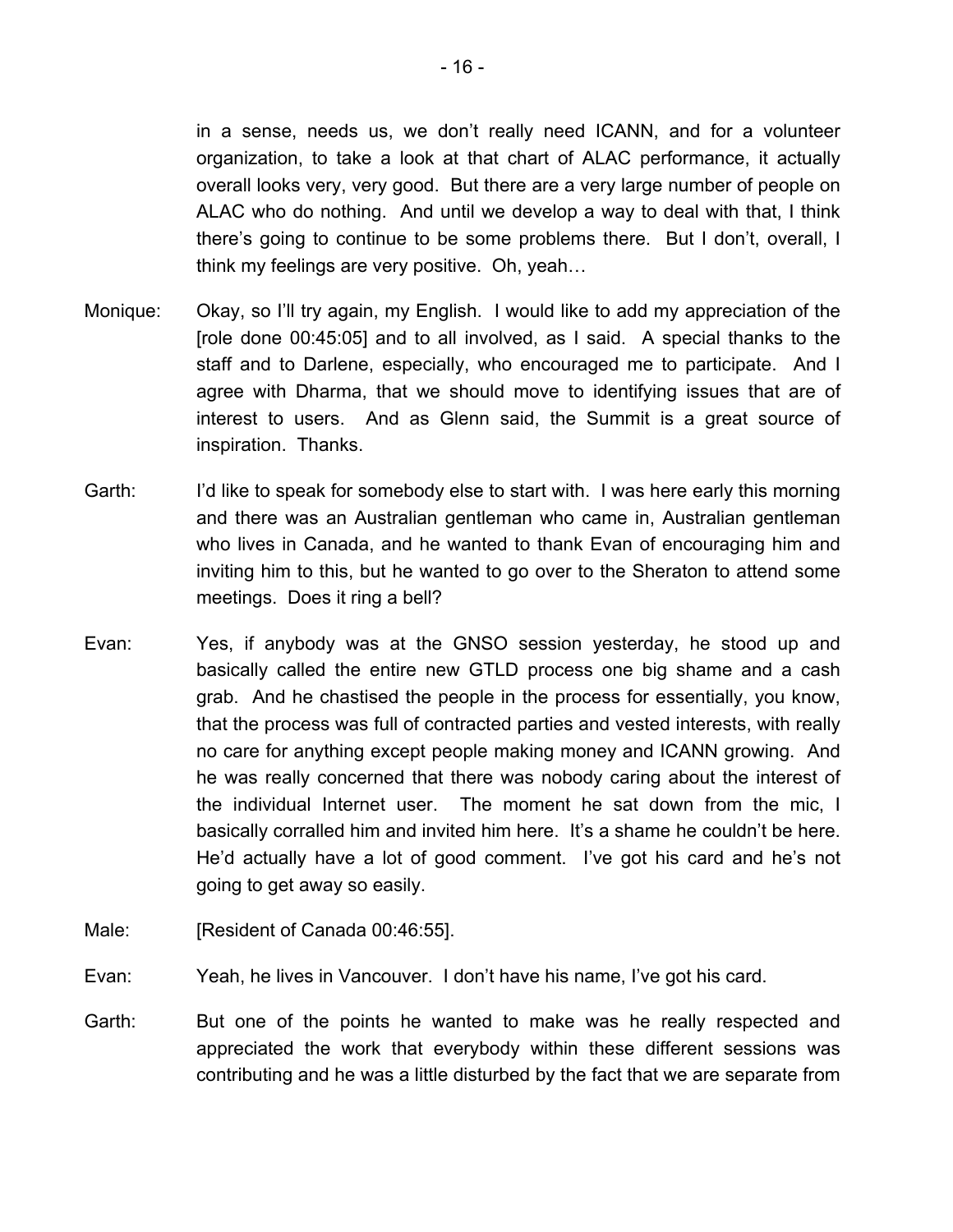the meeting over at the Sheraton. And he was puzzled by that. Those were his points.

As far as my points go, like I said, I'm fairly new to this. And I'm playing catch up. And I want to thank Beau for encouraging me to join and for meeting with me in Yonkers, New York and listening to all of my babble. And it's been a good experience so far. And as far as attendance recording, even though that sounds like a phantom, annoying metric, as my father said, half of life is showing up for stuff. And you can't participate unless you're there and it's difficult to record all the work and commitment that we all do. Sometimes, recording that you were present at a meeting is a vital statistic and because nobody in this room is a full-time, At-Large person, it's not our primary employment, we have a lot of other commitments, and developing metrics for this is difficult.

- Darlene?: Darlene gets busy taking notes and then all of a sudden has no opinion because she's like "uh". I too think that this Summit is an excellent way to perk us all up and get us going and inspire us. Other than that, I think this is probably a topic that we'll just have to keep revisiting, you know, until we get it right and some year, we probably will.
- Evan: Okay, I guess I'll take the opportunity here to say my piece and if it's not written down, that's okay too. I've been really happy with what has happened with the last two years since we first met to assemble this in San Juan. We've got a very dynamic bunch of people and we're fortunate, in a sense, that we have within NARALO, people with a deep history of ICANN. Some people who were involved in the early days when there were At-Large direct elections to the Board and have a very deep history of ICANN. Your timing's just about perfect.
- Female: Impeccable.
- Evan: I'll state my own disappointments and my own pleasures. I've been very happy to have been a part of making the Summit happen. When we first got together in San Juan, we recognized that one of the big problems was a lack of information and a lack of understanding of ICANN culture, which is very different from the kind of civil society and normal life people have had. It's a very strange beast and very difficult sometimes, to make your way around. I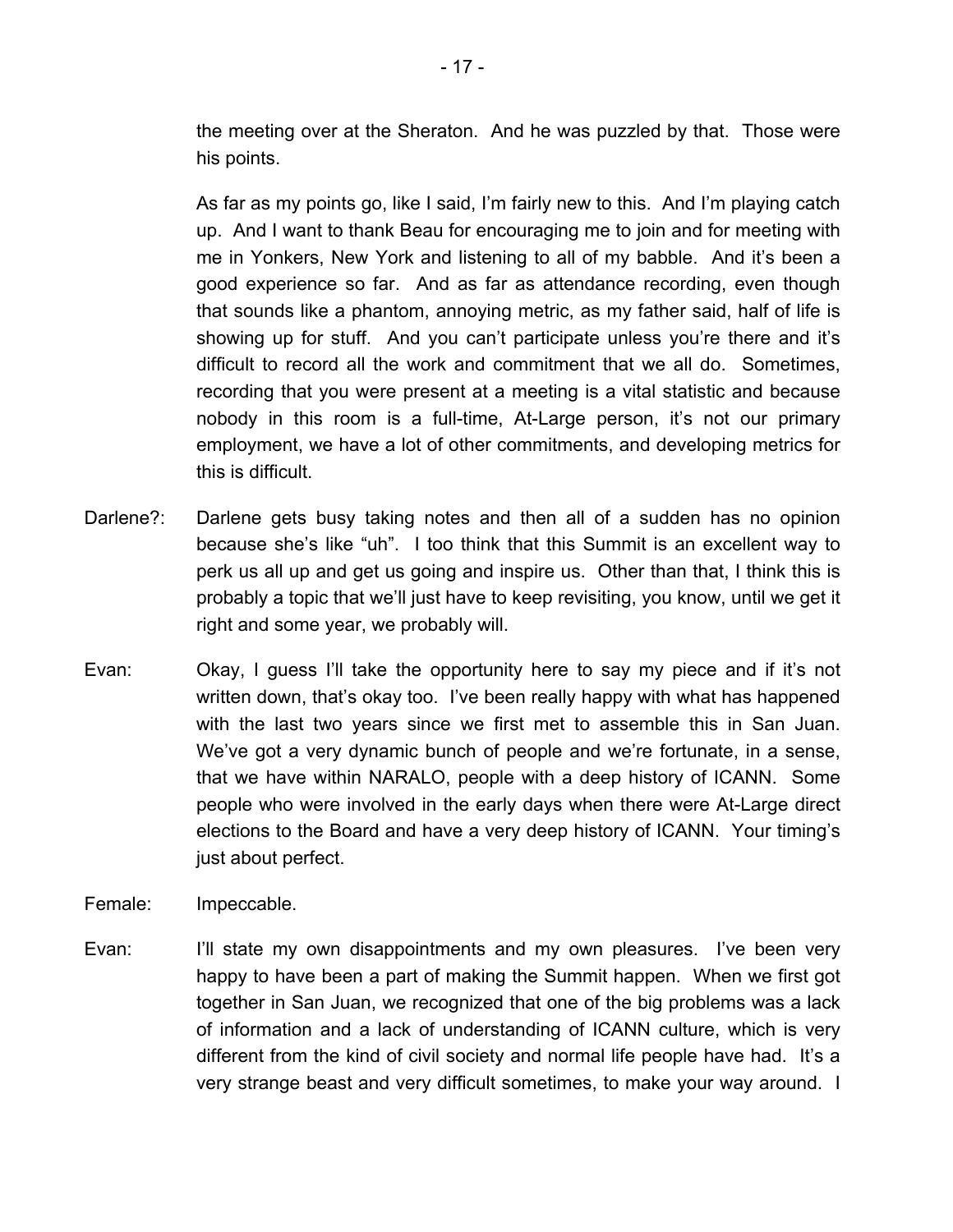think the Summit has done a very good job of explaining to people about this beast that ICANN is, and it's important to know that, for us to be able to really be able to make change happen.

My big disappointment, I guess, is that we don't have anyone here from our individual user constituency.

Female: Yes, we do.

Evan: Well…oh, okay, sorry, okay.

Female: I share your disappointment that we do not have enough members here.

Evan: Yes, and that, in fact... NARALO is the only region that from its very beginning sought to empower and encourage the participation of individuals who are not members of ALSs. Some of them have been extremely vocal, I'm a little concerned that we haven't attracted more. As a matter of fact, general outreach has probably been one of my larger disappointments. We've got a lot of people and there's a number of you that have joined since NARALO was originally formed, but I would really like us to be much bigger and more diverse. And I'm happy to have seen that in the ALAC review that they're recommending to have more resources extended to use Carl's term, out to the edges, which effectively would enable us to help do outreach, encourage more people to get involved, the same kind of thing that attracted us to join, people like Jacob Millhouse, who did a phenomenal job at the beginning but right now, I don't think that there's anybody replacing him, at least for our region.

> Anyway, on the whole, I'm extremely happy. We have, as has been noted, energetic debate from time to time and I share Alan's concern that every now and then, we need to slow down, consider things a little bit more carefully, as we move forward, you know, [which hips 00:52:34] to take, maybe the emotion out of some of the things that go on. But on the balance, I think we've done really good. And I thank all of you for helping us make this happen because it's one thing to chair a group but there has to be something to chair. And I think we've… uh, and so, I'm really happy that you've been able to take time out to come here because although you're expenses have been paid, you've all been pulled away from other things and in some cases, you're not getting paid for the time here and for the time that you're not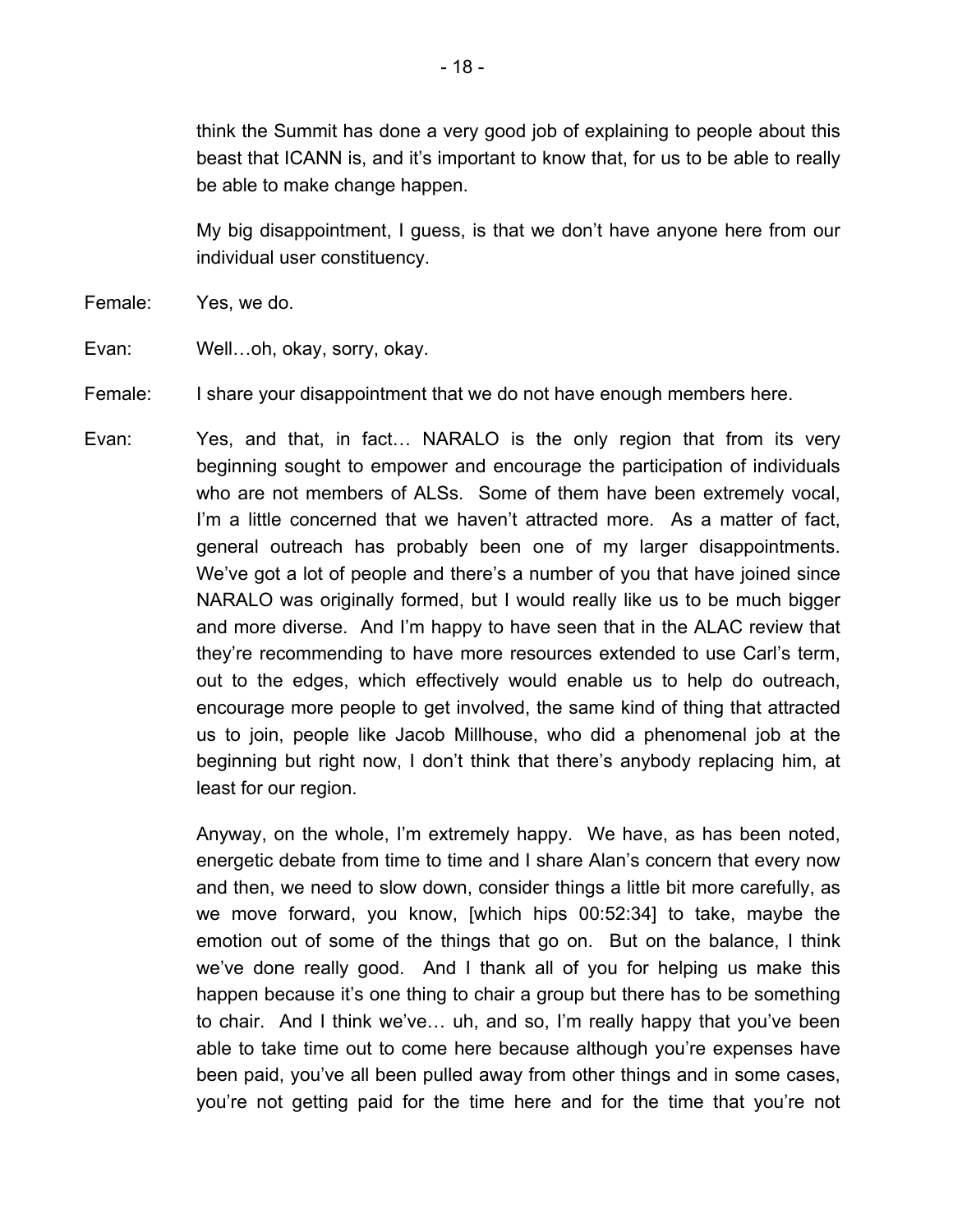spending doing your own work, and I really appreciate the effort that you're taking to come down here.

- Alan?: Just two very quick comments. On the issue of metrics, we can debate for a long time how important attendance is and what the cut-off points should be. I think one of the issues has been when the numbers are zero, in terms of participation or showing up at any meetings or answering an email, there's a problem, and I don't think it takes an awful lot of insight to realize that you've got to at least show up occasionally to find out what's going on, if you're going to be an active participant. And I'm talking about email lists, not only conferences and things like that. So, yes, metrics are difficult to work with and don't always reflect the right thing, but they do have some value, particularly in the tales. And the other comment is just a personal one, the little diatribe we had on UGTLDs before, there's an awful lot of that but the process included an awful lot of consideration of user needs and things like that, that wasn't just a cash grab, so again, I think we need to take balanced positions.
- Evan: Okay. Well, our timing is good because just as finished this round, we're honoured to have with us David Giza who's the Senior Director of Contract Compliance with ICANN. And we have on our agenda a discussion of the RAA and issues of contract compliance which has been a recurring discussion issue within NARALO and please, could you come and…
- David: Sure, actually, I have a little PowerPoint presentation on my data stick, so if there's a laptop that I could just plug into and maybe somebody could run that for me? Thank you.
- Female: Did you want to run, do you want to sit here at my laptop? You sure can.
- David: No, no, that's fine, I can just stand and talk to the group. You know, once we just boot up the presentation. Good morning, good morning, everyone.
- Evan: If you'd like to sit down at [inaudible 00:55:31].
- Female: Yeah.

David: Usually I like to stand.

Evan: The only issue is this gets recorded.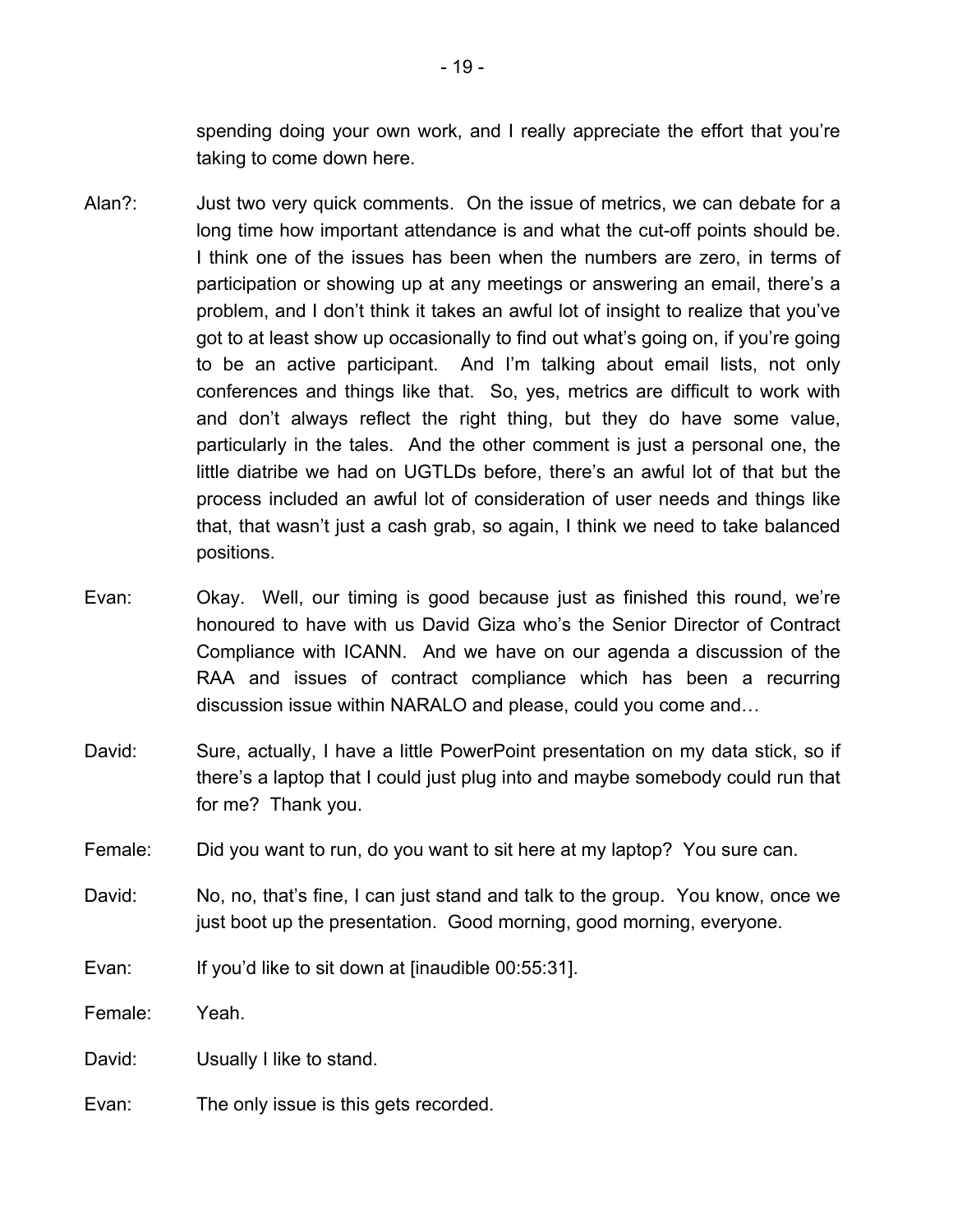David: Okay.

Eduardo: By the way, what is the RAA? Is it register?

David: Registrar, register, accreditation.

- Eduardo: Accreditation is the last thing, okay, thank you.
- David: Good morning, everybody. My name is David Giza. I am the, actually, the new Senior Director of Contractual Compliance at ICANN. I joined ICANN four months ago, in this new, strategic role inside of the organization. And so, just to give you a little bit of background on who I am and why I've joined ICANN. I've actually been a practising attorney for almost 25 years, but in the last 10 years, I've been working in the Ethics and Compliance field, principally as an Ethics and Compliance Officer for Snap-on Tools, which I think many people know as a publicly traded company based in the US. I actually set up Snap-on's ethics and compliance program. And then, after doing that for about five years, I was recruited away to join Hewlett Packard in Palo Alto, California. And HP asked me to join them to actually re-architect HP's global compliance program. A third of that program focussed specifically on contractual compliance with federal, state and local and national governments as well as with commercial contracts involving various HP suppliers and customers. And so, I've spent about two years at HP actually rebuilding their contractual compliance program as well as their total global compliance initiatives. And then was recruited away recently to join ICANN. And so, I joined ICANN in November and Kurt and Doug and Paul and others asked me to essentially take the good work that has been performed in the contractual compliance area, and for some of you who know, that's about two years worth of work that's gone on in Contractual Compliance, to take that work and actually improve it, enhance it, and take it to the next level.

And so, what I wanted to do this morning was to first give you some specific background, and that's perfect, thank you, some specific background on our program, to help level set you around some of the terms, some of the words and phrases you've heard, and then to talk to you a bit more specifically about the Registrar Accreditation Agreement, to talk to you about the pending amendments to that agreement, and then to, quite frankly, answer any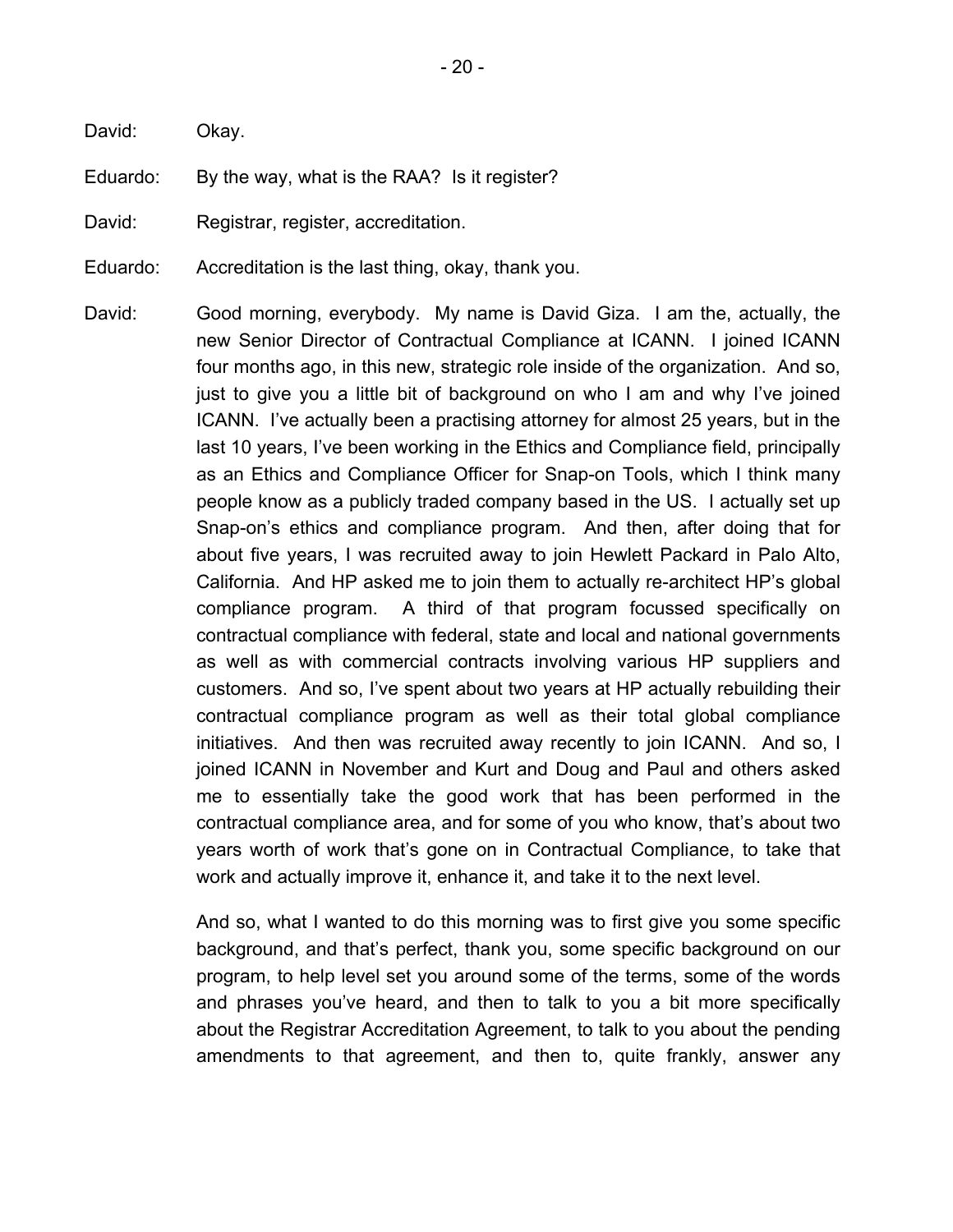questions that you might have about how our contractual compliance program operates.

So, let me start with this slide first. Coming from the commercial sector, my approach is to develop a business strategy as the fundamental foundation for what we do going forward in Contractual Compliance. And so, that business strategy, in my view, requires our Contractual Compliance department to help our registrar team and our registry team build and maintain strategic and collaborative contractual relationships. In the past, I've heard criticism that the Registrar Accreditation Agreement, for example, might be slanted, let's say, in favour of registrars and perhaps not as strong as that agreement can be overall for ICANN's best interest or benefits. And so, what we're attempting to do through some new processes is to first amend our Registrar Accreditation Agreement, and I'll talk to you more about that in a minute, so that when we can, we will have greater enforcement tools. And actually, business processes in place to use those tools to enforce contractual obligations upon registrars who choose not to comply with the terms and conditions of their contracts.

I can tell you that with registries, we're in a much better position because, I think, registries in general have paid attention to and have closely followed and maintained their obligations under their contracts with ICANN. But that's not to say that there isn't room for improvement. Contractual compliance as a goal is intended to move those relationships forward and to actually make our relationships stronger and again, more collaborative, with registrars and registries. And the reason for that is because, quite simply, in my view, a rising tide lifts all ships. And so, the registrars, the registries, ICANN, this group, I mean, we're all in this business for the benefit of registrants. And so long as we never lose sight of the fact that it's the registrants who are our customers and that those are the individuals that we serve, I think we can all find new and, I believe, innovative ways to work together, particularly in the area of contractual compliance.

One way to accomplish that is to use leading… oh no, could we stay on the same slide? To use leading edge compliance tools. There are some phenomenal software tools available today that ICANN has not yet acquired. And there are other software tools that are being developed that would actually help to enhance how we track, monitor and then report out on our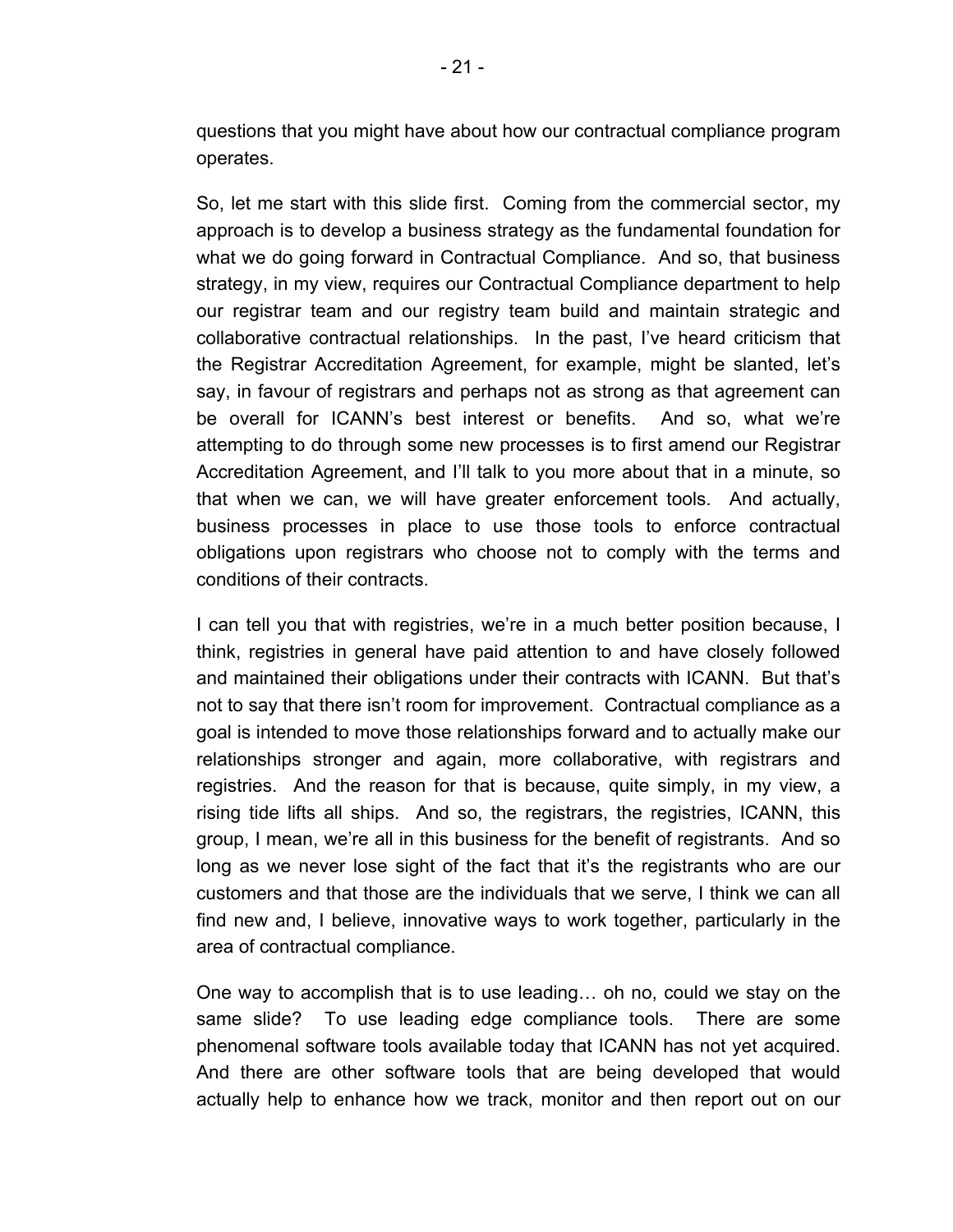contract enforcement activities. I think, for those of you who have reviewed some of our work in the past, and for those of you who have had the opportunity to look at our semi-annual contract compliance report, you'll notice that that report contains a variety of metrics, but those metrics, quite frankly, aren't robust enough. We need to actually improve some of the areas in which we gather data concerning contractual compliance. And in using some leading edge technology tools, tools that I used at HP and at Snap-on, those tools will help us provide more information, data reports and actually a different set of success metrics around contractual compliance that will help the At-Large community as well as registrars and registries understand their

And then finally, that last bullet point. My mission and our strategy, is to focus on the contractual terms and conditions with registrars and registries that really matter. If you've ever had the opportunity to read our Registrar Accreditation Agreement or if you've ever had the opportunity to read our Registry Agreement, you'll notice that those agreements are written in very heavy legalise, by lawyers who are very good at what they do. But those agreements, written in legalise, are difficult to deploy and to actually enforce in the business world. And so, in the business world, what we want to do is take the key contract terms and conditions, and I think Garth sitting to my right, knows what those provisions are. Take those key provisions, and then develop a business strategy to enforce those terms and conditions against non-compliant registrars.

And so, for example, last year, we conducted an insurance verification audit of registrars in an effort to determine if they were maintaining the insurance requirements that they agreed to in the Registrar Accreditation Agreement. That audit identified that there were over 100 registrars who had not complied with their insurance obligations and we initiated a follow-up procedure to draw those registrars into compliance and to do that in a way that doesn't create an unnecessary business burden upon them, but reminds them of their original obligation to ICANN. One example, it may be a little higher or lower on the spectrum of Contractual Compliance enforcement activities, but it's an activity that is important, particularly if there is a registrar failure and you're looking to the insurance that the registrar has to essentially provide some coverage or some continuing funding for obligations that the registrar was required to provide.

obligations, perhaps more clearly than they do today.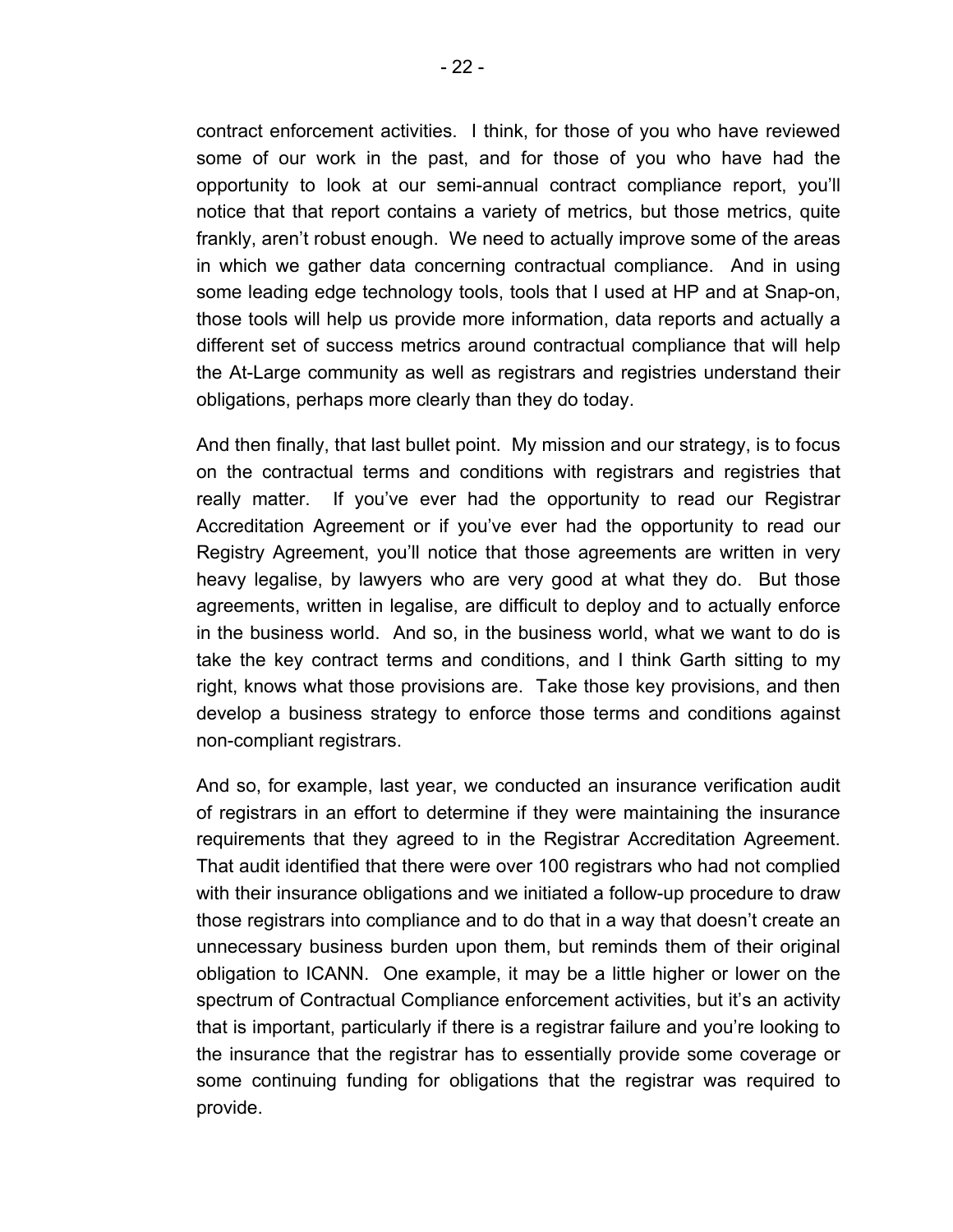So, if we could go to the next slide. So, what is it we do? And what we do is we, again, we manage these relationships. Today, there are actually more than 950 registrars, 16 registries, we manage those relationships from a Contractual Compliance standpoint. And so, we're attempting to continuously monitor, audit, engage in dialogue with registrars, in various areas that we already know, some registrars are very weak in, in terms of how they perform. But on the other side of the spectrum, we know there are some registrars who are very strong and who actually do pay attention to and use their best efforts to comply with those terms.

- Eduardo: I ask a question?
- David: You can, yes.
- Eduardo: If I'm a registry, am I obligated to sign a contract with ICANN?
- David: If you're a registry?
- Eduardo; Yes.
- David: Yes, if you're a registry, all registries have entered into written contracts with **ICANN**
- Eduardo: Yeah, but my question is, am I obligated to do it, as a registry?
- David: Well, I mean, if you want to do business as an accredited registry, or as an accredited registrar, ICANN accredited, then yes, you would be required to sign a contract.

So, investigating claims of non-compliance, what does that mean? Complaints come to us in various forms, in particular Garth is one individual who has been very active in bringing to our attention various, who is, inaccuracy claims. But there are other, what I call customer service type complaints, that we receive as well, through a complaint intake system that's actually starting to be designed more like a customer profile or management tool, that we can use to again, collect data regarding claims of noncompliance, and then route that data to the appropriate person in our compliance department so that he or she can actually use some of the investigative tools we have to contact registrars, more often than registries, and investigate those claims.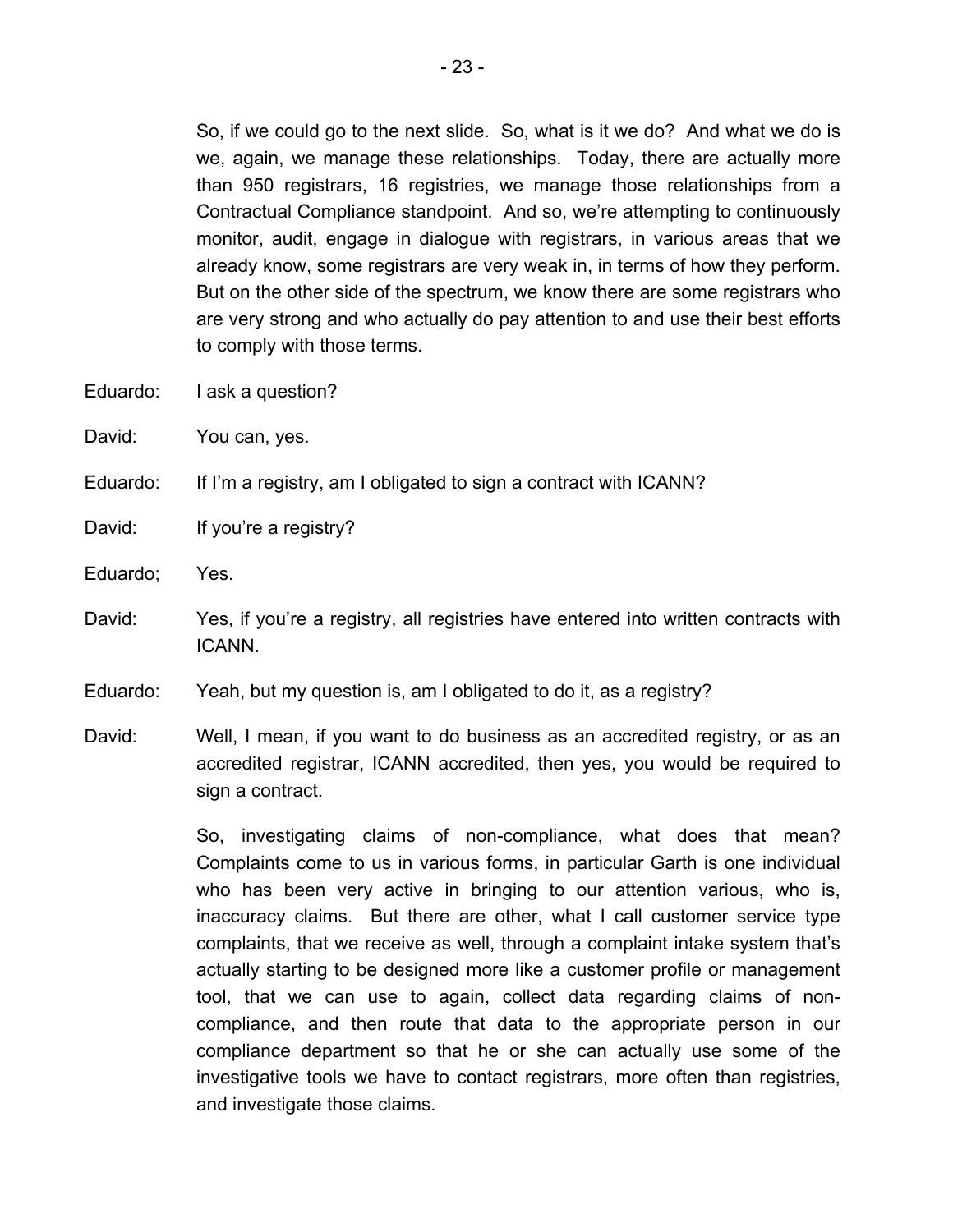For example, in the case of inaccurate WHOIS information, we have a separate system today, called WDPRS, which is the WHOIS Data Problem Reporting System, and I'll be chatting with you about that in a few minutes and talk to you a bit about some of the enhancements we've made to help facilitate the intake of WHOIS inaccuracy claims and then actually facilitate the transmission of those claims to non-compliant registrars, and actually get the non-compliant registrars to take some action and do something to investigate the WHOIS inaccurate data and then report back to us what action they've taken to try and correct those inaccuracies in the WHOIS data. And I can tell you that that's a mixed bag of success, as you would imagine.

Conducting audits. We have one auditor on our staff at the moment, William McKelligott. He's based in Washington, DC. And William is principally responsible for undertaking the various audits of the contractual provisions that ICANN performs today, and I'll talk to you a bit more about that in a minute. We do try to communicate what we're doing, to be open and transparent through ICANN's website. We provide reports, we used to have a monthly newsletter but now we're going to change that to a quarterly newsletter so that we provide more robust and we think, more comprehensive data, than when we were trying rush out to the community on a month-bymonth basis. And the website is continually updated with information on our activities so that you can stay abreast of and work with us when you see opportunities for us to improve contractual compliance.

And then finally, we are working, as I said earlier, looking at new business processes, new software tools, and actually trying to reach out to Garth and others to develop a more strategic and comprehensive approach to compliance. I view compliance as a process. A process where you have to crawl before you walk, and you have to walk before you run. And we have crawled and we are now walking, but before we can actually start running, quickly, in compliance, we need to make some capital investments in our team. Capital investments around automated systems and tools, as well as additional staff so that we can be prepared to respond to the contractual compliance challenges that lie ahead. Not just with existing registrars and registries, but also with new registries and registrars as part of the new gTLD program that may be launched as early as this coming December. Next slide, please.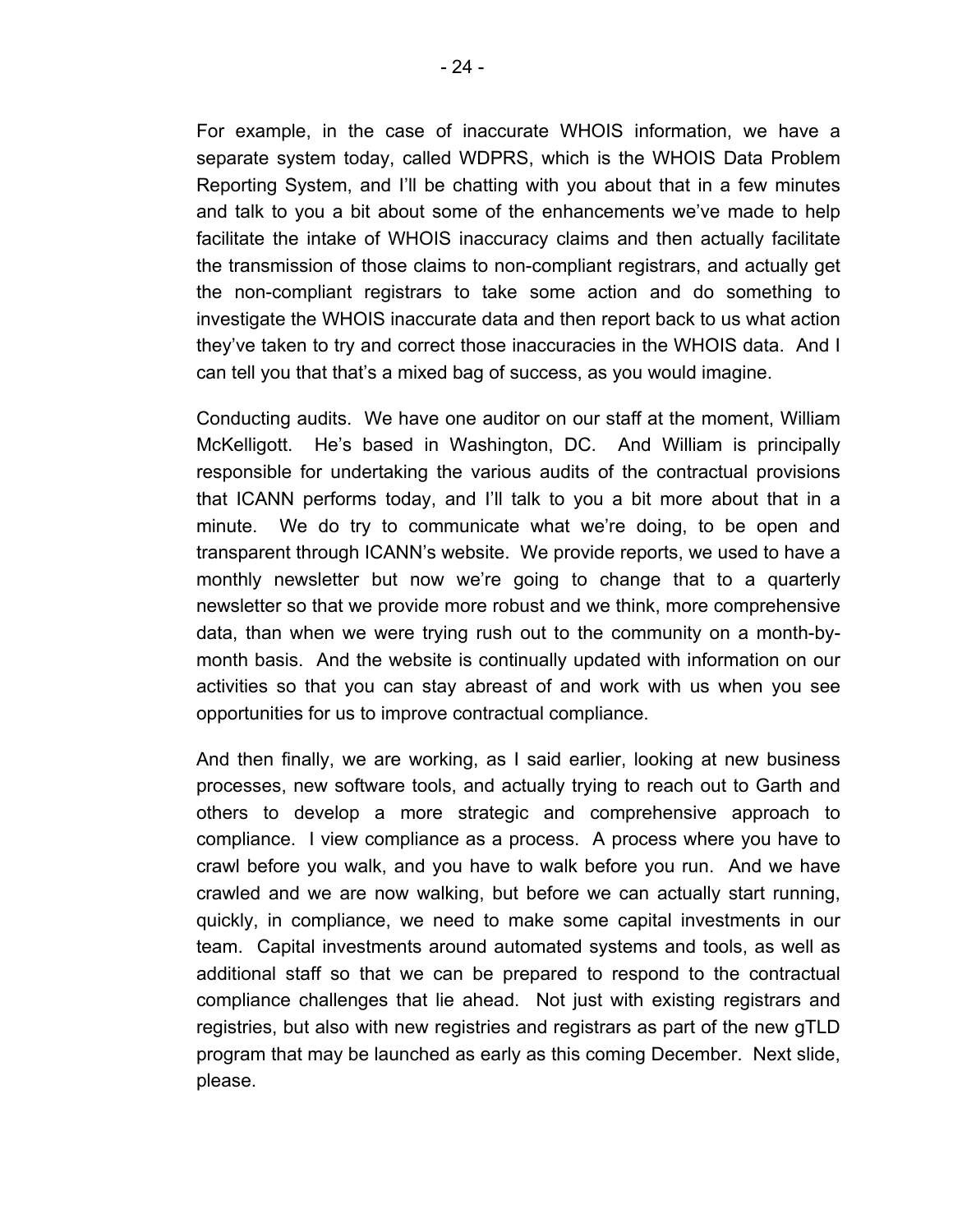So, here are three key things that I think are important. Improved WHOIS enforcement efforts. And I'm sure Garth will ask about and we'll have a dialogue around those enhancements that have been made to our WHOIS Data Problem Reporting System. But the idea behind the WHOIS Data Problem Reporting System is that if you, as a reporter in the community, discover inaccurate WHOIS information, this software tool allows you to report that WHOIS inaccuracy in a report that you file with ICANN by using this enhanced WDPRS tool. And that tool is available on our website and it's literally a tool you scroll through, you enter some data in various data fields, there are a few drop-down boxes, and then you click and submit the report to the compliance team. I can tell you that we received over 12,000, over 12,000, WHOIS inaccuracy reports through this system this past year.

And we realized that the system as originally designed in 2002, you know, was really not robust enough, nor was it efficient enough to address the volume of complaints we were receiving, as well as the category of complaints that we were receiving. And so, ICANN made some enhancements or improvements to the WDPRS tool and those enhancements or improvements were released to the community on December 19, 2008. And actually, with Garth's help, and with the help of others, we believe that those improvements will actually create more value for registrants and for users at large, when you find WHOIS inaccuracies and then want to report those WHOIS inaccuracies to ICANN.

Is that tool complete or perfect? No. Will there be additional enhancements? Absolutely. And we would like your input, if you choose to, your input in how to improve and enhance that tool so that we can actually forward complaints to registrars and then have registrars contact registrants, and have registrants update their data, and then have registrars actually report back to ICANN that they've done that. Not only have they done that, but what have the results been, as a result of going out to those registrants and asking registrants for updated WHOIS information. That's not to say that a registrant can't still provide false or incomplete or misleading information. We know there are bad registrants out there as well as bad registrars but we're hoping over time to develop the kinds of processes and tools that weed out the bad actors and put ICANN in a position to not only identify them but then with your help and the help of others, take action against those bad actors, to draw them into compliance with this particular process.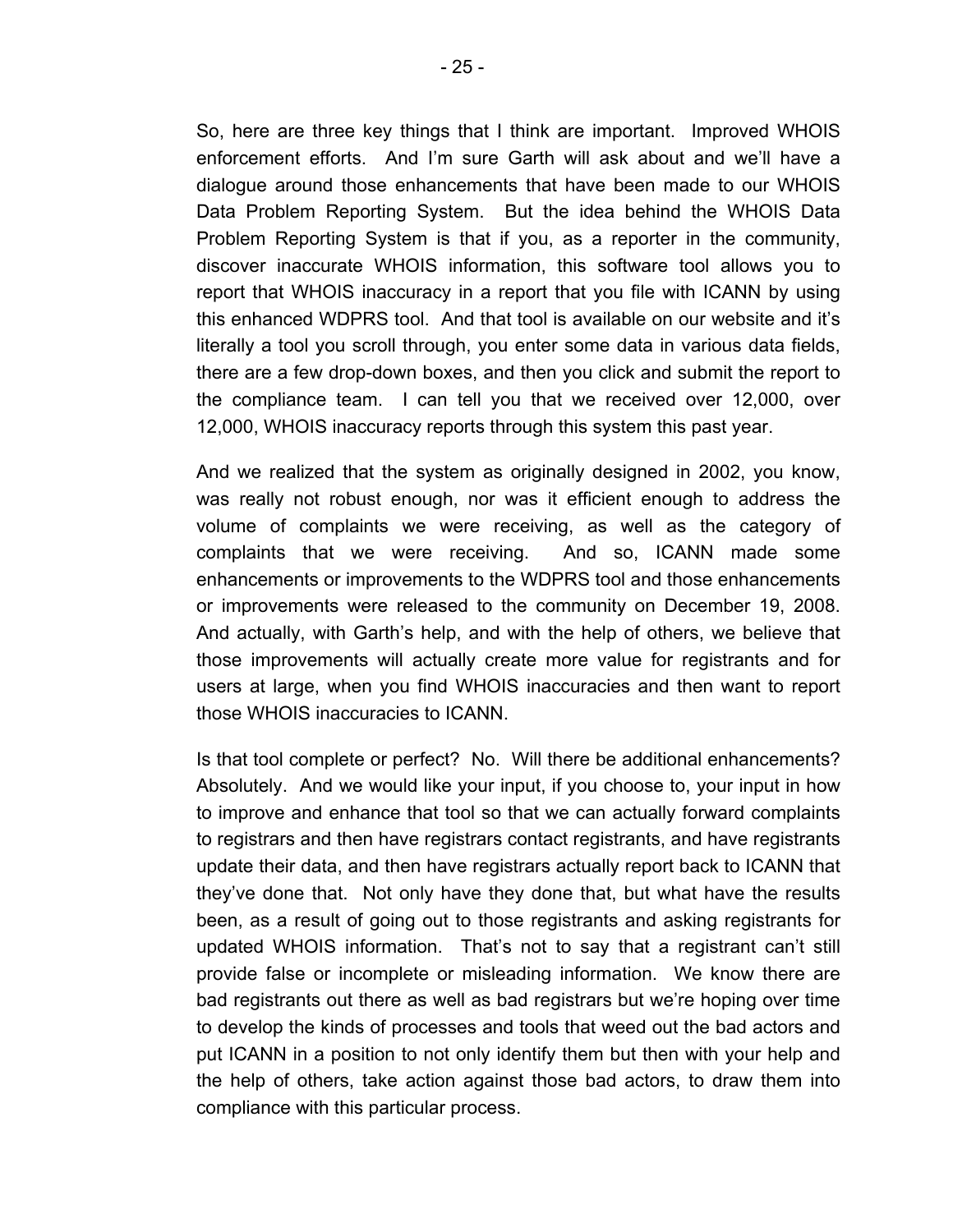- 26 -

Enhanced outreach? One of the reasons why I'm here today is for you to get to know me. To give you more information about what we do, and for you to ask questions and get involved, quite frankly, with our contractual compliance work. We've had workshops at previous ICANN meetings in Korea, Paris and Rome, to increase awareness of what we're doing but to also talk a bit about these registrar accreditation agreements and some of the proposed amendments to those agreements. Amendments to those agreements that would actually provide more compliance tools for enforcement purposes, if and when those amendments are adopted by our Board.

And then finally, we meet pretty regularly in Washington, DC with registrar and registry representatives in order to maintain and enhance our political relationships in DC and we try, when the time permits, to do the same in other areas of the world as well. And then finally, I am a new addition to staff, having been here for four months, and then William McKelligott is also a new addition to staff, having been here a little more than four months.

So, the ongoing work really requires, in my view, the help of everyone. And I think you've heard earlier yesterday, that ICANN wants to reach out to all of its constituencies and to solicit your feedback and your support for what we're trying to do to improve contractual compliance. We believe that one way to do that is to begin to focus on WHOIS data accuracy. We know that data accuracy has been a big issue for over ten years, and there's been quite a bit of debate in how you define accurate WHOIS information. And so, we are in the initial stages of conducting a WHOIS data accuracy study and as you would imagine, the first step is to define accuracy for purposes of the study.

And so, we've just constructed some definitions that we'll be sharing during this meeting with some of the constituencies, registrar, registry and IPC. And then, we'll be asking them to give us some input and some feedback on those definitions. And then once we have their input and feedback, those definitions will be posted and they'll be available to you and others to look at to see, you know, if you agree or disagree with how we have defined accuracy for purposes of WHOIS.

Something you should know, or maybe you don't, is that the US government, the General Accounting Office, GAO, actually conducted a WHOIS data accuracy study of its own, back in 2005. And that report and information is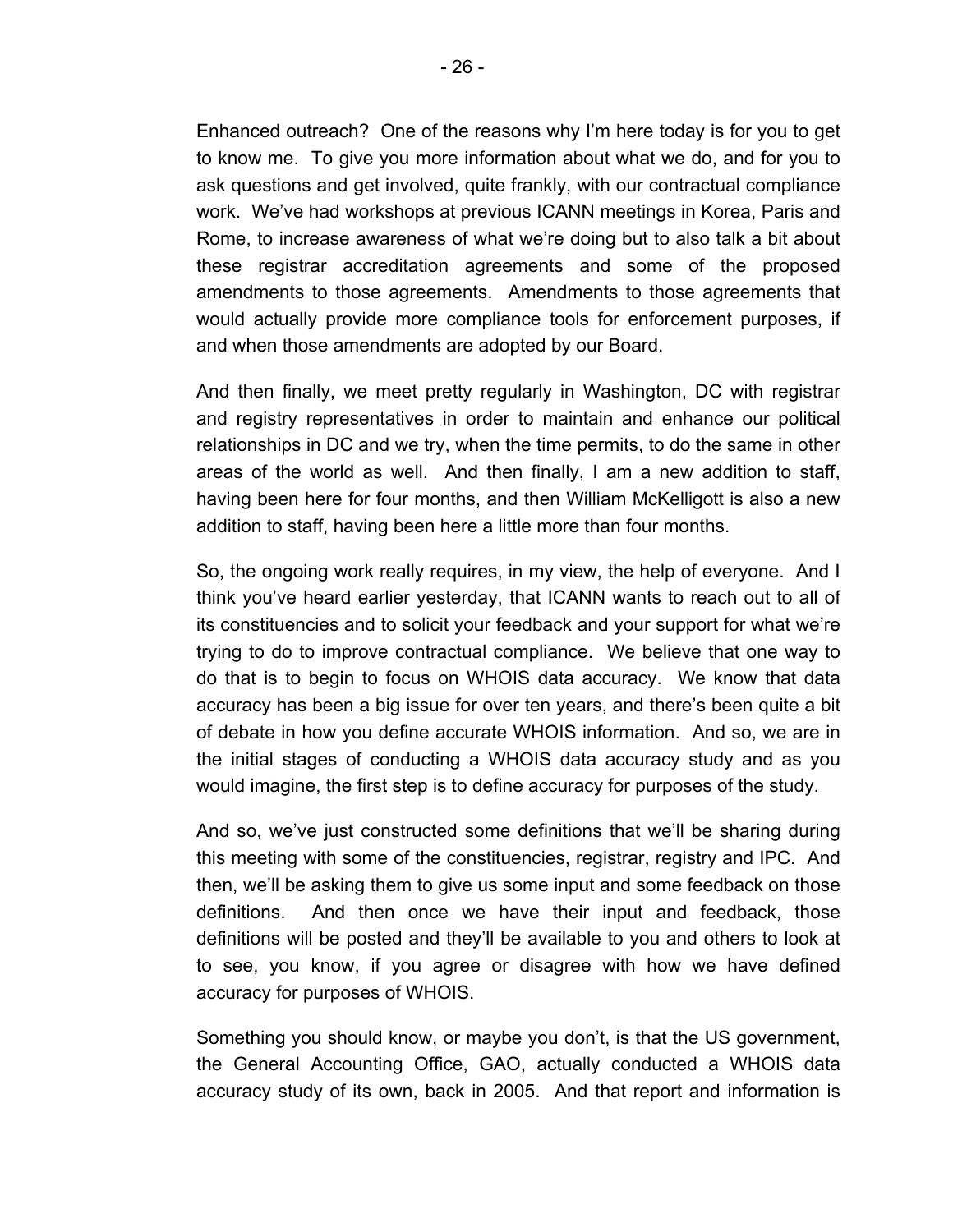available to the public through the GAO website and so, what you'll find, is that our particular study here, will be actually replicating some portions of that prior GAO study in an effort to update their data which now is about five years old. But in that study, we found that there were some compelling conclusions drawn around patently false WHOIS information and ultimately, what action you can take, because that's why you conduct a study, what action can you take, to improve the quality and the accuracy of the data in the system. Not only for law enforcement purposes, but also for the benefit, I believe, of registrants and the communities at large.

A privacy [proxy 01:15:36] registration services study is something that we're just initiating now as well. And the idea there is to simply begin by identifying the number of registrars who actually deploy privacy and proxy registration, organizations or offer services in their business models. We're trying to get a number, essentially, a number that would help us identify the percentage of registrars that offer that service, and then from there, we believe that the GNSO Council will be directing and/or the ICANN Board will be directing staff to review the feasibility of, and then costing out, the various WHOIS studies that are currently being discussed, debated and reviewed between the GNSO Council and the GAC. And so, in the future, I believe that you'll see more WHOIS study related work, not just around those two topics but around other topics involving how WHOIS data, for example, is used by law enforcement agencies, and to what extent WHOIS data, you know, forms the foundation for other business activities that occur on the web today.

We are planning on our shop to develop a gTLD, a new gTLD compliance action plan. We don't want to launch the new gTLD program later this year, or next year, unless we have a compliance plan in place that we can execute and manage the risks associated with the launch of those new gTLDs. And so, what we'll be doing this year is forming a cross-functional team inside of ICANN and we'll be asking others, and probably Garth will be on that team as well, we'll be asking others to work with us to actually perform a risk assessment and to identify the risk involved in launching the new gTLD program and by risk, I mean contract compliance risk, ranking those risks, high, medium and low, and then developing a strategy to mitigate or reduce those risks as the new gTLDs are rolled out to the public, again, later this year, or next year.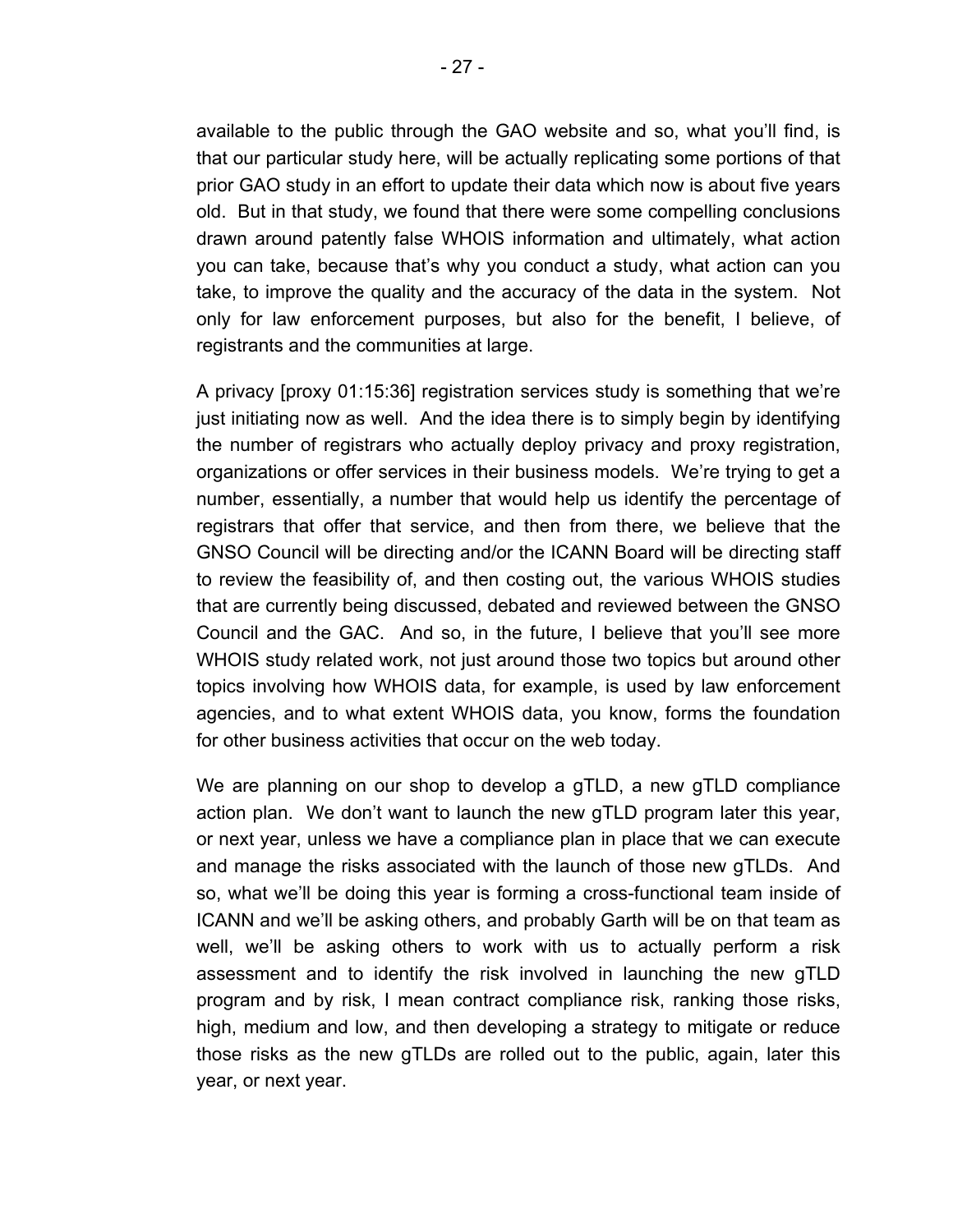I think by having a compliance plan prepared and then communicated to the community, you'll know exactly what we're planning to do to manage those contractual relationships with the hundreds or thousands of potentially new entities that can be involved in the new gTLD program.

Domain name transfer policy? That's a policy that ICANN has developed, it's on our website and it's one way that we have attempted inside of Contractual Compliance to get some consistency in terms of how domain names are transferred between registrars, particularly registrars who have either been terminated or registrars who have been de-accredited. The emphasis of that policy is to protect the interest of the registrant. And we focus on that, I think, very intently, and where and when that policy is deployed, we work very closely with either Iron Mountain who escrows registrar data or we work through other escrow arrangements to get data transferred from a deaccredited or terminated registrar to a new registrar, so that the activities of the domains can be preserved in sort of a seamless fashion.

A compliance program risk assessment? One of my to-dos is to take this up one more level and to actually re-examine and re-assess the entire structure of ICANN's Contractual Compliance program. Not just a risk assessment on the new gTLDs but a much broader based assessment to make sure that we are addressing the highest and most pressing risks associated with our contracts with registrars and registries. And you can actually learn more about all of this by clicking on that link, of course, not in the PowerPoint presentation, but by clicking on that link on our webpage where we've just recently published our 2009 semi-annual Contractual Compliance report. I'll forewarn you, it's about 35 pages, it's a very detailed, and I think, comprehensive report, on our key activities over the last six months, and that should give you a very good feel for and understanding of what we've accomplished and what we plan to do in the coming fiscal year. We can go to the next slide, please.

And you know, at that point, I just want to say thank you at the moment. These are our team members. And you can see from this list, Stacy Burnette is our Director of Compliance, [Calio 01:20:08] is a Compliance Audit Manager, William is our Auditor and then Constance Brown is our Compliance Program Specialist. And the five of us are, what I view, as a little high performance team, working principally… four of us working principally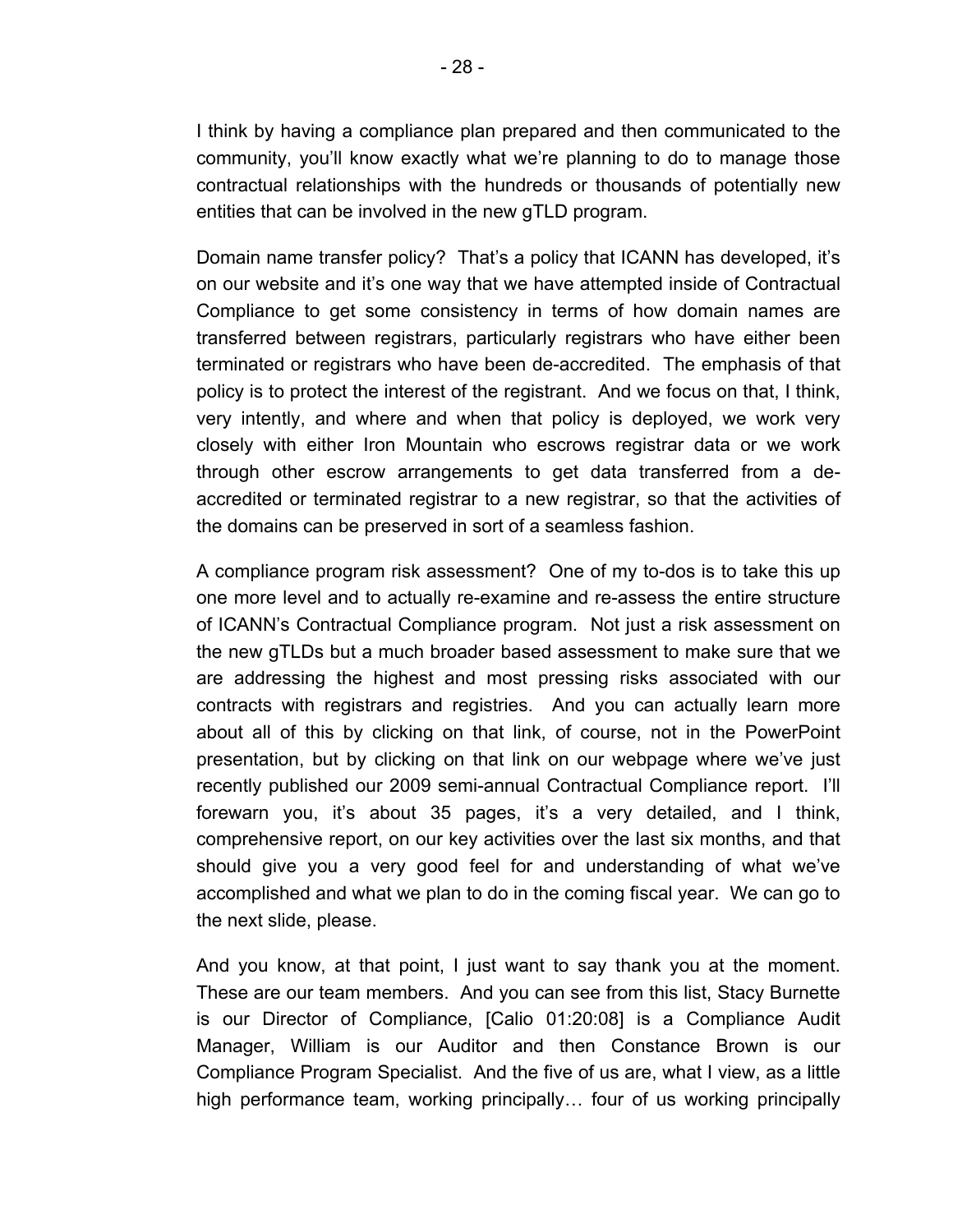out of Marina del Ray, California, and William working out of Washington, DC. My plan, as part of this coming fiscal year, is to increase our budget, and if you're interested in just how much of an increase I've asked for in my budget and what we're planning to do, you'll find the FY, 2010 Fiscal Year Operating Plan and Budget posted on ICANN's website. And you can literally click on that and scroll through the budget document and you can see exactly what we're planning to do in the compliance area in terms of new hires, new software tool acquisition and how much money we're actually planning to spend. And I can say, you know, I can say conservatively that we're looking at, at least at the moment right now, at about a 30% increase in capital invested in Contractual Compliance, to make the kinds of improvements and enhancements that many constituencies have been asking for. And so, presuming that budget is approved, I'll have the sufficient capital and tools to get the job done. If that budget is not approved or if it's reduced then I'll be hamstringed in terms of how effectively we can deploy our operating plan for the coming fiscal year. So, I would encourage you to read the budget and encourage you to provide any feedback on the budget because it's an essential business tool that helps our Contractual Compliance team get our work done.

And I just want to close briefly on the RAA amendments and then take some questions. So, I think many of you know that we have contracts in place with registrars. And every registrar has a contract with ICANN. And those contracts were developed by ICANN's legal department and registrar team many years ago, long before I arrived. And the way that those contracts were constructed, the agreement, I believe, was perhaps not as well-balanced as it should be. And I see Alan laughing, but I'm trying to put that politely. In terms of just simply saying, the agreements favour registrars. And because they do, it creates some difficulty at times when we attempt to enforce obligations against registrars. And so, working collaboratively with registrars, and I give them credit, working collaboratively with them, a set of amendments were developed through a working group, literally, at the direction of Paul Twomey, as a first step in improving the overall content of the Registrar Accreditation Agreement with respect to certain gaps or issues that needed to be addressed, and compliance was one of them. And there are several registrar accreditation amendments that address the type of compliance tools that we're required to have in order to get the job done.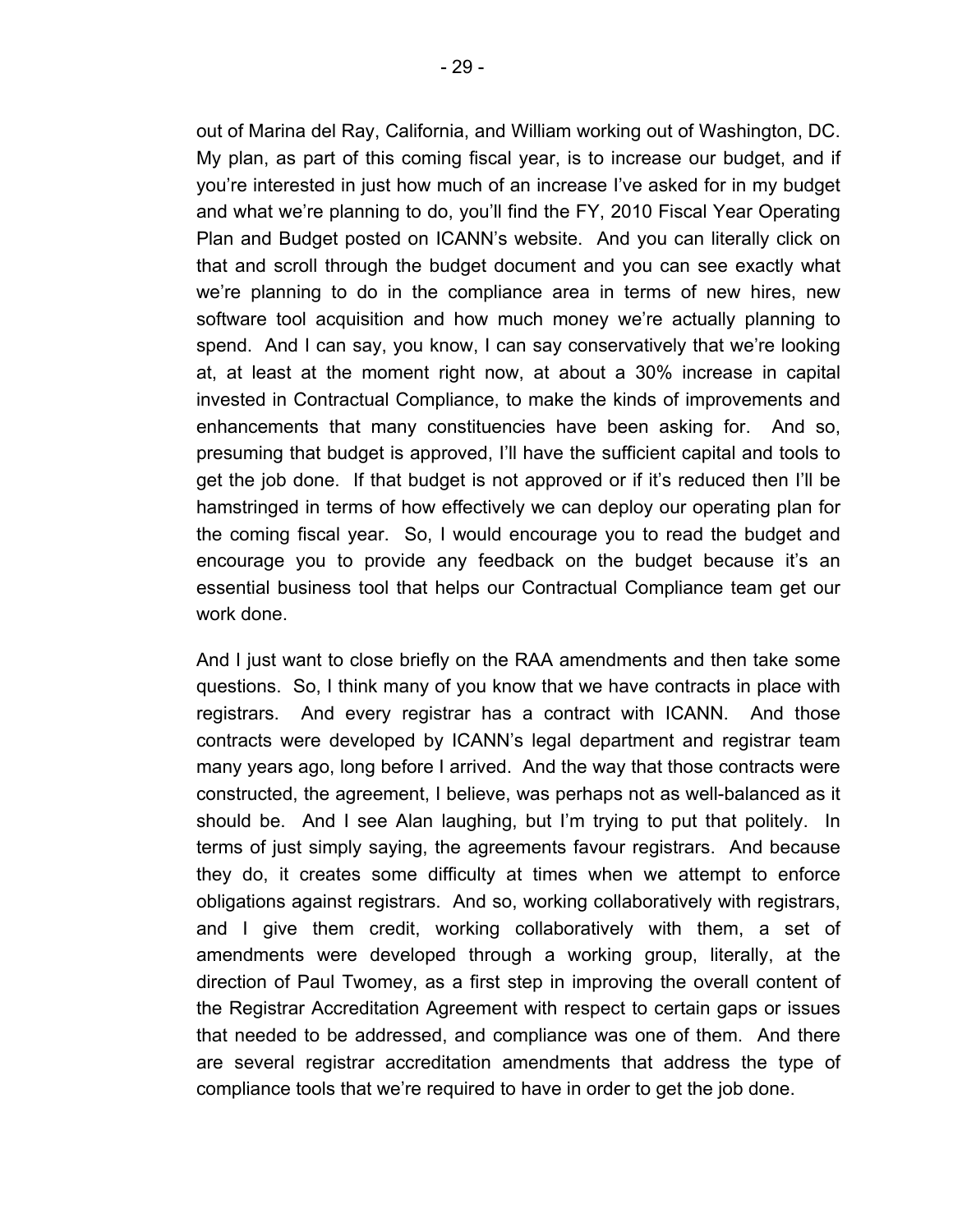So, for example, let me just give you a real simple one. In the current Registrar Accreditation Agreement, we can actually request that a registrar produce its books and records for a review but we don't actually have audit rights, per say, the kind of typical audit rights clause that you would see in a standard commercial contract. That clause doesn't exist. And so, under the amendments, we've actually created now the equivalent of a commercial audit rights clause that would be deployed in the Registrar Accreditation Agreement going forward, in order to strengthen ICANN's ability to conduct a variety of audits in order to improve contractual performance of registrars. That's an important step. And the registrar accreditation amendments, the Registrar Accreditation Agreement amendments are posted on our website. It's a very lengthy read. And many of you may know that the GNSO Council is currently discussing and reviewing a motion to adopt those amendments and I believe the GNSO Council will be voting on that motion tomorrow and if those amendments should be approved by the GNSO Council, then they would go to the Board, ICANN's Board at some point in time, and then ICANN's Board would take action on those amendments.

And if the Board were to approve those amendments, then the amendments would literally roll back down the ladder to ICANN staff. And then ICANN staff is responsible for implementing or executing those amendments in our contracts with registrars going forward. So what does that mean? Does that mean that those changes, if the amendments are approved, does that mean that those changes will be automatically, immediately incorporated into contracts with registrars? No. Actually, the way it's foreseen at the moment, is that as registrars renew their contractual agreements with ICANN, presuming the amendments have been approved, that would be the opportune time when those new changes to the contract would take place. And quite frankly, there are a large number of registrars and Garth may know this better than I do, but there are a large number of registrars that are actually renewing agreements with ICANN in the coming two years. So we're at that sort of tipping point in time, where if we can secure the registrar accreditation amendments, we believe we can then have a stronger and a better Registrar Accreditation Agreement in place going forward.

But that's not the end of the story. Quite frankly, that's only one phase of… continuing phases of work that are required to modify the Registrar Accreditation Agreement. And so, the intellectual property constituency, the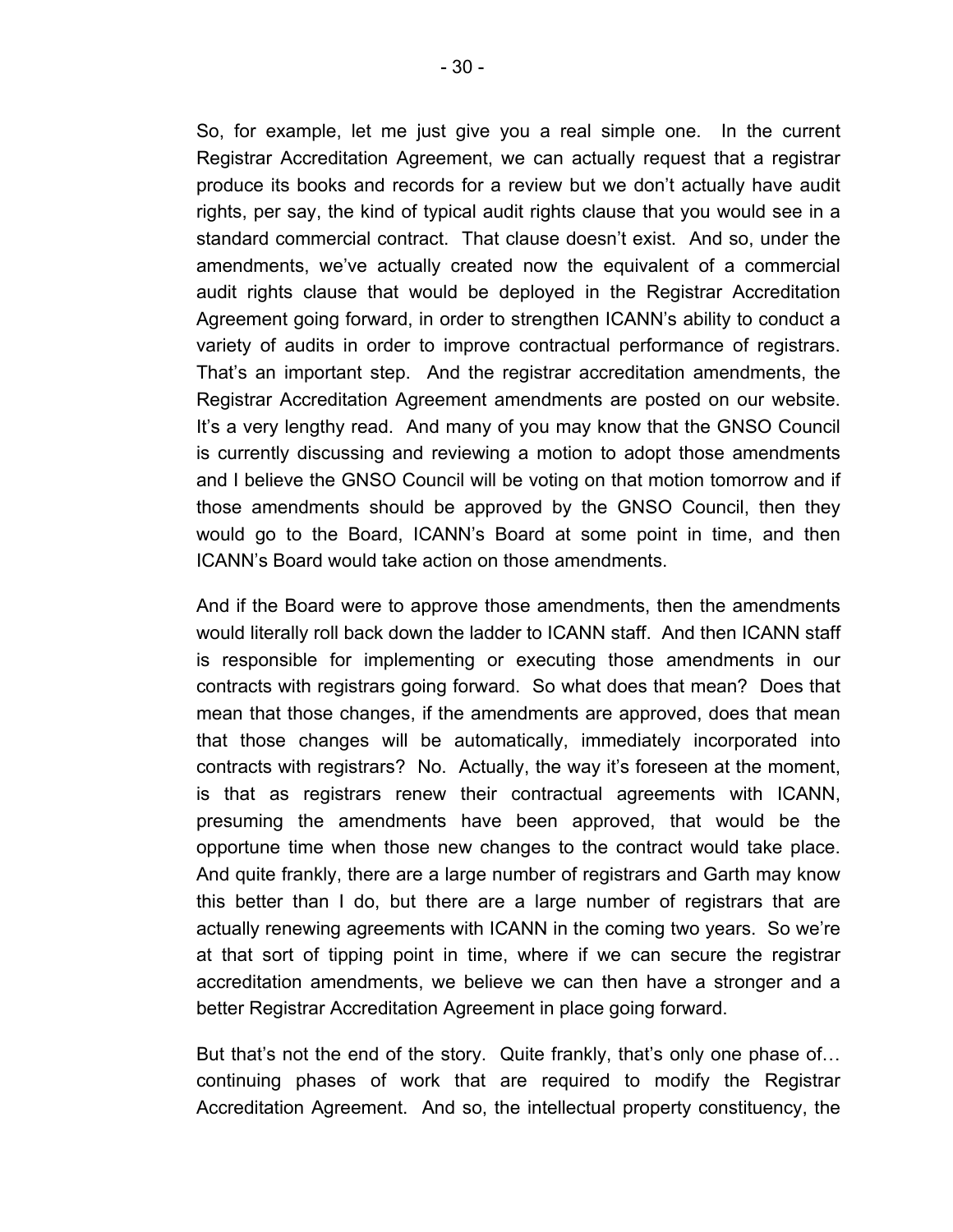business constituency, and others, will tell you that those amendments haven't gone far enough and that they need to… the agreements need to be amended even further to accomplish the highest contractual compliance goals of ICANN. And I do agree with that statement, that there will be another phase, I suspect, of amendments to the Registrar Accreditation Agreement, to improve, again, its overall content, quality, and enforceability for purposes of basically getting parties to do what they agreed to do. You know, in very simple business terms, when you enter into a contract, you not only obtain

rights, but you also agree to certain obligations. And generally, you do so in consideration for other good and valuable things such as money. And you do that with the intent of performing under your contract, and if you fail to perform, there are usually consequences. In ICANN's case, the consequences today are de-accreditation and termination of a registrar but there are no fines, there are no penalties, there are no sanctions, there are no other enforcement tools that allow us to do more to enforce those obligations other than to de-accredit or terminate, and in some cases, the deaccreditation and termination process can take quite a substantial amount of time to complete. And so, we're looking for ways to change that and to actually build in not only those enforcement tools but to build in time periods that actually accelerate enforcement and actually help us help registrars perform their obligations under contracts.

So, I know I've probably taken more time than I was allotted but I wanted to give you as comprehensive and as complete… a overview of our work, and I would love to take questions from the group and answer them, and go forward from there. So, Alan, why don't you start?

- Alan: Three things, by the way, you mentioned that the various constituencies are not… we're not happy that this didn't go far enough, At-Large was one of the groups that was most vocal on that, so it's not just them telling us.
- David: Thank you.
- Alan: Regarding your budget, I have no prescience as to whether it's going to be accepted or not, I would point out however, to anyone from ICANN senior staff that spending many, many, many millions of dollars writing policy is useless if someone isn't making sure that it's followed. And ICANN spends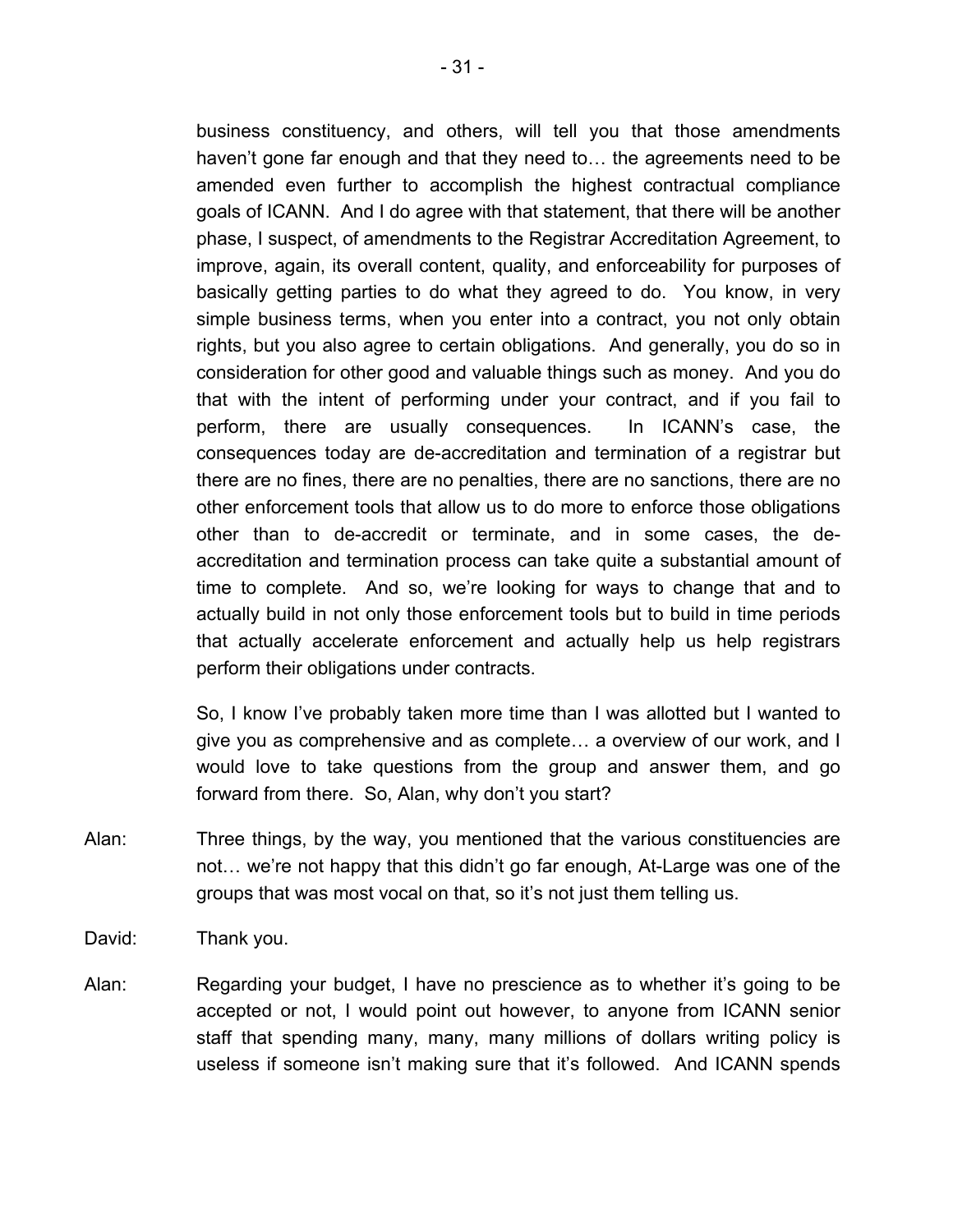many, many millions of dollars, if you just look at the gTLD process alone, never mind the other ones.

Lastly, you've been talking about registrars. In the individual user market, resellers are a major factor.

- David: Hum, good point.
- Alan: And I understand completely that ICANN has no contract with resellers, however, ICANN has contracts with registrars. It's general contract law that a registrar or any party in the contract can't remove their obligations to follow the rules simply by subcontracting, which is effectively what a reseller is. And ICANN's continual answer of we don't have any contracts with them therefore we can't do anything about it, go to the registrar, which sometimes, you can't even find out who the registrar is unless you are a real technical aficionado, is just not satisfactory. I know the new amendments have some reference to reseller issues in, but it's an attitude issue that has to change, not just the words in the contract. The specification of resellers in the RAA amendments takes a factor of contract law and makes it more visible but it's an attitude issue that I think is important.
- David: And that's a very good point. Our team has not previously invested time with the reseller community. And I think there is an opportunity as we enhance our compliance work to invest time with the reseller community, and to look at registrar activities with resellers, essentially the way you've just described them, in a pure, subcontracting relationship. Generally, your key contract terms and conditions will flow down to a subcontractor. And where ICANN can insist that key contract terms and conditions of the RAA be flowed down to subcontractors, much like you would find in a GSA multiple awards schedule or any other US government contracts involving prime contractors and subcontractors, there's an enormous value, because then you get consistency and predictability in terms of how those resellers perform.
- Alan: A quick follow-on. From a user's perspective, they don't know the difference. Yes, if they're smart enough they'll look for the little ICANN sign which only registrars can have and not resellers. But a typical person wanting to set up a website or something, does not understand the difference. The resellers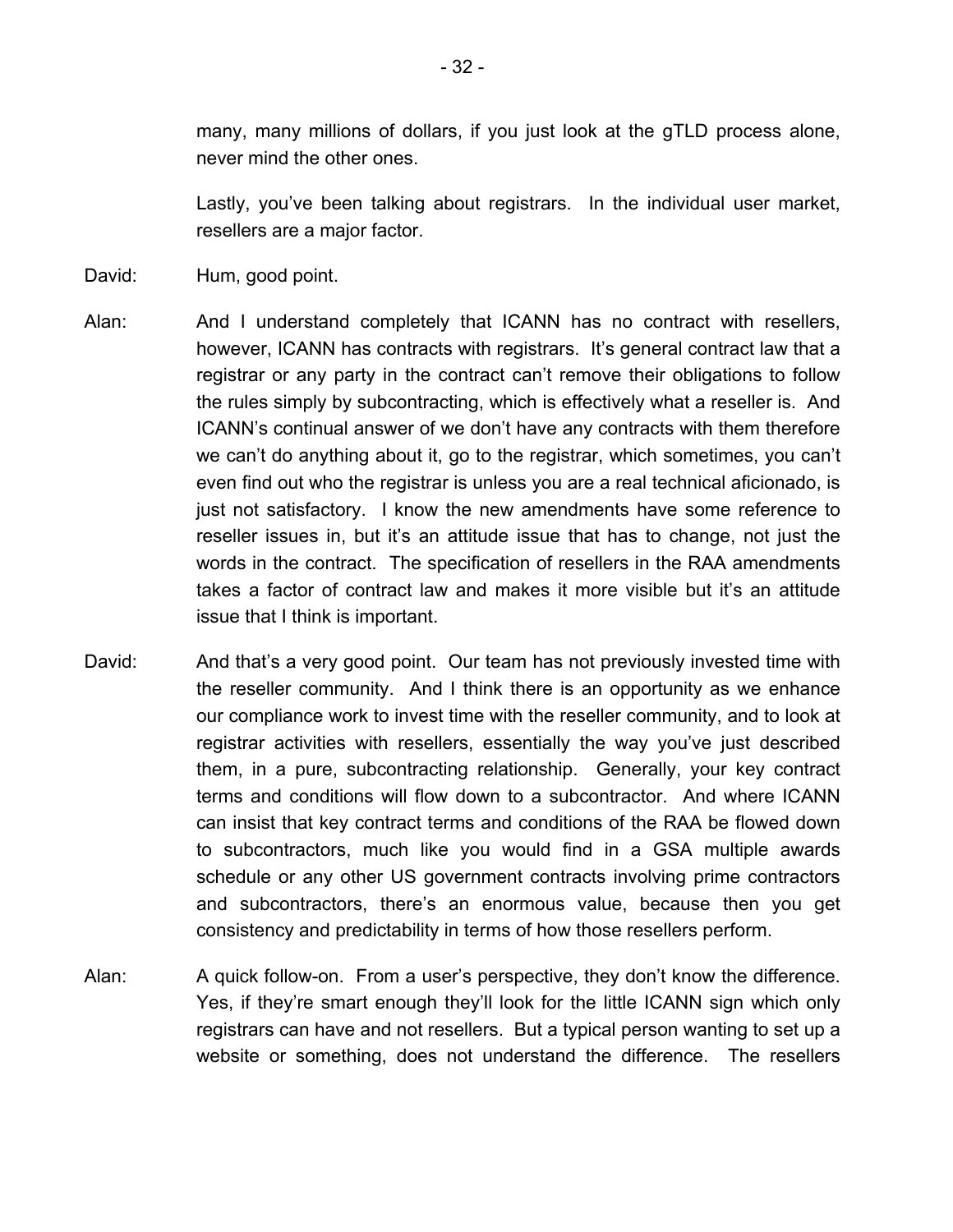don't make it easy. And ICANN has to start thinking of the marketplace for domains, not just the registrar that they have a contract with.

- David: Thank you. That's a great suggestion. I'm taking some notes.
- Evan: Beau, then Garth.
- Beau: Thanks, this has been very enlightening and inspiring presentation in some ways. I wanted to ask…w ell, I wanted to bring up two things. One is… is there a, this is really just out of curiosity because I don't know, are the actions that you're taking, or the improvements in the arena that you're taking applicable to the ccTLD world, that's something about… question of [inaudible 01:31:53] on my part, because I don't necessarily know, but that tends to be one of the areas where a lot of the abuse problems are. And second is in your strategic vision for trying to make compliance part of a business plan, I would suggest more emphasis on, or some emphasis on better communications, because I think a lot of regular folks look at ICANN as something like the… you know, using the old attorneys trick of being transparent by flooding the world with a gazillion documents that no one's going to read. And we, sort of, sit in the position of hearing constant complaints from users and generally, what they say is that they don't feel listened to, and you hear that over and over and over again. So, the communications really need to be, I think, a fundamental part of what you're doing… or improving communications as a fundamental part of your business strategy for compliance improvement.
- David: Thank you, and if I can respond to the second question first. I completely agree. We need to enhance and improve, and we're actually working on putting our quarterly newsletter in what I call "plain speak". So that there is a better way in which to communicate the work that we do and the results that we've accomplished. Because you are right, flooding the user community with documents just creates more confusion and doesn't provide the kind of clarity that helps any of you understand what we've actually accomplished. And why we're doing it, and ultimately, you know, what the results of that are. So, we will work through a revised quarterly newsletter. You will see, over time, it won't be immediately, but you will see revisions made to our Contractual Compliance program as described on the website. And again, we're working closely with our Corporate Affairs department in an effort,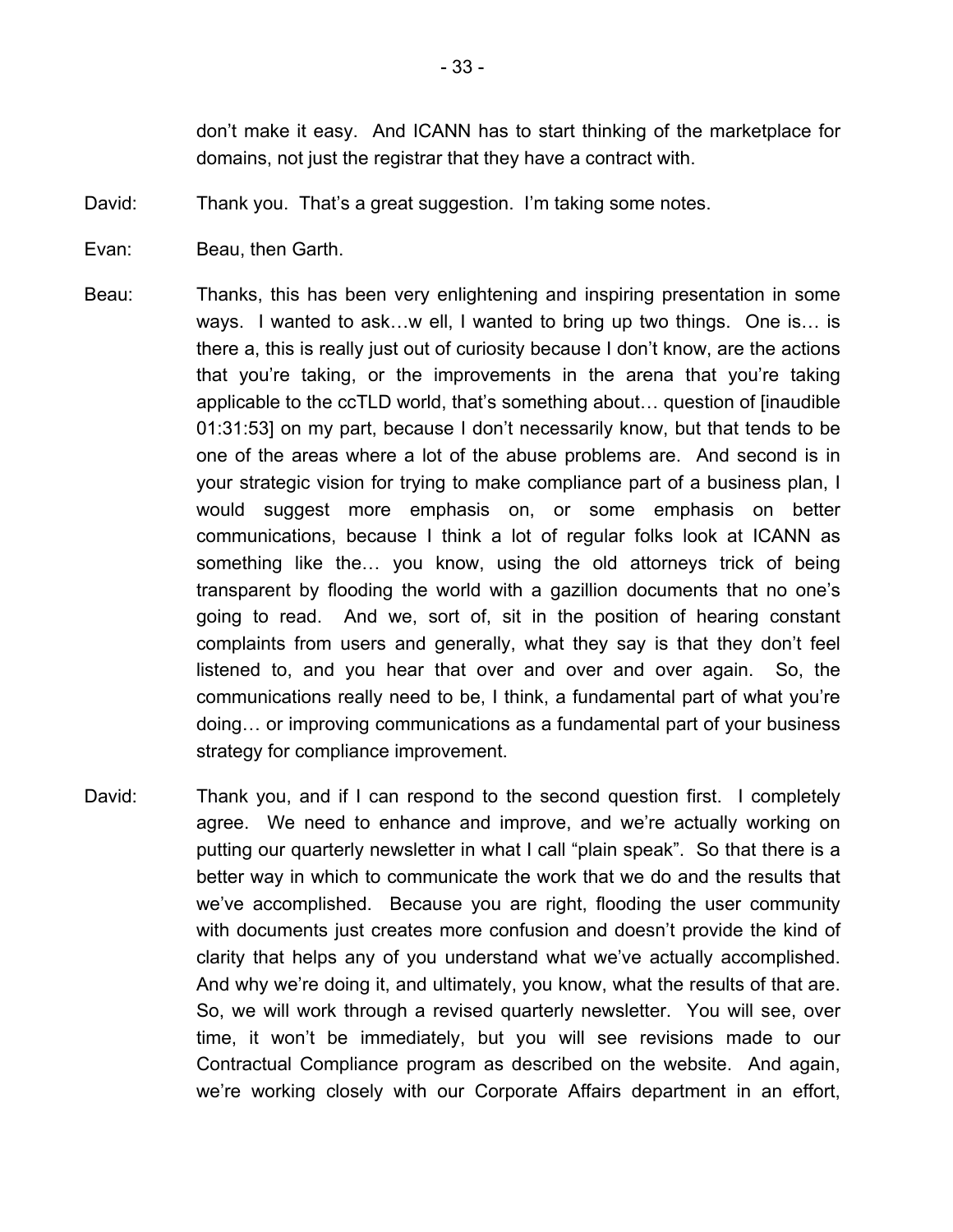again, to streamline those communications so that they are more usable and more understandable. And I would really welcome anyone's input in terms of… if there is a particular document or a particular, you know, newsletter or message that we've communicated to you, and it's not clear, you know, contact me. You can contact me and you can give me that feedback directly. You now know me, although it's only been for less than an hour but you know me. And you have my contact information and so, use it. And let's work together to make sure that we're communicating clearly with you, so that you understand what we're doing.

To the first point, ccTLDs are on the list, right behind our registrar and registrar compliance work at the moment with gTLDs. But it's on the list, but we don't have that plan completely developed at this point.

Evan: Garth?

Garth: Thank you, David, this is a good exchange. To follow along with what Alan has said, policy is useless without policy enforcement. And policy enforcement is useless unless there is an effective process behind that enforcement. There are two areas within the RAA that I'm very concerned with. Last year, we did a study to determine the accuracy of the posted registrar contact information on ICANN's site. And what we found were dozens of registrars had no contact information whatsoever, dozens of registrars were pretending to be in one country and were really in another, and we also found that there really aren't 900 registrars, there are more like 500. Because there are four very large companies that control an obscene number of accreditations. So, we reported all of this to ICANN and I was very shocked when Stacy told me that there is no provision in the RAA that demands a registrar produce their ownership or contact information. And I know of no other industry in the world that affects this many people or handles this much money, that allows this level of secrecy among its contracted parties. And I've proposed language for the… to be amended, the language that was developed by ICANN staff to address this issue does not address the issue, it's very watered down. It needs to be rewritten.

> The other area of the RAA that I'm very concerned with is Section 3.7.8 that specifically goes to the way that registrars are supposed to verify their registrant's information. And in law, very often, the issue is about one little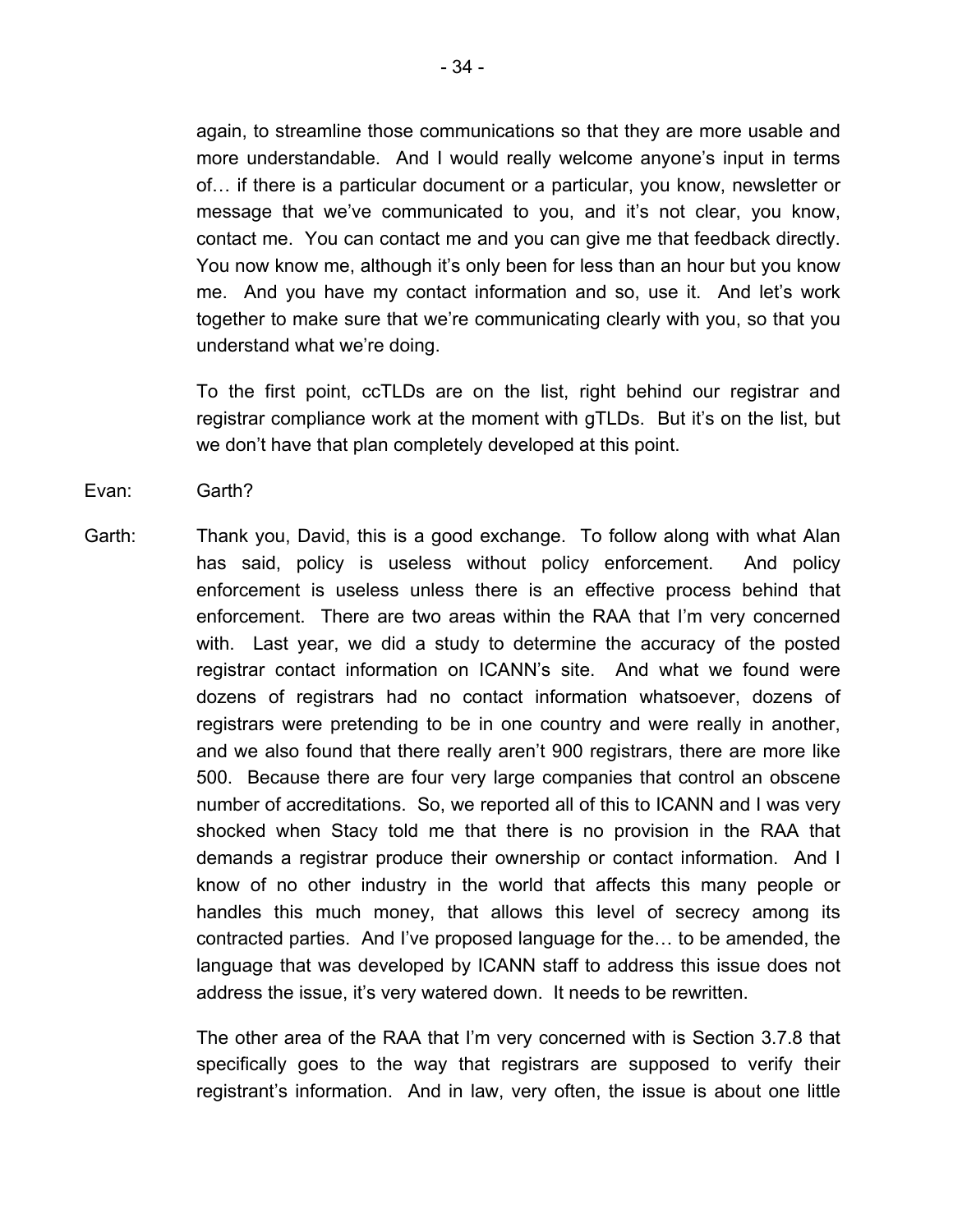word. And in this section the little word is the word "or". So, from the registrar's perspective, they can determine if the submitted registrant information is valid when applying or at any point later. And this basically, I think, gives the registrars an opportunity to do neither, because neither one is verified. If we change that word "or" to "and", they will be required to do both and that will be easy to determine. That's all I have to say for now.

- David: Okay, well, thank you, Garth. I do appreciate those comments and again, as the new person in charge of Contractual Compliance, I can tell you that as we go and examine our program and look at risk assessment that lies ahead, part of that work will include areas where issues have been brought to us but haven't been responded to. And so, where you have raised an issue with us, we'll make sure that we examine that and do what we can from a contractual compliance standpoint to respond to you and address that issue. And certainly, if that's through the next phase of amendments, I'm certainly interested in working with you to accomplish those goals. Again, I guess I've got here a little late in the process because the RAA amendments have a history ahead of me, and those amendments are now sitting in a position where the GNSO may take action as early as Wednesday, and we hope they do, quite frankly, because we feel that having at least some amendments is a start to building a stronger relationship. But to your point, it doesn't go far enough and we're willing to work collaboratively with all the communities to go into the next round of amendments and make additional changes to the Registrar Accreditation Agreement.
- Evan: Steph, you're next.
- Steph: Yeah, I have the impression, either from reading RAA sometimes or listening to somebody that it's possible to amend current RAAs without waiting for a renewal, if you go through a process. Is that true and is that being taken advantage of?
- David: As I understand the amendment process today, there are a couple of ways in which the RAA can be amended. The most common way is for the amendments to be discussed as a matter of policy by the GNSO Council. And then the GNSO Council, should they choose to adopt those amendments, would pass that recommendation on to the ICANN Board. And then the ICANN Board would decided whether to adopt those amendments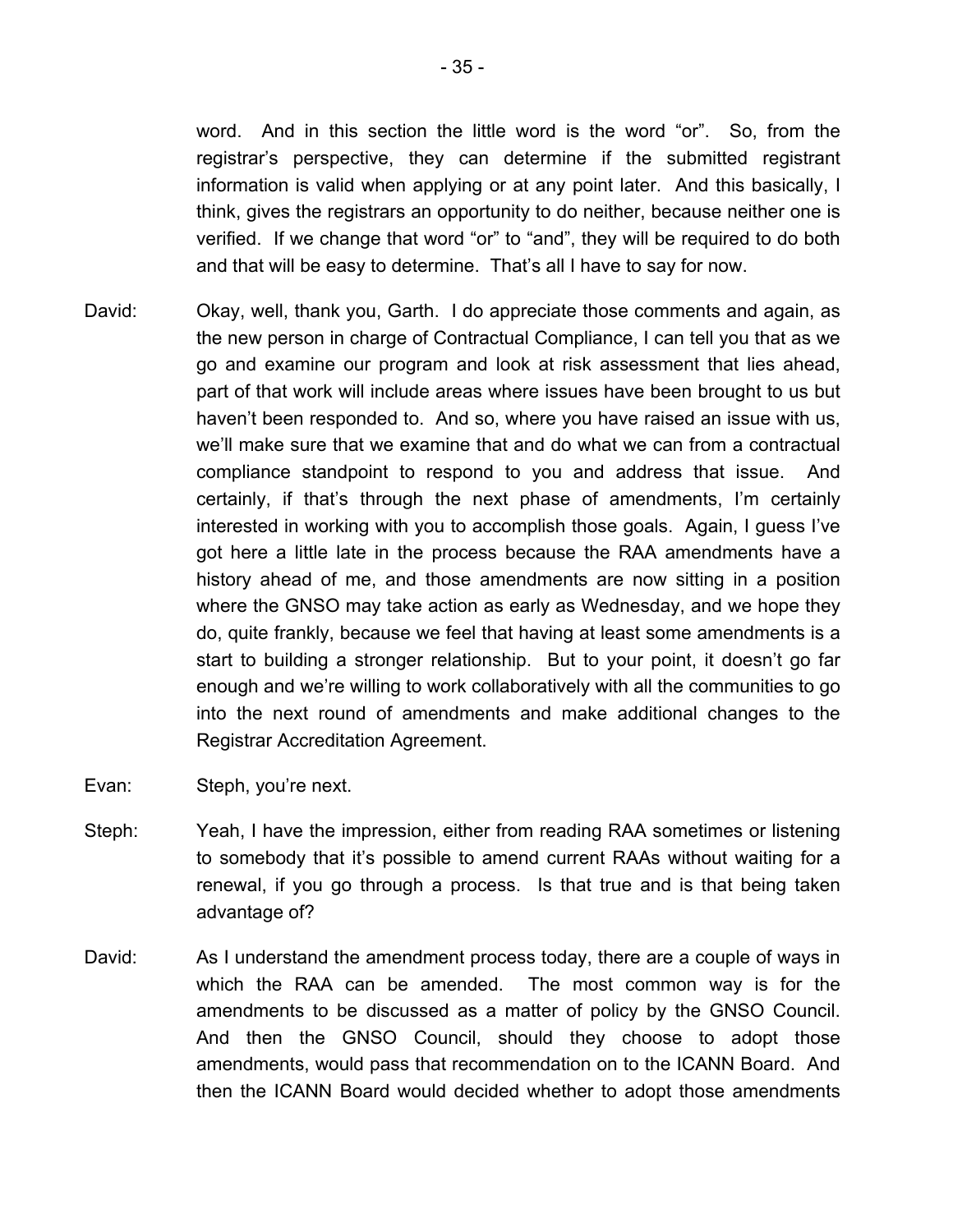based on the GNSO recommendation, and when that happens, as I understand it, those amendments become binding on registrars through the process that I described earlier of including those additional terms and conditions when their agreements are renewed. So, that's one option.

The other option, I believe, is that the Board could take action without receiving an amendment, without receiving a recommendation from the GNSO Council. But were the Board to do that, it would not carry the weight of policy, and I believe it would not be binding on registrars, and so then, registrars would have to voluntarily enter into those amendments to the RAA at the time their agreements were up for renewal. And that presents a problem. Because if the amendments are not binding on the registrar by force of policy, then we'll find ourselves in a situation where we might have to actually provide and negotiate incentives with registrars to actually enter into amendments to their agreement, because they're not required under the agreement to do so.

And so, we're working through those issues. Our policy team and our registrar liaison team is working through those issues. And perhaps, I think, in the future, there may be other ways to change or amend the agreement, as the communities come together and collectively discuss other ways in which to create binding amendments on registrars through the Registration Accreditation Agreement. I hope that answers the question.

- Evan: Okay, next, I've got Gareth.
- Gareth: Yes, thank you, Evan. I must say, having listened to your presentation, I find it very encouraging because I certainly have noticed that much of the concern and the issues that have been raised on the various lists that I follow have been concentrated on these very issues. And there are especially… I don't know whether you've noticed the screen as you've been talking, it's been scrolling up with long streams of information and questions and comments from some of our remote participants, and some of these individuals follow this very, very closely. I don't know, Darlene, whether you can scroll back or not, but [chuckles].

Darlene: I don't have control of that screen.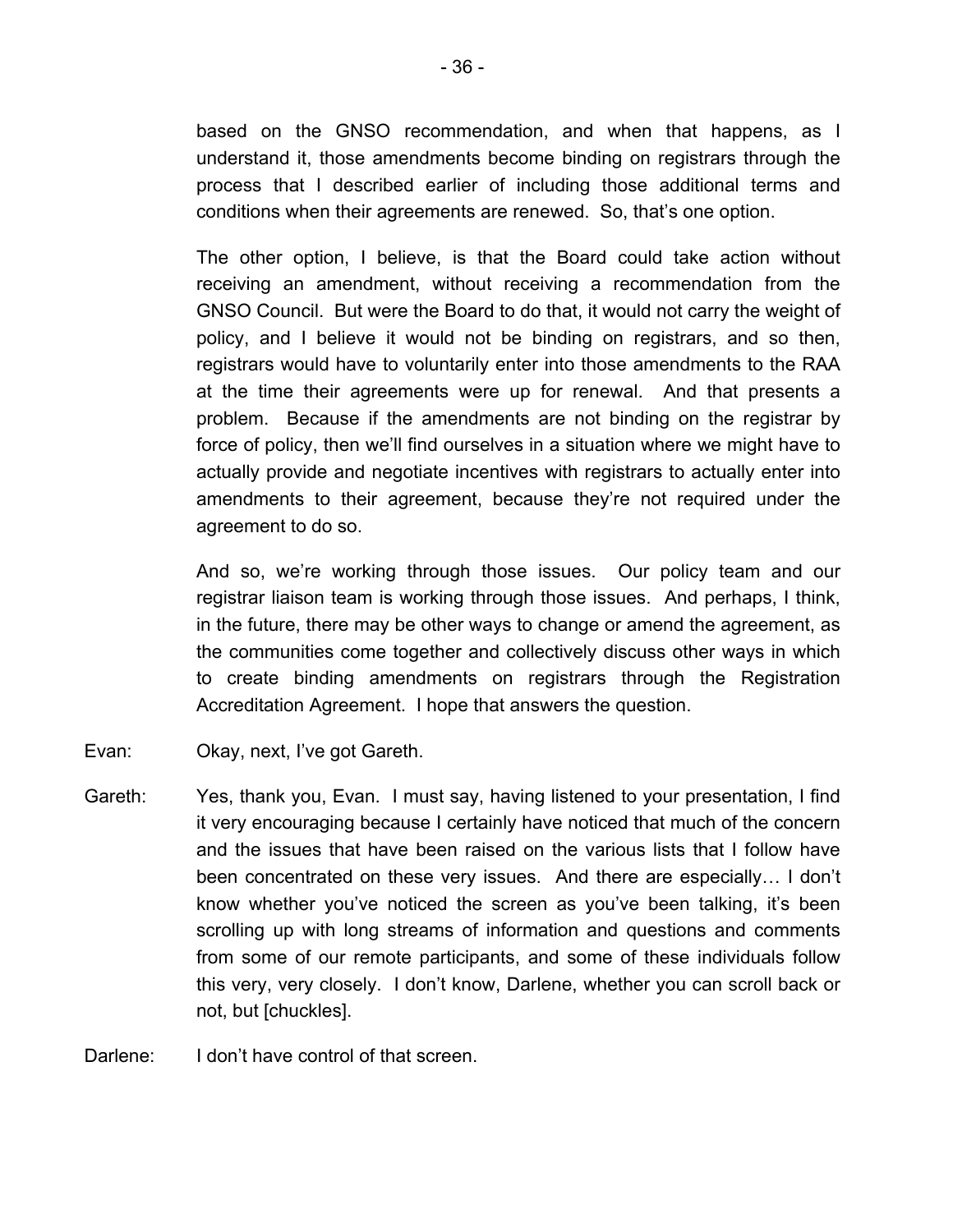- Gareth: Oh, that's fine. But I would just bring some of these issues to your attention. As someone who is involved in a couple of organizations who act as registrants for both gTLD and the ccTLD domains, I have certainly, personally, noticed some of these issues myself, so it's an area that does have to be taken much more into account by ICANN, and I'm delighted to see that there seems to be some attention really being, starting to be paid to it. So, thank you.
- Darlene: I'm showing you this long screen of [inaudible 01:42:45] questions and [inaudible 01:42:47].
- David: If there's a way to provide me with a copy of those questions, I will take those back to my team and then we will, you know, respond back to those who have asked those questions today, so that we can close that communication loop.
- Male: [Inaudible 01:43:08] becomes permanent record.
- David: Oh, it does? Okay.
- Evan: Yeah, in addition, yeah, so essentially what's happened is Danny Younger has been putting through a whole bunch of explicit clauses from the RAA that I guess he takes issue with the level of enforcement of them.
- Male: Well, I think [inaudible 01:43:29] maybe explained to me that [inaudible 01:43:32].
- Evan: Anyway, next on the list, is somebody who's joined us since and hasn't told us their movie but we'll get to that later, Wendy Seltzer, who is the ALAC Representative to the Board of Directors, and who is an individual participant in NARALO. Go ahead.
- Wendy: Thank you, Evan. I want to reiterate that I am speaking here only as an individual member of the North American RALO and wanting to…
- Male: [Inaudible 01:44:08].
- Wendy: To [raise 01:44:10] some other aspects of the Registration Accreditation Agreement and the web of contracts that are important to registrants and I've always argued that privacy is a necessary complement to data accuracy. For too long, it's been the case that the best way to preserve privacy or anonymity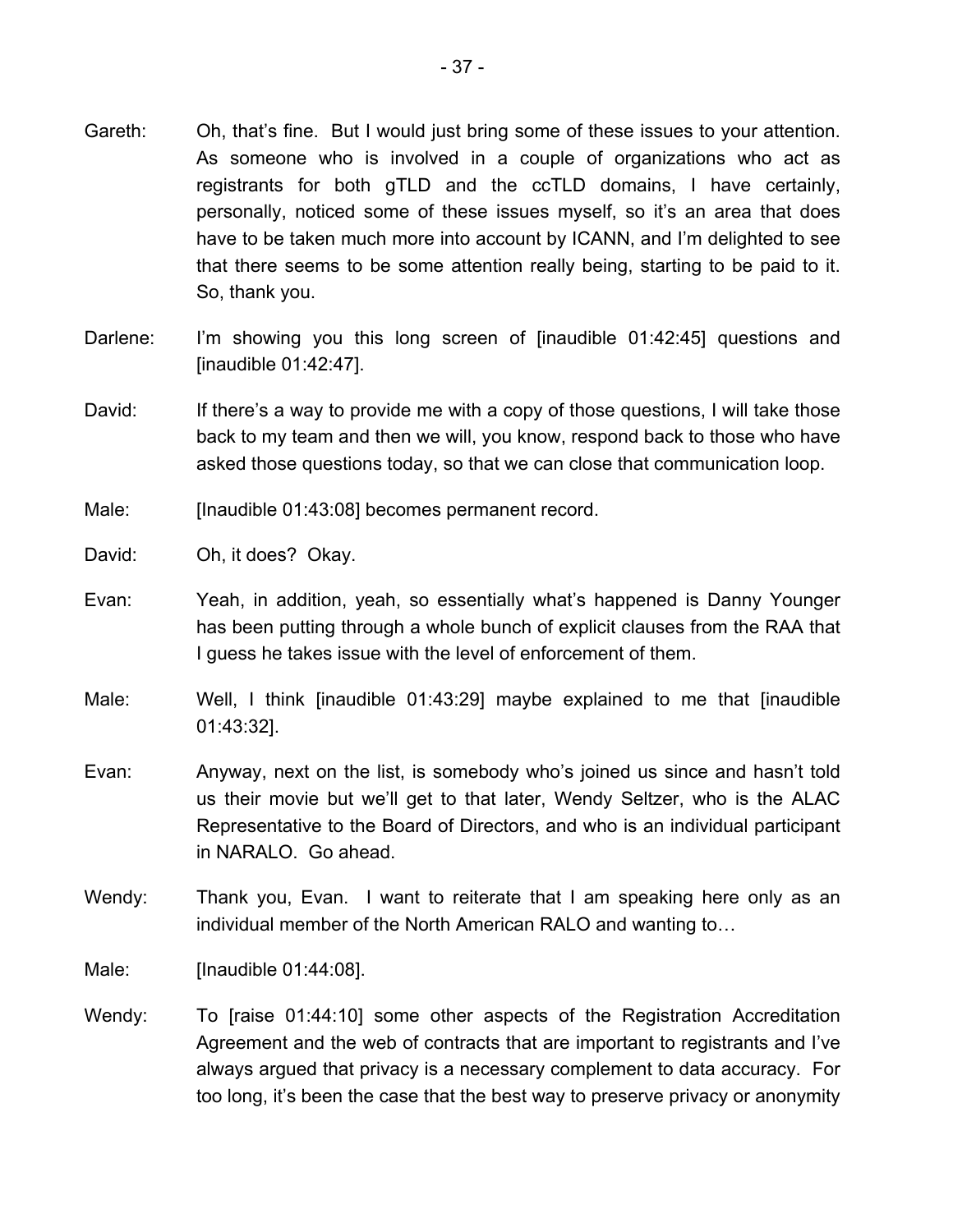in a domain name registration is to give inaccurate information and I still believe that there should not be a required speech registry mandated by ICANN, which isn't to say that I don't believe there are roles for Contractual Compliance… uh…

- Male: [Inaudible 01:44:53].
- Wendy: In particular, I've heard complaints that people are using the... that some registrars are using the WHOIS data accuracy updates as a way to lock registrants into… away from transferring their names. That they send that out within a short time period, before the domain expiration, telling people update your WHOIS data or you'll lose your domain name, then when people try to transfer their name upon its expiration or shortly before its expiration to a new and cheaper registrar, they're told no, I'm sorry, we've locked, for your protection, we've locked your domain name registration because the WHOIS information has recently changed. So, that is impacting many consumers, particularly individual users of the Internet who find themselves with less freedom of contract than they'd like. Well, that may be. If that meets the terms of current contracts, then we need to find a way to tighten those contracts against similar loopholes.
- David: Thank you for those comments. Quite honestly, I would need to look further and more completely into that topic. I don't have an answer for that today. But I certainly would consult with my staff and be happy to respond back to you. But I don't doubt what you're saying is accurate, I just don't have the facts or the information here in front of me to agree. But I would certainly take that as an action item and put that on our list. We have a long list of activities around contractual compliance and that's clearly a topic that needs to be reviewed and examined, and if necessary, addressed through an amendment in the contract.
- Evan: I'm going to come in with two questions to be asked on behalf of Danny Younger who's participating remotely. And the first of his questions is do you have any information on how many domains have actually been deleted as opposed to valid complaints to the WHOIS data problem reporting system? What's the track record of the complaints?
- David: I don't have that specific statistic with me today.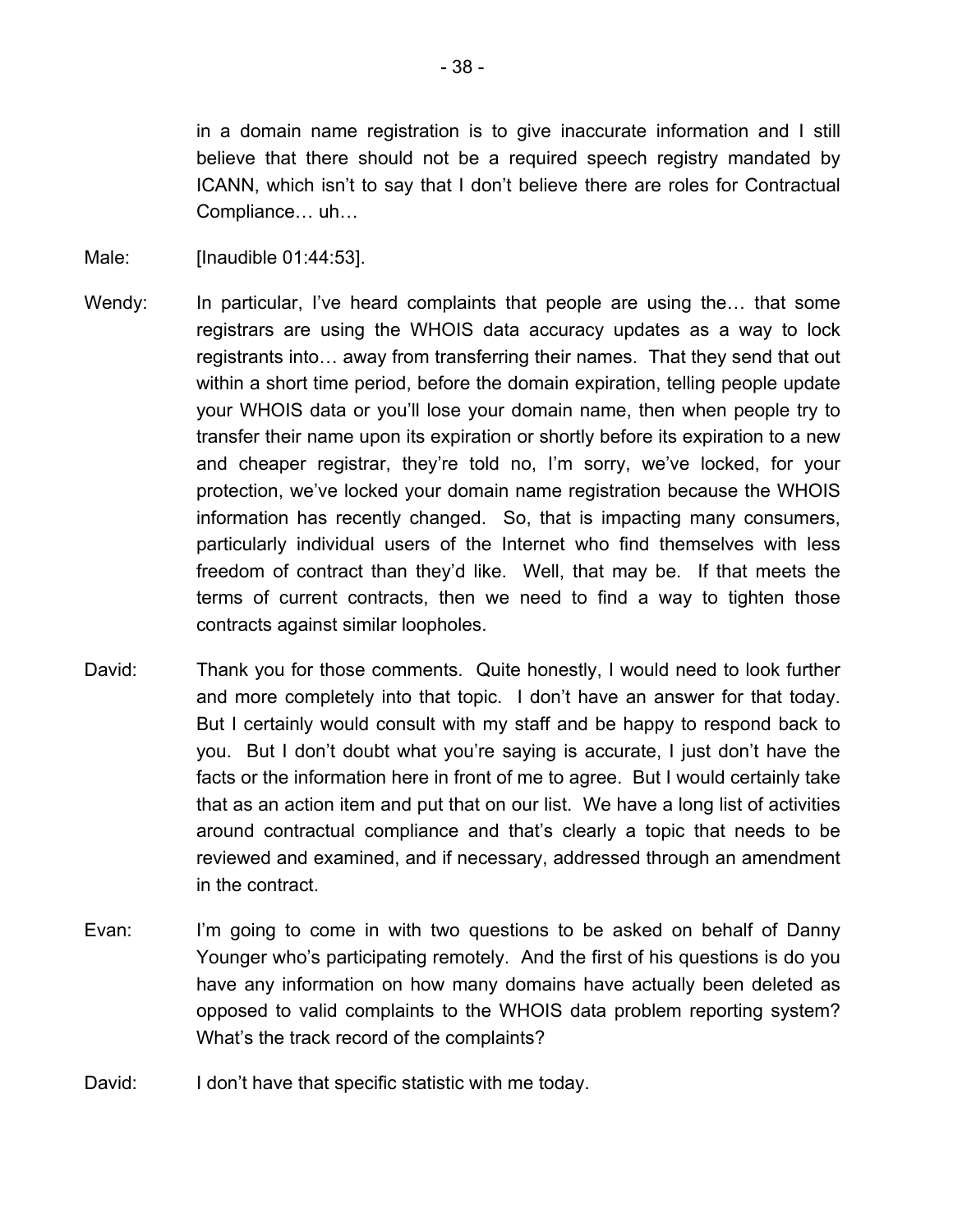Evan: Ballpark?

- David: Even on a ballpark, I wouldn't want to venture a number because it's not information that is routinely tracked or reported through our WDPRS system. So, if I were to give you a number, it would just be a guess at the moment, and I really would not want to venture a guess.
- Evan: Can I ask why it's something that you don't normally, doesn't this strike you as something that should be routinely reported?
- David: Oh, absolutely. It's just that we don't have that information currently reported to the community, but it should be. And that's part of our, you know, request for automated software tools, to assist us in actually doing some additional data analysis and creating some additional reporting capabilities inside of our team.
- Evan: So, there have been so many done that you need an automated software tool to keep track of them? I mean, that would be good if that…
- David: I don't think that's the case. You know, it probably is a small number, and if you're pressing me to guess, I wouldn't want to go on record as giving you a number because I don't know specifically.
- Evan: The other thing that Danny is asking about is about the clause regarding thirdparty beneficiaries. And how this relates, I guess, to resellers and so on. Could you comment on a clause, he's quoted 510, this agreement shall not be construed to create any obligation by either ICANN or registrar to any nonparty to this agreement. Could you comment on this particular clause and how it may relate to resellers and other things like that?
- David: I think if you define a reseller as a third-party, but a third-party that is not a beneficiary of the contract, then they could be excluded by virtue of that definition. But where third parties are beneficiaries of agreements, clearly there should be some enforcement mechanism allowed to reach out to that beneficiary of the agreement and hold them accountable to some, if not all, of the rights and obligations. Typically, what you would find is that a third party might actually become a signatory to the agreement but where the third party is not a signatory to the agreement, I think, there has to be clear language in the agreement that indicates what the responsibilities are with respect to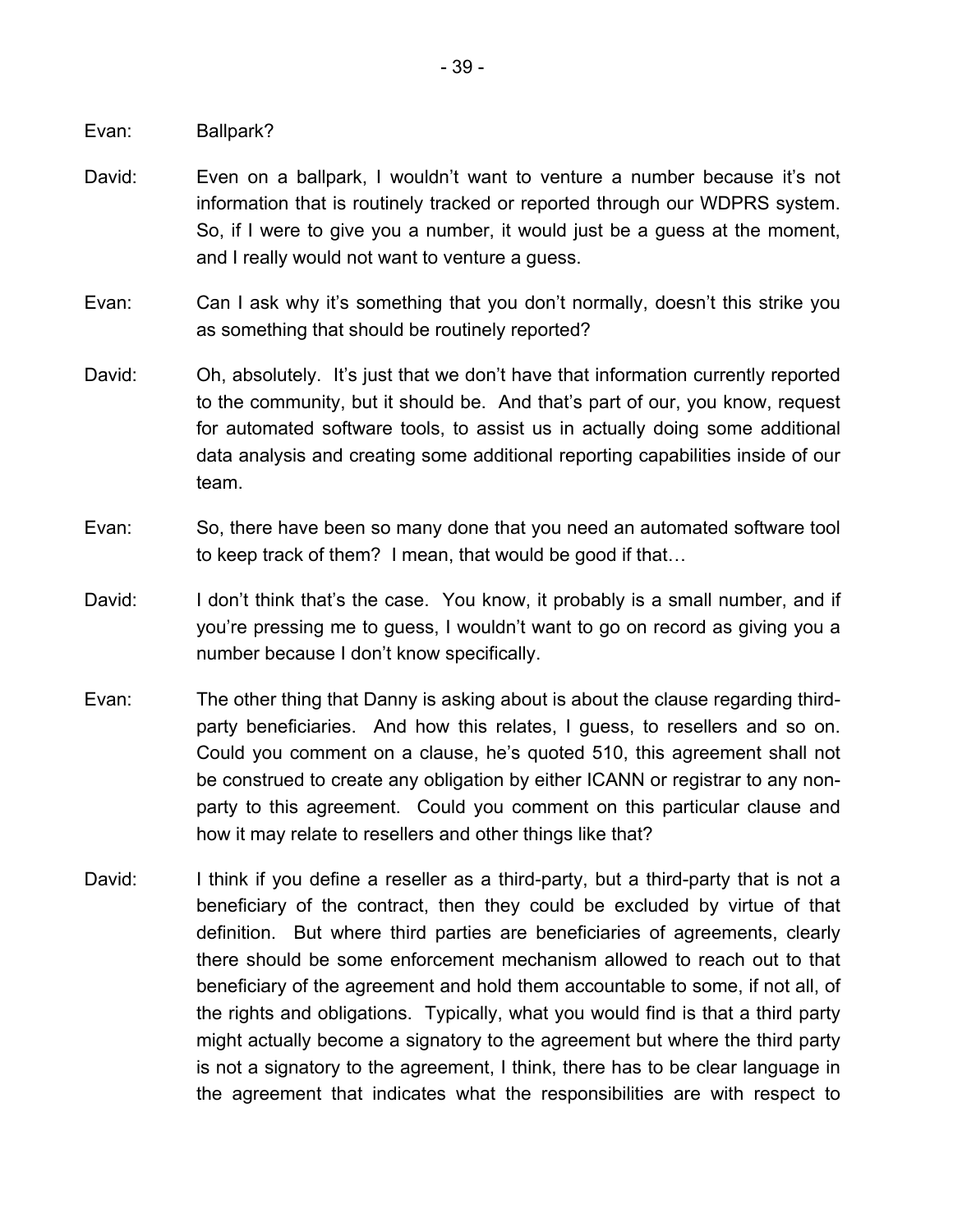those beneficiaries. And I'd be willing to investigate that further with our Legal team to provide a more precise and a clear answer.

- Evan: So, can I ask you to follow up with us at a later date, hopefully sooner rather than later, regarding these two issues?
- David: Absolutely.
- Evan: As well as numbers regarding the numbers of domains deleted.
- David: I'll take those as action items.
- Evan: And I had Alan wanting to add a follow-up question.
- Alan: Two things. The first one is we've been told a number of times that there are a large percentage, and numbers have been quoted of registrars renewing in the next two years. We also know that the process of getting this approved by the Board may take a little bit of time. The Board doesn't meet daily with a changing agenda. It would be really useful to know the number of registrars renewing on a month-by-month basis for the next few months because I would hate to see the Board defer the decision by three weeks and then find out that 10% of the registrars had renewed in the interim period, and I'm told this summer is going to be a busy period for renewals, so… Not necessarily us having that information, although I'd like to see it, but the Board having that information, preferably by the… for the next few months, by the Council meeting tomorrow, would be very useful.

The second question I have is really for Garth. In talking about things like verification of users that are registering, we're currently living in a world where you can buy a domain for \$9 a year and it gets turned on and put into the route, essentially immediately. I don't think we want to go back to \$150 domains which take three weeks to deploy and somewhere in between, as we add more responsibility to registrars to do things like verification and depending on what we mean by verification, that can be both time-consuming and moderately expensive, how much are we willing to give up on the cheap and fast that we have right now, to enable that? And I don't know the answer, I'm just pointing out that there are trade-offs involved here.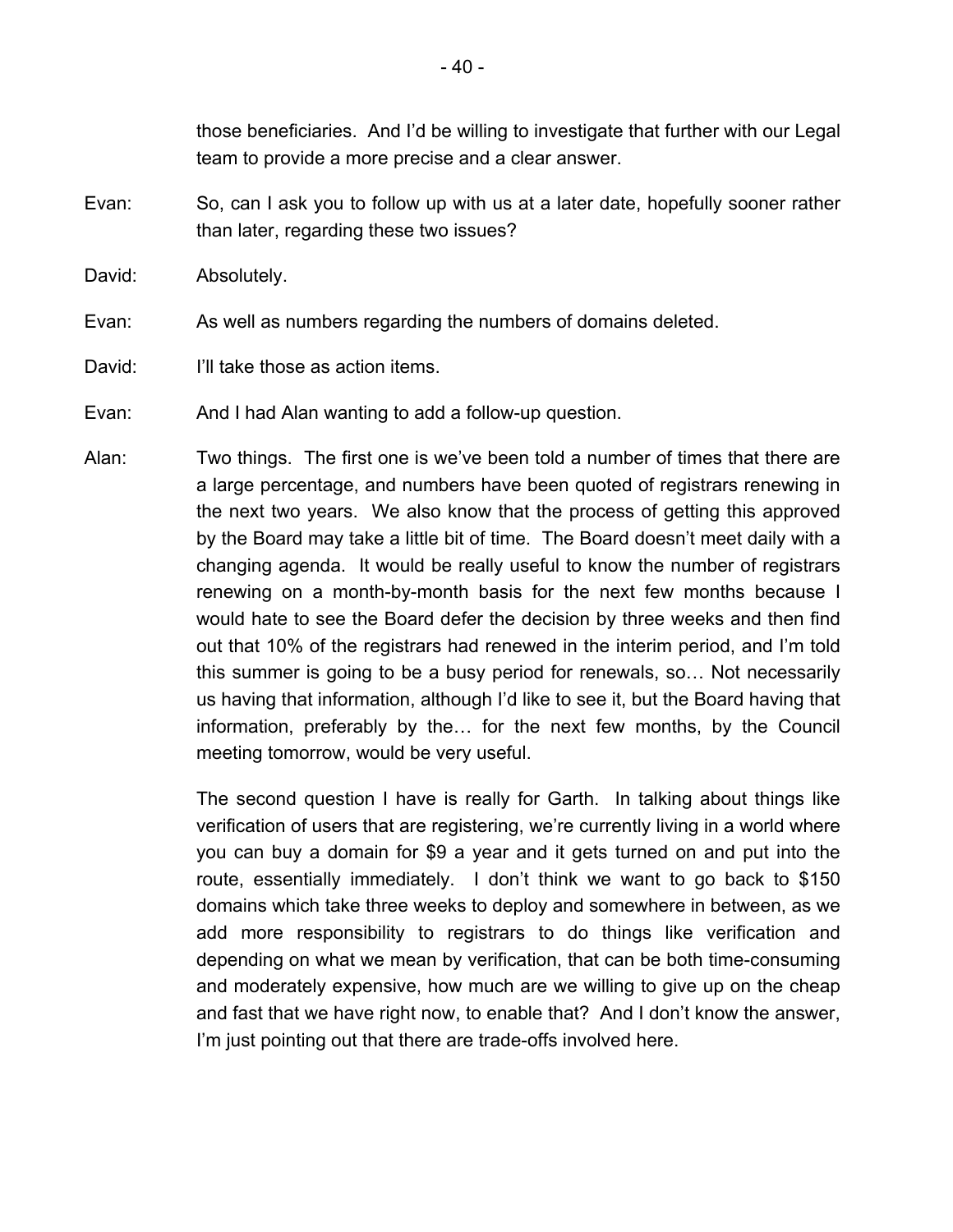- Garth: Thanks Alan. I don't think that the verification I'm talking about is going to place any kind of financial burden on the registrars. The kind of verification that is missing is really just basic form verification that is on any standard electronic form on the web, which verifies the format and verifies whether everything has been entered properly. That's the kind of verification I'm talking about up front, because over and over again, what I see are registrations with blank fields, registrations with completely absurd, illogical information.
- Alan: I'd suggest you make that clear when you make the statement because when I've heard the statement a number of times, I've thought of something far more in-depth than that.
- Garth: Yeah, just to be clear, the data that I look at, I guess you would call this a subset of the WHOIS record. And the subset that I'm looking at are people who have deliberately forged their registrations because they're engaged in illicit activity. Not ordinary people trying to hide their identity to avoid abuse.
- David: Alan, I will talk to Tim Cole and Mike Zupke and see if we can obtain that information for you before tomorrow. I would suspect that they probably do have that information available and so I'll reach out to them later today.
- Evan: Okay, we're getting towards a long time with no caffeine for people here, so I'm going to cut it off at two last questions. One from Glenn and I've got a question from Danny as the last word.
- Glenn: Thanks, Evan. Quite early on in the questions here, I was curious that you were saying that you were doing some planned workshops, or you've done some planned workshops. I'd be curious if you have any projected North American workshops and you did ask for our participation and I'd be curious to see how you want to invite us to participate in these workshops and give our feedback at them.
- David: Thank you. In fact, our proposed budget for the upcoming fiscal year which starts in July, does include money to conduct workshops both in North American, Europe and Asia. And we're open, actually, to the location of where that workshop would be conducted in the US and so, if this group would like to make a suggestion or recommendation, we will definitely take that to heart. And you will find that there will be a workshop, largely designed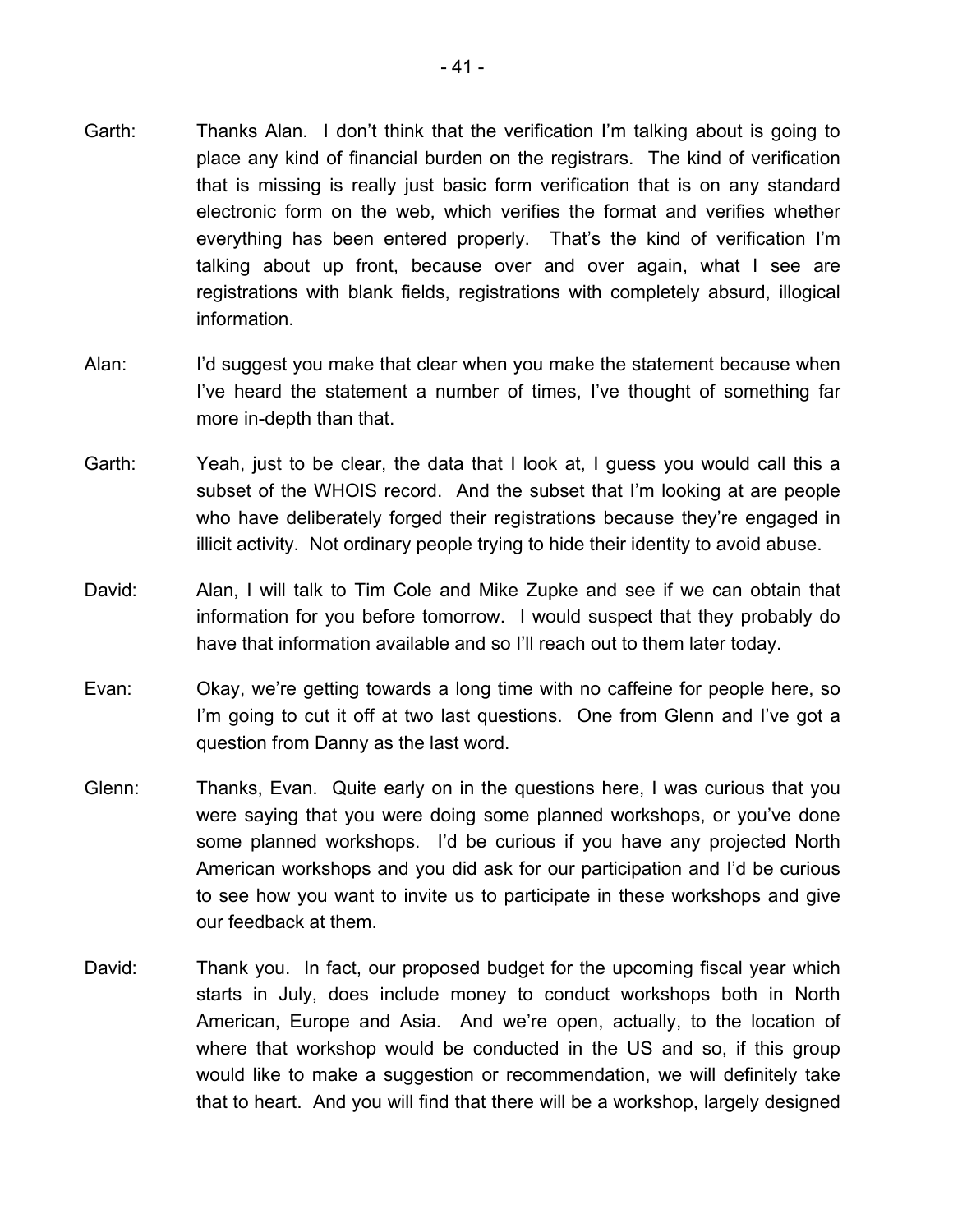to go in-depth on several of the key topics that we've talked about today. An opportunity to meet the Contractual Compliance staff, as well as other interested parties in topics such as the WHOIS Accuracy Study, WDPRS and the RAA amendments as well as continuing audits and enforcement actions, particularly with respect to e-crime. And I think many of you know that there is a discussion regarding e-crime tomorrow afternoon. I will be on the panel for Session 3, talking more specifically about what ICANN policies and what contractual provisions are useful in the e-crime discussion. And then, I believe there's a workshop right after that panel discussion that will explore what the role of ICANN should be with regard to e-crime going forward. So, if you're available, I would encourage everyone to attend those sessions tomorrow.

- Evan: Okay, and the last question from Danny who has graciously pointed out Clause 5.3.2.1, that suggests that if an organization has been convicted of a felony, that that's immediate grounds for termination and he marks the specific example of OnlineNIC that has been convicted and yet has had no action taken against it. Could you please tell us why?
- David: Well, first of all, I want to thank Danny for stating that absolutely in accurate terms. And in fact, Contractual Compliance has been in discussions with our Legal team around what actions we intend to take here. And we certainly feel we have sufficient evidence at the moment to move forward, as Danny suggests, to terminate the Registrar Accreditation Agreement. But interestingly enough, I believe the OnlineNIC situation involved a default judgement here in California, or I should say in California, and OnlineNIC its principal operating base is in China, and I understand from our Legal team that there is some work underway right now to actually put our arms around the US operation of OnlineNIC and there may be a court order here in the US shortly that will provide more clarity around the assets and operation of OnlineNIC in the US but from a contractual compliance standpoint, we certainly feel that we're at a point now where we can take action and we're actually developing a plan to do so.
- Evan: I guess forgive me for not being a lawyer and understanding the nuances of this, but why does seeing their US assets have anything to do with termination? I mean, termination means they're not allowed to sell domains anymore. I mean, that strikes me as something that doesn't require auditing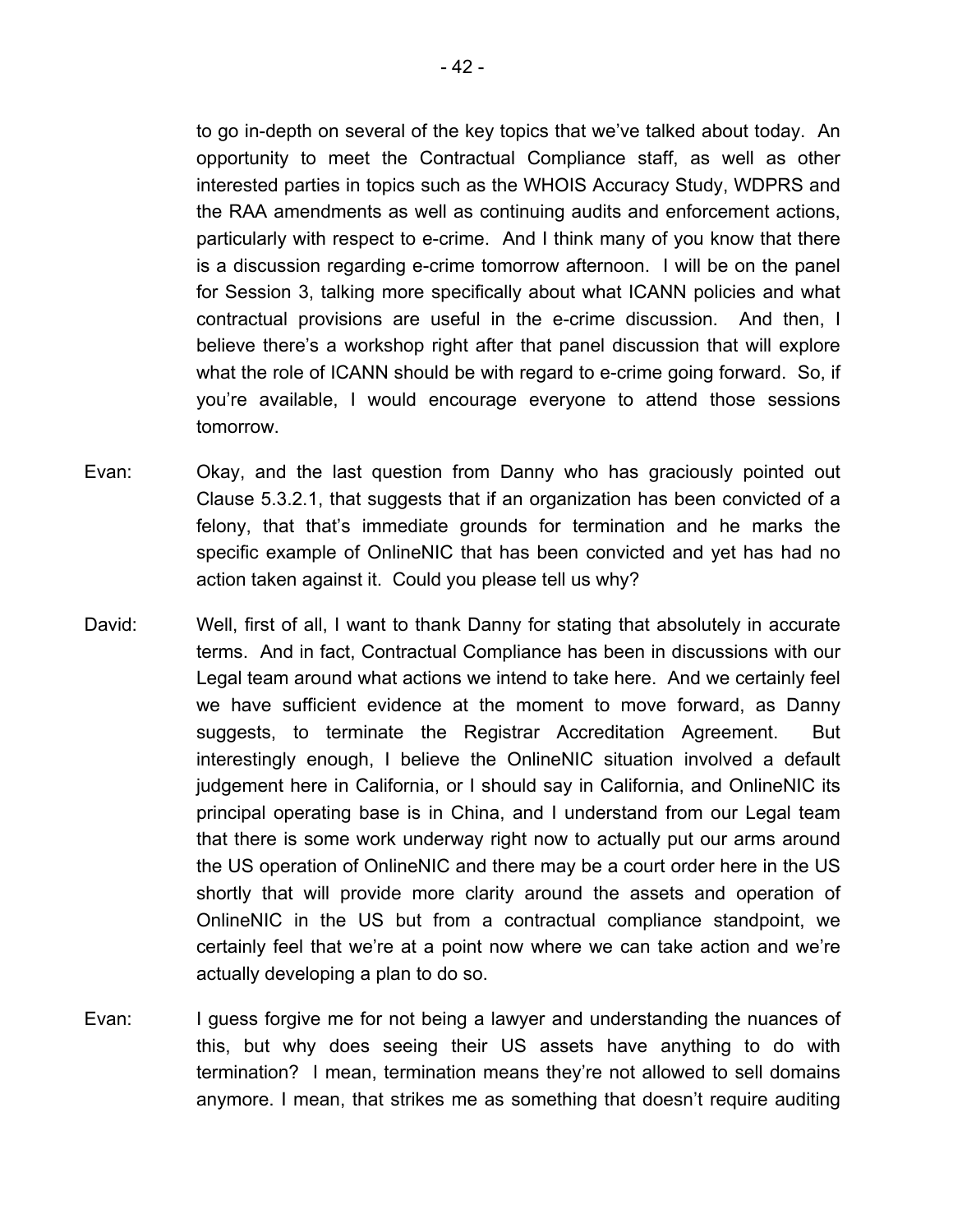their American resources, let alone their Chinese ones. And so, could you give an idea why that even enters into this?

- David: I believe the RAA was entered into with OnlineNIC in California and so, it's a US-based agreement that is subject to enforcement under US laws. And we don't believe that OnlineNIC has a valid and up and running business in the US. And so, although there is an agreement in place, they are terminating their US operations would not have a significant effect on their global business outside of the US and so, we're looking for ways to reach beyond the shores of the US, into China, where they are principally organized and operating. And in attempt to determine what compliance tools are viable to us under a US-based agreement. And I don't have, again, I don't have the complete answers for you because we're just now conducting discussions with our Legal team.
- Evan: My only follow-up is that now that things are getting more global and there's more use of the Internet outside of the US, how is that going to affect your operations going forward? Sounds like this is going to get more difficult, not less.
- David: I would hope that that wouldn't be the case. I think our Legal team is very sensitive and very aware of the fact that these agreements, although formed in California, and formed under US laws, that those agreements are intended, and should be, enforced globally. And so, I do believe that there are ways in which that can be accomplished but I don't want to provide any legal advice or any legal opinion on that prematurely. I'd much rather wait for our Legal team to come and chat with us about how, going forward, we'll be able to be more aggressive and I think more thorough as a result in terms of the contractual compliance enforcement actions that we engage in. So, I'm not giving you the answer you're looking for but I'm telling you the truth in terms of what we need to do with our Legal department in order to be prepared to address those issues as they arise in the future.
- Evan: Is there any documentation about these procedures coming?
- David: I believe so. I think if you look at the new gTLD Registry Accreditation Agreement, I think you'll see a variety of enhancements in that agreement. And then, I do believe that under the RAA amendments there are at least